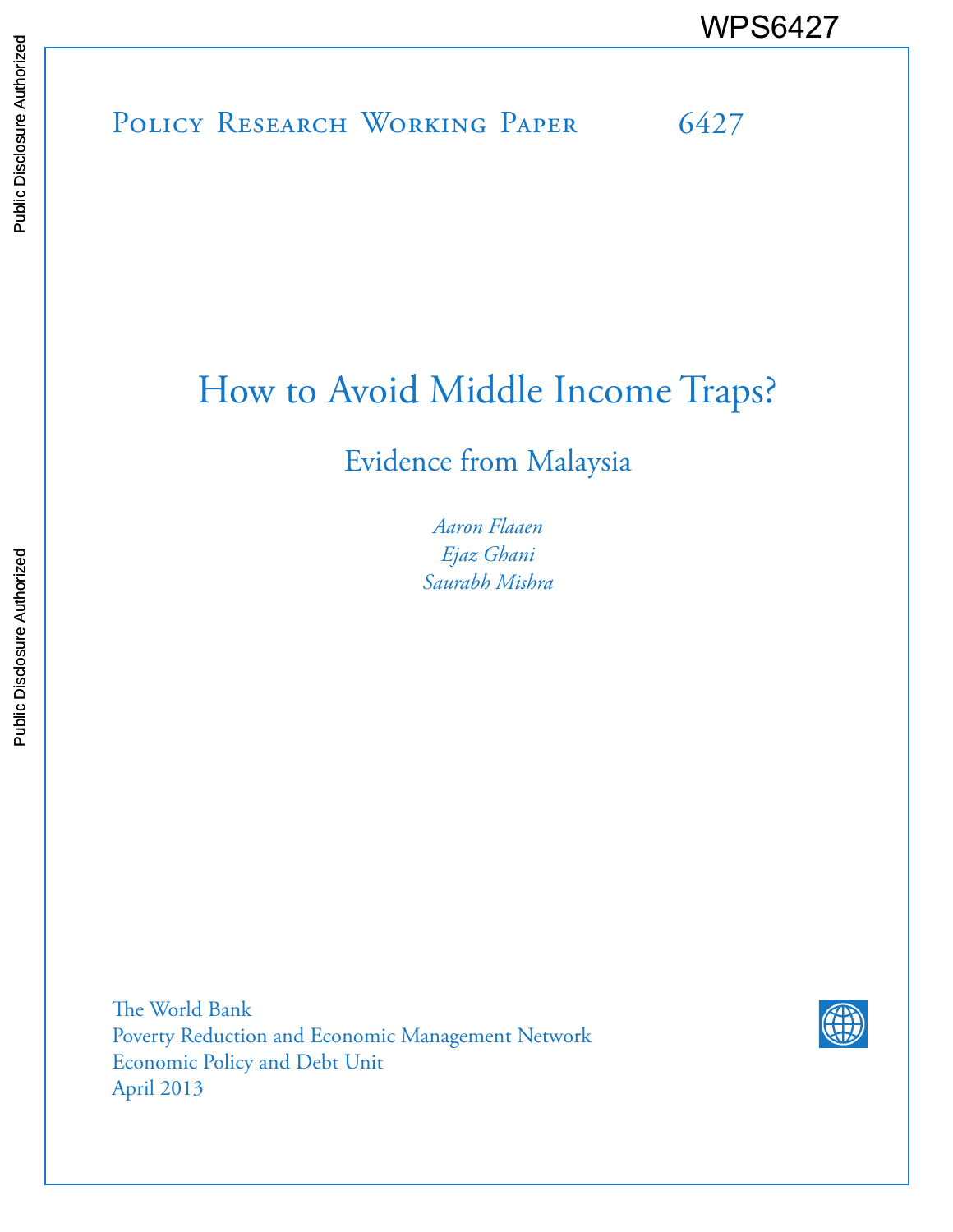#### POLICY RESEARCH WORKING PAPER 6427

## **Abstract**

Malaysia's structural transformation from low to middle income is a success story, making it one of the most prominent manufacturing exporters' in the world. However, like many other middle income economies, it is squeezed by the competition from low-wage economies on the one hand, and more innovative advanced economies on the other. What can Malaysia do? Does Malaysia need a new growth strategy? This paper emphasizes the need for broad structural transformation; that is, moving to higher productivity production in both

goods and services. This paper examines productivity growth for Malaysia at the sectoral level, and constructs several measures of the sophistication of goods and services trade, and puts these comparisons in a global context. The results indicate that Malaysia has further opportunities for growth in the services sector in particular. Modernizing the services sector may provide a way out of the middle income trap, and serve as a source of growth for Malaysia into the future.

This paper is a product of the Economic Policy and Debt Unit, Poverty Reduction and Economic Management Network. It is part of a larger effort by the World Bank to provide open access to its research and make a contribution to development policy discussions around the world. Policy Research Working Papers are also posted on the Web at http://econ.worldbank. org. The authors may be contacted at EGhani@worldbank.org; AFlaaen@umich.edu, and SMishra2@imf.org.

*The Policy Research Working Paper Series disseminates the findings of work in progress to encourage the exchange of ideas about development*  issues. An objective of the series is to get the findings out quickly, even if the presentations are less than fully polished. The papers carry the *names of the authors and should be cited accordingly. The findings, interpretations, and conclusions expressed in this paper are entirely those of the authors. They do not necessarily represent the views of the International Bank for Reconstruction and Development/World Bank and its affiliated organizations, or those of the Executive Directors of the World Bank or the governments they represent.*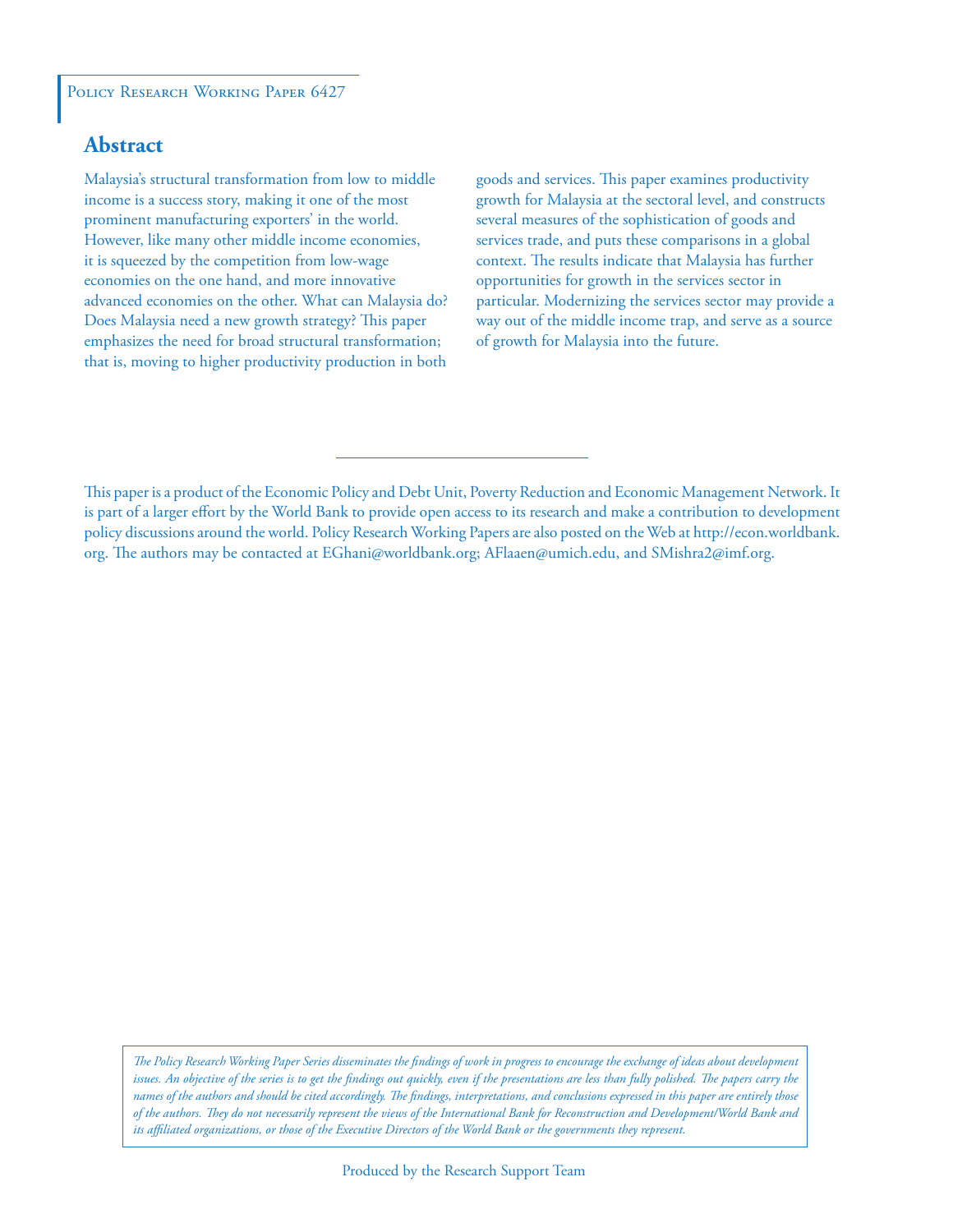# **HOW TO AVOID MIDDLE INCOME TRAPS? Evidence from Malaysia**

*Aaron Flaaen, Ejaz Ghani, and Saurabh Mishra* [\\*](#page-2-0)

*Keywords*: Globalization, Structural Transformation, Service Productivity, Growth Accelerator *JEL Classification*: F14, O14

l

<span id="page-2-0"></span><sup>\*</sup> We thank Shekhar Aiyar, Rahul Anand, Sadiq Ahmed, Barry Bosworth, , Otaviano Canuto, Annette Dixon, Markus Eberhardt, Bert Hofman, Homi Kharas, Justin Lin**,** Vikram Nehru, Donghyun Park, Philip Schellekens**,**  Nikola Spatafora, Karlis Smits and Vivek Suri for valuable comments on earlier draft. The findings of this paper were presented at a workshop organized by Economic Planning Unit in Kuala Lumpur, Malaysia and we are grateful to the participants for their comments. Any errors are our responsibility. The findings, interpretations, and conclusions expressed herein are those of the authors and do not necessarily reflect the views of The World Bank, International Monetary Fund or the governments they represent. [eghani@worldbank.org,](mailto:eghani@worldbank.org) aflaaen@umich.edu, [smishra2@imf.org.](mailto:smishra2@imf.org)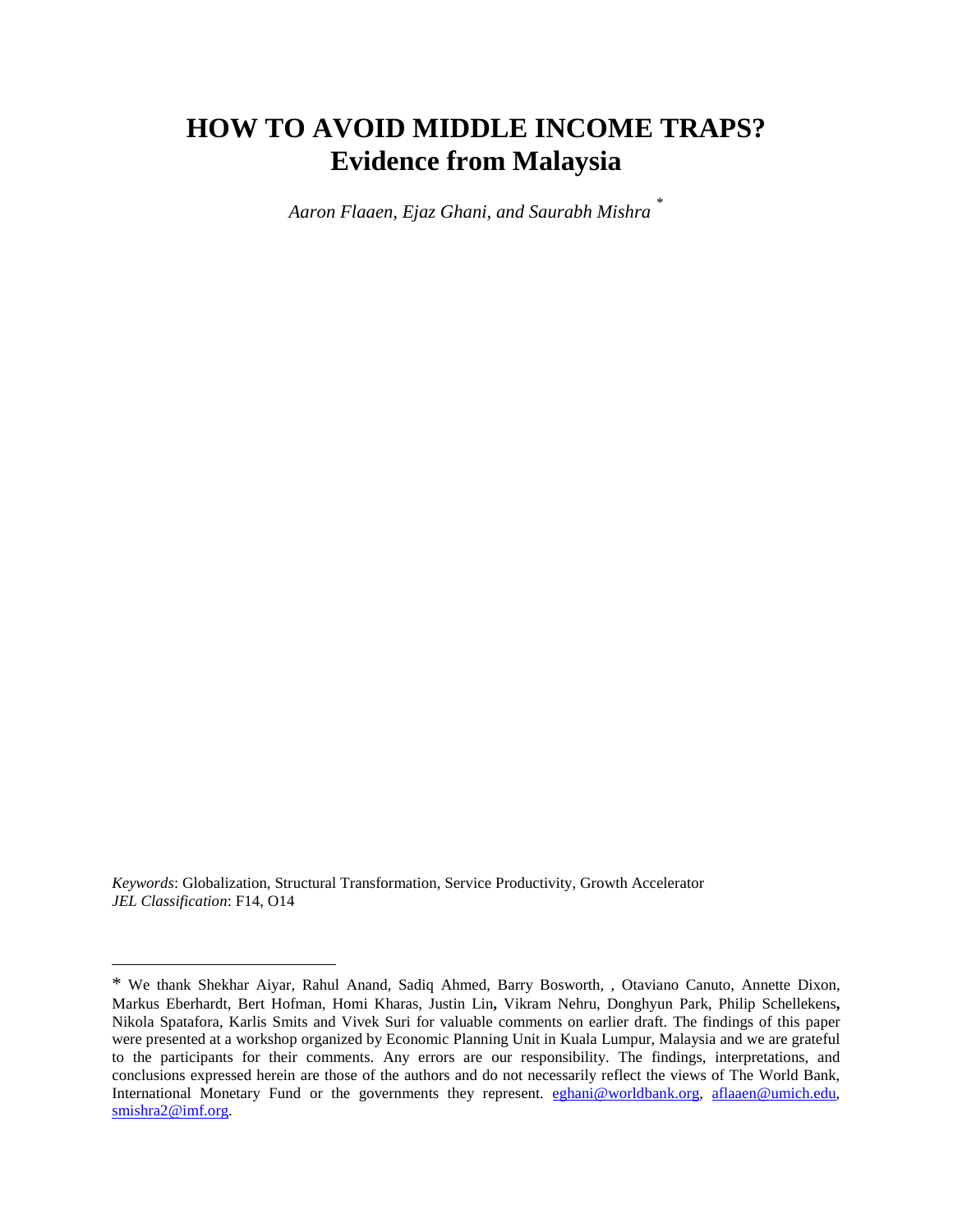## **I. INTRODUCTION**

Over the past several decades, Malaysia has experienced remarkable rates of economic growth. Indeed, the real growth in GDP per capita in the period since 1980 has averaged over 3.6 percent, a rate that results in a doubling of income levels in just a 20-year period. By way of comparison, the industrial countries of Britain and the United States realized an average growth in GDP per capita of between 1.3 and 1.8 percent during their own respective periods of industrialization. Yet, relative to the more advanced Newly-Industrializing Economies (NIE) of Singapore; Taiwan, China; and the Republic of Korea, the record of Malaysian growth appears more sobering.<sup>[1](#page-3-0)</sup> These countries recorded real per-capita growth rates of 4.4, 5.7 and 7.5 percent, respectively, during the same period. As shown in Figure 1, Malaysia was at a similar level of development as Korea and Taiwan, China in 1980, and yet while these countries have made the transition from middle-income to high-income status during the subsequent decades, Malaysia has found such an evolution more difficult. In addition, Malaysia's absolute productivity gap with high-income (OECD) countries has also widened; in the case of the industry sector, the productivity differential nearly doubled from \$21,786 in 1980-1985 to \$38,946 in 2000-2004 (Felipe et al, 2007).

After markedly reduced rates of productivity and growth after the Asian financial crisis of 1997-98, there is a growing concern that emerging markets like Malaysia might fall into a "middle income trap", unable to subsequently achieve high levels of economic growth and further economic transformation.<sup>[2](#page-3-1)</sup> The form and pace of structural and spatial transformation is a crucial driver shaping whether countries come out of the middle income trap. The objective of this paper is to examine prior patterns of growth in Malaysia, document the cross-country evidence of how Malaysia compares with peer countries from a variety of perspectives, and highlight various policies to promote more rapid growth in the future.

 To avoid the Middle Income Trap, it is critical for a country to *sustain* high rates of economic growth. This task is complicated by the fact that the transformation of Asian economies from rural to urban-based is expected to take place within 50 years, while this transformation took over 100 years in advanced economies (see Aizenman et al. 2012). The economic transitions are occurring much more rapidly than those in the past (see Felipe, 2012).<sup>[3](#page-3-2)</sup> Recent evidence also finds that Malaysia, the Philippines and China will face a larger risk of

 $\overline{\phantom{a}}$ 

<span id="page-3-0"></span> $1$  Although Asia held technological superiority a thousand years ago, greater cultural rigidity diminished the ability to adapt to a new technological paradigm, delaying Asia's industrialization in the first half of the  $20<sup>th</sup>$  century (see Quamrul and Galor, 2007). Cultural diffusions were a significant determinant of comparative economic performance during the Malthusian epoch and in the transition from agriculture to industry.

<span id="page-3-1"></span><sup>&</sup>lt;sup>2</sup> Out of 101 middle-income economies in 1960, only 13 became high income by 2008 (see World Bank 2012). There is a growing concern that without the domestic development of genuinely novel product innovation that pushes the global technology frontier, China and other emerging markets like Malaysia might get caught in a

<span id="page-3-2"></span> $\frac{3}{3}$  Most of the world's poor live in middle-income countries; the dispersion of the world's income per capita has significantly increased with many countries not closing their income gap with the US. To avoid lower middle income trap a country has to grow in per capita terms at 4.7 percent per annum; to avoid upper middle-income a country has to attain an average per capita growth rate of at least 3.5 percent per annum to avoid falling into the upper middle income trap (see Felipe, 2012 for details).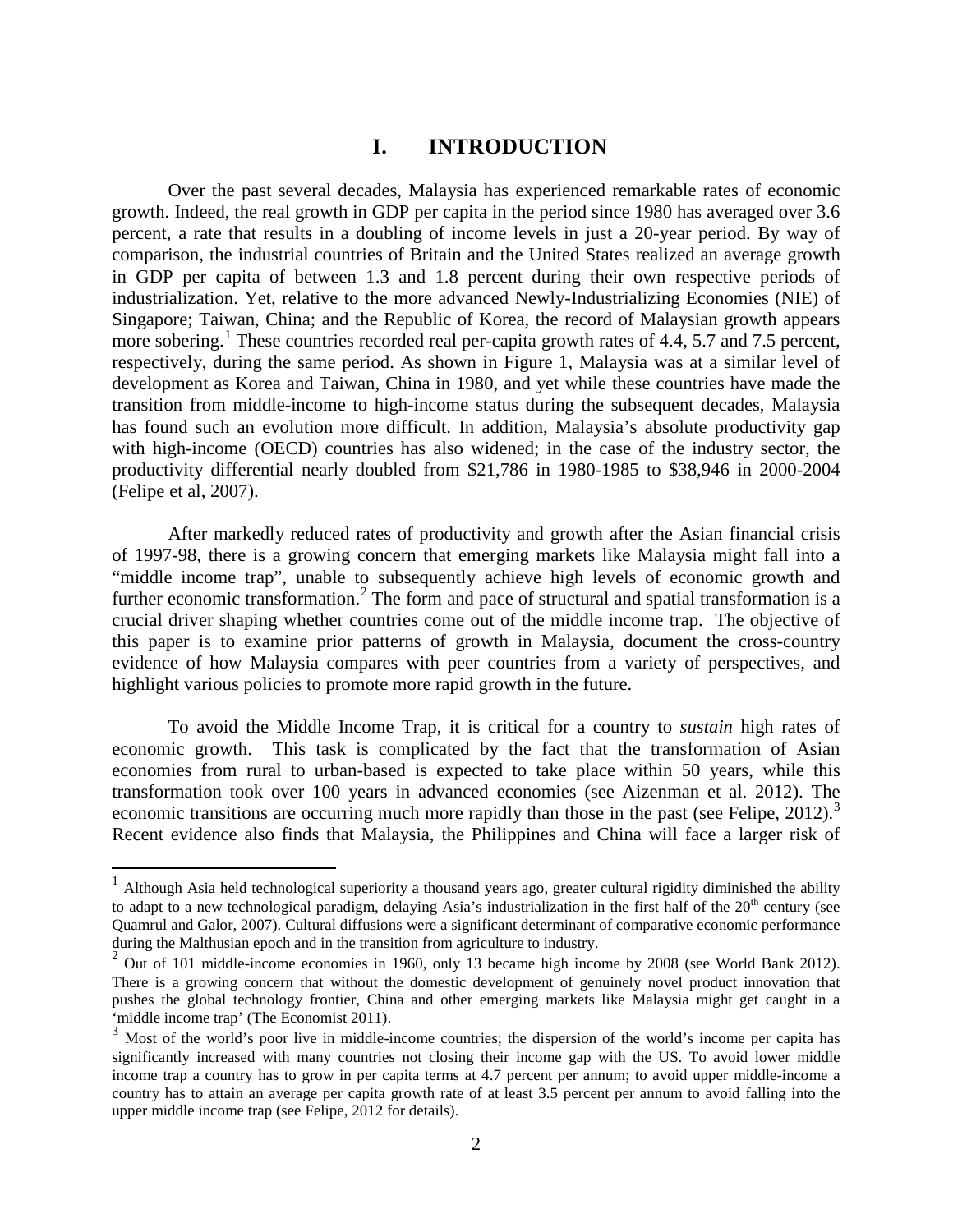growth slowdown stemming from institutions; while Vietnam, India, and Indonesia are most at risk of a slowdown arising from a lack of transport and communications infrastructure (see Aiyer et al. 2013). Previous studies of growth slowdowns in fast-growing middle-income countries identify two modes of slowdowns: one in the \$10,000-\$11,000 range and another at \$15,000 - \$16,000 (see Eichengreen et al. 2012 and 2013). A growth slowdown is less likely to occur in countries with more diversified economic production accompanied by a skilled population set and high-technology production to avoid the middle-income trap (see Aiyer et al. 2013 and Eichengreen et al. 2013).<sup>[4](#page-4-0)</sup>

 In additional to diversifying and moving up the value chain in traditional manufacturing, we highlight a new channel for promoting rapid economic growth in emerging markets. The world is experiencing a third industrial revolution with services trade being at the forefront of this revolution. Services are characterized by growing tradability, increasing technological sophistication, and lower transport costs. Modern services can now be unbundled and splintered in a value chain just like goods and can be electronically transported internationally through satellite and telecom networks.<sup>[5](#page-4-1)</sup> The number of services that can be transported digitally is constantly expanding – processing insurance claims; call centers; desktop publishing; compiling audits; completing tax returns; and transcribing medical records. In a not-too-distant future, patients at home will be able to speak with their doctors and students will access high-quality education via virtual classrooms. Labour matching is increasingly done online and platforms like Odesk can connect employers and employees across national boundaries (see Baldwin 2012: Blinder 200[6](#page-4-2); Ghani. et. al. 2012, 2010; Mishra etl.al. 2010; see Spence, 2012).<sup>6</sup>

 There is a close association between structural transformation and spatial transformation. Malaysia's per capita income is \$13,705 (real 2005 international \$ PPP terms in 2010) whereas its urbanization rate is 72 percent (see Figure 2). As countries develop, the importance of the manufacturing sector declines and the importance of the service sector increases (see Figure 3) Malaysia has not fared well on this front. Our analysis highlights that the Middle Income Trap is often characterized by a poor integration of both structural and spatial transformation. Developing countries often develop an urbanization strategy to facilitate a goods export-led growth that has helped many emerging markets to make the transition from low incomes to become a middle income country. The pace and quality of urbanization becomes even more important as countries try to make the transition from middle income to an advanced economy. Urbanization strategy to develop services may differ in some respects (see Desmet et al, 2012). The redistribution of knowledge and technologies in a spatially balanced manner are crucial ingredients to facilitate broad economic transformation. There are many drivers that will shape how countries come out of middle income traps. The form and pace of structural and spatial transformation will vary from country to country. Some countries, like China, may need to give more focus to services growth. India may need to revive its industrial base. How these structural

l

<span id="page-4-0"></span><sup>&</sup>lt;sup>4</sup> Population has a relatively high level of secondary and tertiary education

<span id="page-4-1"></span> $5$  China's domestic patent filings increased at an annual rate of 35 percent from 1999 to 2006 with changing nature of ICT at the heart of this 'patent explosion' (see Eberhardt et al. 2012).

<span id="page-4-2"></span> $\delta$  The increasing productivity, tradability and unbundling of service activities have given rise to a new engine of growth because of the 3T's technology, tradability and transportability of service tasks. Exponential growth in technology coupled with reduction in price (Moore's Law) and rise in fibre optic transmission rates (Gilder's Law) are triggering creative destruction and creative complex activities and new jobs.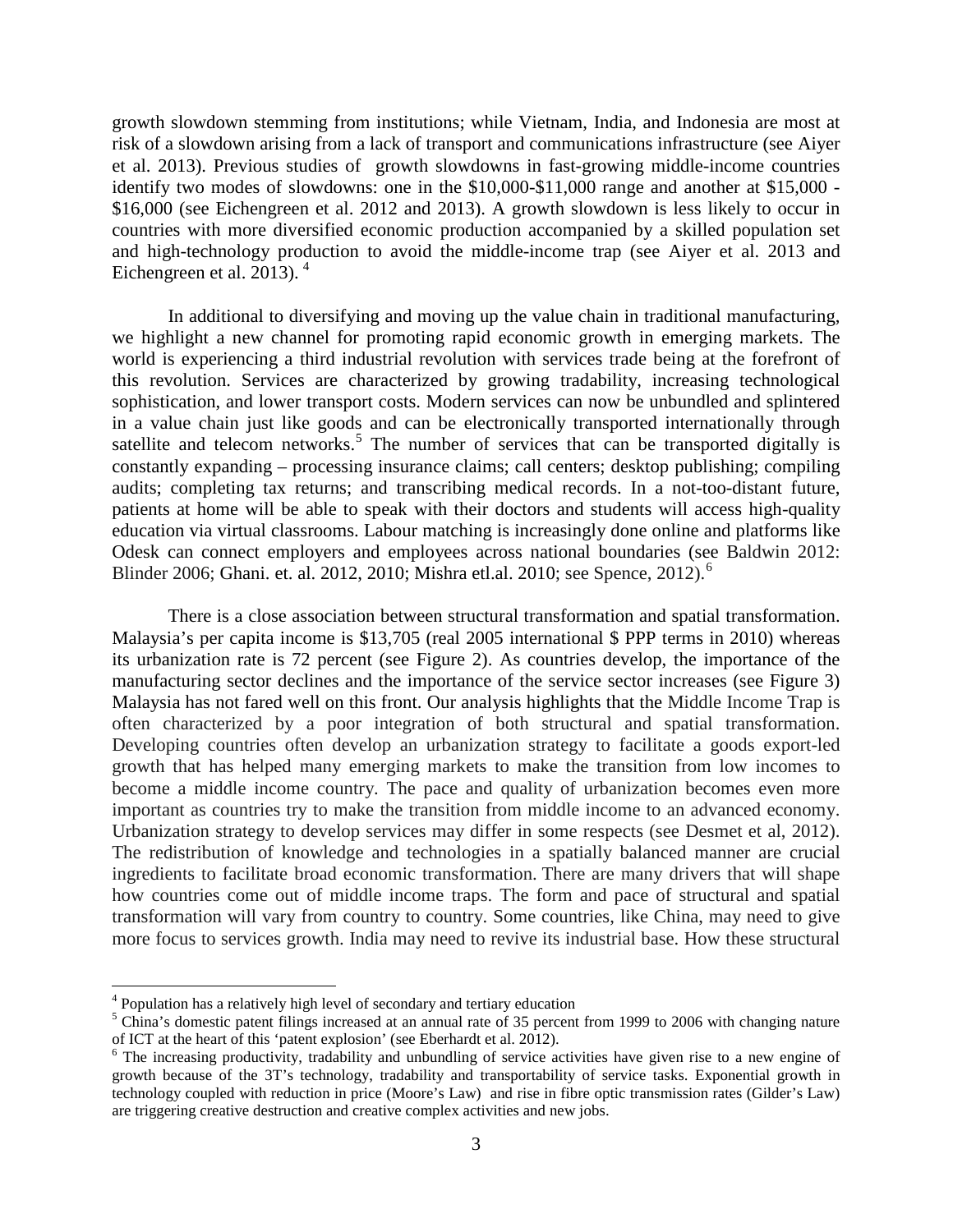transformations will evolve will depend on how countries manage urbanization, education, and infrastructure linkages.

In the sections that follow, we argue that the key to sustained growth is the continued "structural transformation" of the Malaysian economy from traditional sectors to modern tradable sectors.<sup>[7](#page-5-0)</sup> The transformation of the Malaysian economy from traditional to modern goods trade has helped Malaysia to rise from a low-income to middle-income country. The modern service sector has stagnated in Malaysia. A similar structural transformation to modernize service trade could pave the way for Malaysia to become a developed country. While other developing countries are reaping the benefits of globalization of services, Malaysia has yet to take advantage of this phenomenon. The services sector contributes over 42 percent of the GDP, but most of these activities are in traditional services. Globally, modern service trade has witnessed higher growth, but Malaysian modern service exports have been stagnant. More positively, there remains tremendous scope to invest and take advantage of the globalization of services as an enabling mechanism to become a high-income economy.

The Great Recession present several challenges, and also (as we will argue below) opportunities for Malaysia to stimulate growth in the short to medium term. Rich country markets may not provide the equivalent magnitude of demand for exports from low and middleincome countries as in the prior decade, and thus export-led growth could become more challenging. However, , Malaysia's gap in labor productivity should serve as a source for catchup. The global downturn will not diminish the benefits of technological spillovers as the stock of knowledge in countries such as the U.S. and Japan has not been diminished by the global crisis, and such knowledge can be transmitted through the tradable sector. We emphasize the need for broad structural transformation i.e. moving to higher productivity production in both goods and services. As emphasized by Rodrik (2009), the structural transformation from low productivity ("traditional") to high-productivity ("modern") activities sheds light on the significant gaps between the social marginal productivities of the two types of activities. Malaysia has performed exceptionally well in production of goods and high productivity goods in particular. The next challenge for Malaysia lies in taking advantage of globalization of service to escape a potential middle income trap.

 The remainder of this paper is structured as follows: Section II examines what is a middle-income trap and the role played by manufacturing and services to come out of such traps. Section III discusses various definitions of modern vs. traditional areas of production and trade. Section IV documents the past models of growth that have led Malaysia to middle-income status. We provide evidence on the sector-specific growth in output and productivity, and calculate several measures of the modernization and sophistication of exports for both goods and services. Section V shifts attention to the opportunities and challenges for future growth in Malaysia brought on by likely changes in globalization and de-globalization. We examine two channels of globalization: trade and capital flows. Section VI concludes.

l

<span id="page-5-0"></span><sup>&</sup>lt;sup>7</sup> We provide a set of criteria to differentiate "modern" vs. "traditional" sectors of production (separately for goods and services) in our subsequent discussion.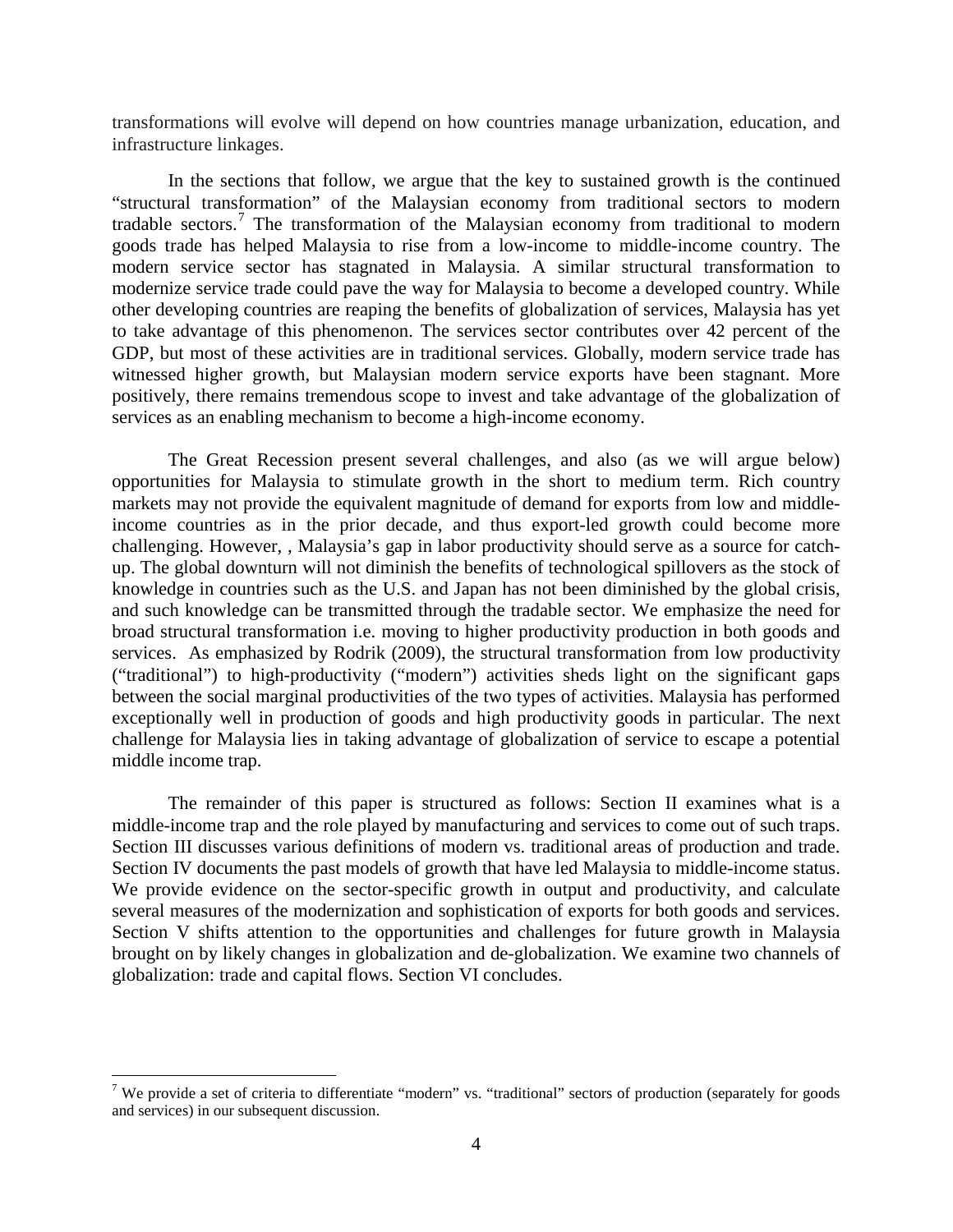## **II. WHAT IS A MIDDLE INCOME TRAP?**

Economic history has shown that few countries that have achieved middle-income status continue to converge to the level of high-income countries. As the policy, institutional, and structural environment evolves, prior strategies and competencies no longer remain effective at generating an equivalent rate of growth. Indeed, strategies based on factor accumulation are likely to deteriorate as the marginal productivity of capital declines, and rising wages will reduce the international competitiveness of many labor-intensive industries. Thus, the new constraints on the economy become more complex as domestic industries rely less on investment and more on innovation. As this process develops, experience has shown that middle-income countries can become trapped – no longer able to effectively compete with low-wage competitors in poor countries and still lacking the innovative capabilities to rival high-income economies. As argued in a recent 2007 report by the World Bank, the 'middle income trap' has become a palpable challenge for several countries in East Asia in particular. Box 1 provides a literature review on forces shaping the middle income trap.

Complicating this process in recent years is the China phenomenon, which has decreased the breathing room for both developing and middle-income countries looking to low-cost, laborintensive manufacturing as an engine of growth. In addition, recent research shows that this "trap" may become more difficult as globalization progresses. Eeckhout and Jovanovic (2007) provide evidence that the relative challenges for middle-income countries under increased labor mobility are greater than for either low-income or high-income countries. As the authors illustrate, middle-income countries experience the smallest change in factor-price ratios after labor-market opening, and thus greater occupational choice has the least value-added in an integrated economy.

Although the challenges highlighted by the 'middle income trap' may emphasize the need to modify existing growth strategies, it is important to note that the basic policy objective will remain unchanged: strong productivity growth of the overall economy. Productivity (understood as either traditional labor productivity or the residual total factor productivity concept) provides a useful indicator of economic efficiency and is universally recognized as the fundamental determinant of improvements in real wages and rising standards of living over time. As a result, much of the following analysis will focus on this basic measure of economic performance.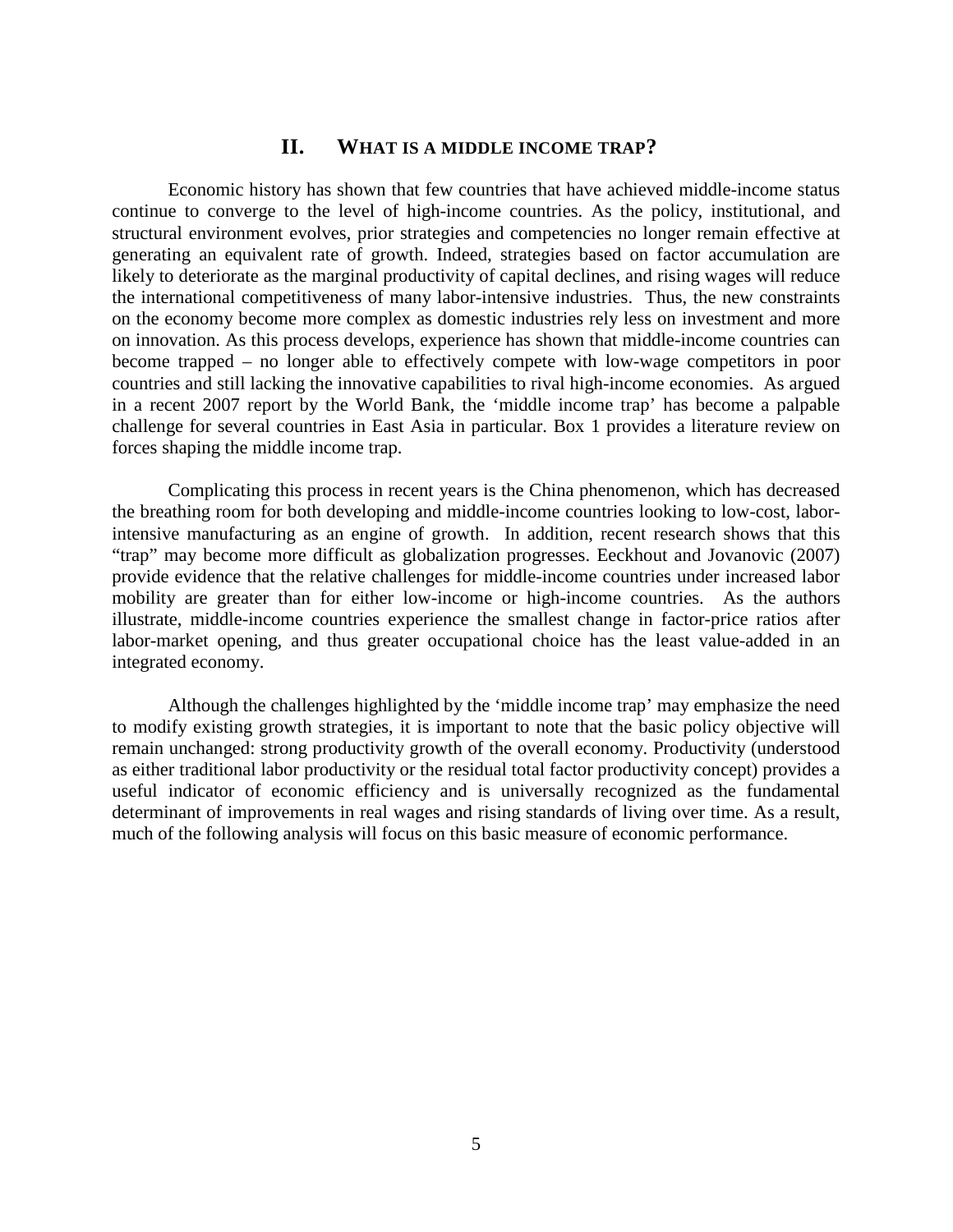#### **BOX 1: WHAT'S THE MIDDLE-INCOME TRAP?**

The "middle-income country trap" is a development stage that characterizes countries that are squeezed between being low-wage producers and highly-skilled, fast-moving innovators. Countries caught in this trap tend to grow slower and often fall behind. Cost advantages in labour-intensive sectors, such as the manufactured exports which once drove growth, start to decline in comparison with lower-wage poor country producers (Gill I and Kharas H, 2007). At the same time, they do not have the institutions, capital markets, track record, or critical mass of highly-skilled people to grow through major innovations like rich countries. Caught between these two groups, many are without a viable high-growth strategy. In addition, they are faced with new challenges including distribution and social cohesion issues. Therefore, they are hard-pressed to develop new growth drivers (Nungsari and Zeufack, 2009).

Productivity slowdown has been a sound characterization of middle income traps. Over time in a country's development process, there emerges diminishing marginal returns to cheap labor and technology imitation; this could be offset if government act early to move from an imitation based economy to innovation based production cycle (see Agénor, P-R and O Canuto 2012). The East Asian experience has illustrated that such policies are central to fostering technological learning, attracting talented individuals into research and development activities, and encouraging the build-up of national and international knowledge networks. Recently, the broader debate over China's innovative prowess and potential development path has intensified. Some observers regard Chinese firms' ability to stay close to the world technology frontier and to improve upon and adapt existing innovation as key to the country's continued growth (Breznitz and Murphree 2011) where the globalization of services is increasingly an important components of China's growth (see Roach, Stephen 2013).Only one (South Korea) of the seven countries which were middle-income by 1975 managed to reach high-income status by 2005. Brazil and South Africa, which had double the per-capita income of South Korea in 1975, have remained at the same level since then. It faced periods of negative growth, which cancelled all earlier progress.

Evidence of the middle-income trap can also be found in the dynamics of occupations and wages across countries. The integration of the world's labor markets creates big gains for rich and poor countries alike. For example, blueprints of products flow from California to China, while manufacturing goods flow in the opposite direction (see Kharas et at, 2010). The middle-income countries benefit less from globalization (Eeckhout and Jovanovic, 2007). They are not technologically-savvy enough to compete with rich countries and are not cheap enough to compete with China, Vietnam and other dynamic low-income countries. Thanks to communications and transportation technologies, managers, engineers and designers — larger in number in rich countries — have access to a pool of cheap labor in poor countries. This makes them more productive as they can produce more with the same resources. The higher wages that accrue to high-skilled individuals represent the gains to rich countries of an integrated global labor market.

Poor countries also gain. They produce better and more, thanks to the technology, design and managerial skills brought in from rich countries. The wages of their unskilled rise and this represents their gains from globalization. However, middle-income countries (lower middle-income to upper middle-income) gain almost nothing from globalization as they are likely to experience "the smallest change in factor-price ratio" or no significanthange in the ratio of skilled to unskilled wages (Udomsaph and Zeufack, 2009). Escaping the middleincome country trap is an uphill battle. The move from being a middle-income country (MIC) to being a highincome country (HIC) requires a break from the past in some significant structural shift. Apart from policies that no longer work to elevate them to a high-income economy, many "trapped MICs" tend to make two common mistakes: either they cling on too long to past successful policies or they exit prematurely from the industries that could have served as the basis for their specialization process (*The Growth Report*, 2008). Timing is key. Most MICs fail to anticipate the transition and the new demands that come with it. For example, most MICs hold on to a labour-intensive strategy for too long. They artificially maintain non competitive firms through a battery of subsidies, continuing to pile up fi scal incentives with no consideration of the take-up rate or efficiency, and continue to make FDI volumes the key performance indicator for competitiveness (Nungsari and Zeufack, 2009). The second common mistake is a premature shift away from assembly manufacturing before ensuring an adequate supply of high-quality and competitive human capital to support the transition to higher value-added sectors.

*Source***:** Nungsari and Zeufack (2009) and Kharas et. al. (2010).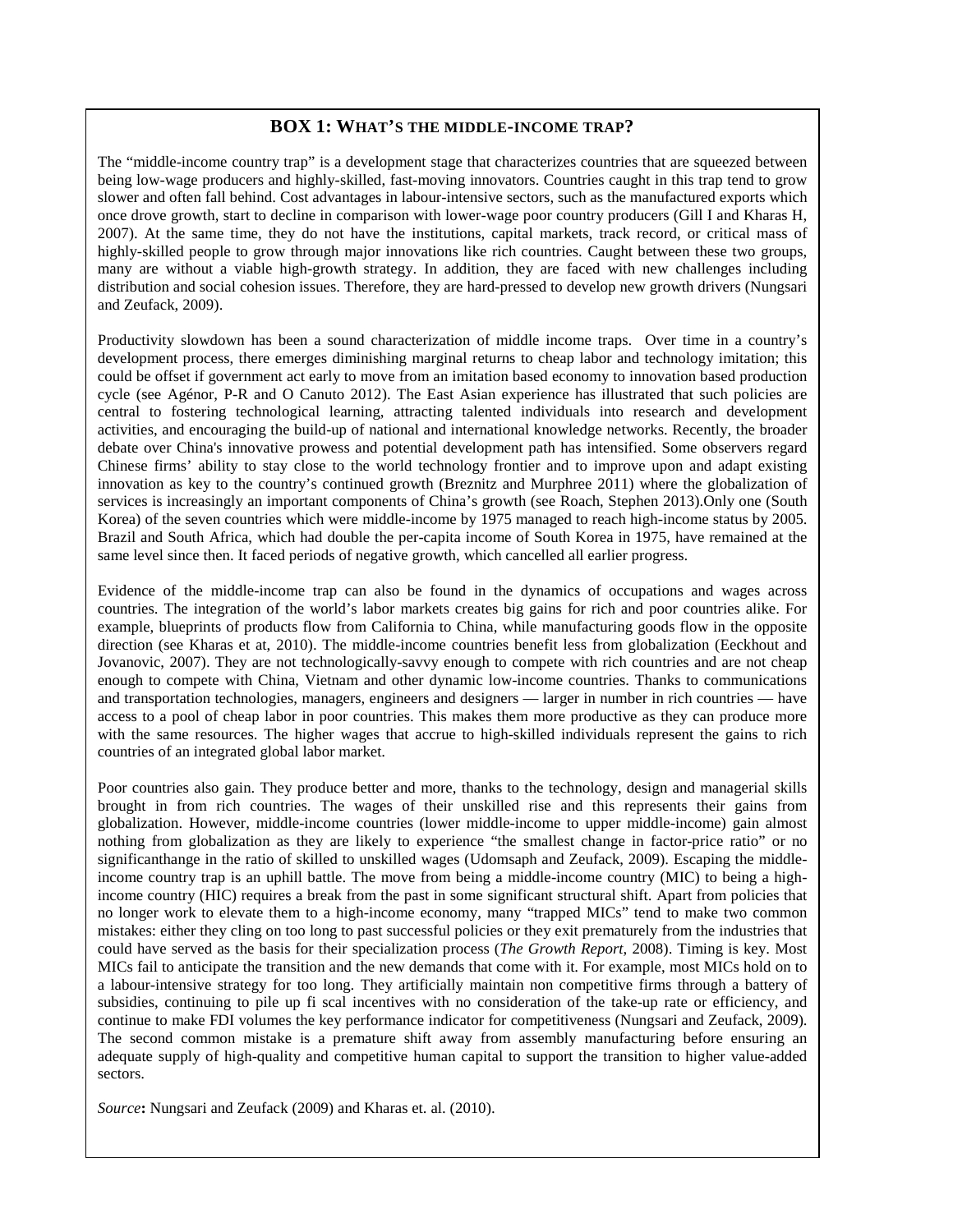#### **Sources of Growth**

The notion of structural transformation necessarily involves the evolution of the output allocation of the economy among different sectors and activities. Most often emphasized in this evolution is the transition from agricultural to industrial production. Such a belief in industry, and specifically manufacturing, being the primary "engine of growth" dates back to the work of Kaldor (1966 and 1967). Through the presentation of a series of empirical regularities, Kaldor put forth an argument for the supremacy of the industrial sector for the promotion of broad economic growth. For example, Kaldor's "second law" (also known as Verdoorn's law) states that there exists a positive relationship between growth in manufacturing production and growth in manufacturing *productivity*, with an implication for increasing returns in the manufacturing sector. In this interpretation, a sector subject to scale economies has a relatively lower employment elasticity with respect to output (i.e. productivity grows more quickly for a given level of output growth).

In seeming contrast to the empirical arguments made in support of manufacturing is the fact that most countries experience a rising share of services in total output as per capita incomes increase. The causes of this shift and the subsequent implications for future growth have been somewhat controversial. One potential reason for the positive association would be that services have a higher income elasticity than goods, and therefore rising income will result in a larger share of services in total consumption.<sup>[8](#page-8-0)</sup> A second explanation with future growth consequences is best characterized by Baumol (1967), who argues that the rising share of services in total output reflects a relatively slower rate of productivity in the sector. Baumol emphasized that the classification of production into goods and services is a result of inherent differences in the technological structure of the activities. Because labor is a more essential element of production in services than in goods, there will be less room for technological substitution for the labor input in production. Slower productivity growth in services combined with wage increases that must match those in the goods sector results in nominal costs of services rising at a faster rate. This phenomenon of a rising share of services in output and a subsequent slowing of total economy productivity, otherwise known as "Baumol's disease", has been a central concern among both middle and high-income countries.

 The distinction between "modern" and "traditional" sectors of the economy has been used in classical Arthur W. Lewis dual sector models to Nurkse's Big Push. They hypothesized that the interaction of modern tradable sectors can absorb excess supply of labor and yield higher productivity and economic growth.<sup>[9](#page-8-1)</sup> Indeed, structural transformation – diversifying from traditional to modern sectors, reducing reliance on volatile resource based exports, and adding

l

<span id="page-8-0"></span><sup>&</sup>lt;sup>8</sup> This finding has been shown to be highly dependent on what activities are classified as goods vs services. For instance, the inclusion of food in the goods sector, which has a low income elasticity relative to other durable goods, effectively lowers the overall income elasticity of the sector. In contrast, restaurant meals are classified as part of the services sector, and typically display a strongly positive association between expenditures and income. Outside of food, Bosworth and Triplett (2004) have found that aggregate income elasticities for goods and services are broadly similar.

<span id="page-8-1"></span><sup>&</sup>lt;sup>9</sup> The bulk of the differences between Asia's recent growth, on the one hand, and Latin America's and Africa's, on the other, can be explained by the variation in the contribution of structural change to overall labor productivity. (see Rodrik and McMillan, 2012).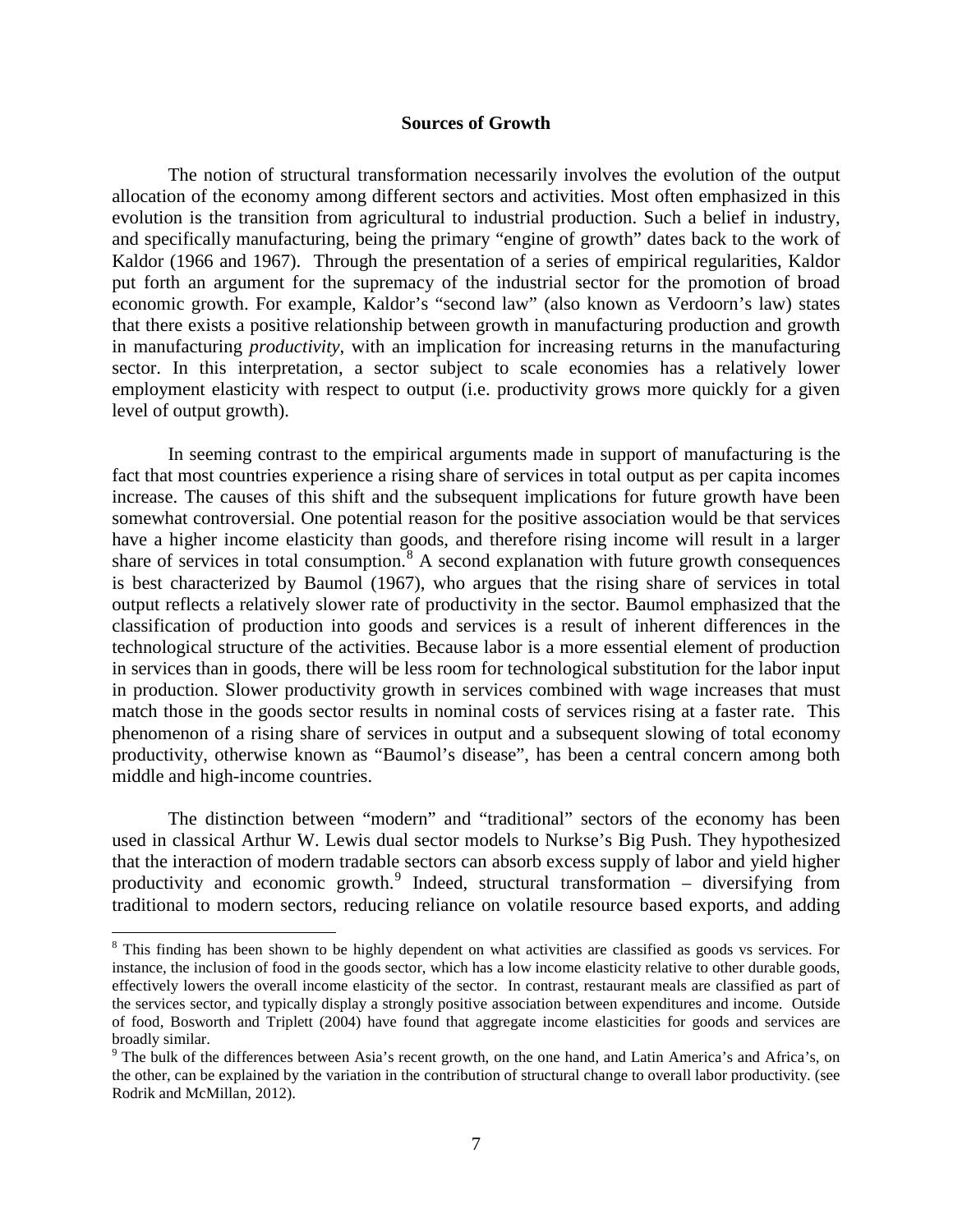more value can increase both productivity and reduce unemployment by absorbing the excess capacity of labor. Classical arguments continued to favor structural transformation as the productivity difference between traditional agriculture (subsistence farming) and other activities remains. Resource re-allocation, diversification, and shift towards more productive modern tradable sectors are arguments focused on movements towards industrialization.

As a result of these ideas, over the past several decades economists and policymakers have focused their attention in large part on how to promote and sustain a large manufacturing sector. Services were a neglected area of both policy and research until two separate but related events took place in the mid-1990s. First, a global revolution in information and communication technology (ICT) had profound impacts on the production and productivity of many services activities. Bosworth and Triplett (2004), for example find that the services sector accounted for over 70 percent of the post-1995 surge in labor productivity in the United States. They argue that as a result of recent developments, the characterization of services as a drag on aggregate growth is no longer valid.

The second event was the emergence of strong economic growth in India, which was seen largely to be driven by advanced services that relied in part on the recent innovations in ICT. The increasing technology, transportability, and tradability (the so-called "3-T's") of service activities has resulted in what some call the "globalization of the services sector". The specialization and scale-economies that are evident in one of Bangalore's sprawling call centers has become symbolic of the possible opportunities that the services sector provides as a source of growth for both low and middle-income countries. In effect, information and communication technology have allowed for virtual labor mobility that has put downward pressure on wages in many service activities in high-income countries, while allowing for relatively innovative, hightech job creation in low and middle-income economies.

Finally, other research has shown that the services sector is also a recent source of dynamism among many Southeast Asian economies. Felipe et al (2007) and others have shown that services have become an important source of labor productivity and TFP growth in many parts of developing Asia. In fact, in their estimates of the impact of sector-specific growth on overall economy growth, they find that services have a larger growth impact than manufacturing, though slightly less than the industry sector as a whole.

In our brief review of the trends and research on sectoral sources of growth, we conclude that in the current global environment, industrial vs non-industrial is no longer the appropriate distinction for designating high productivity – low productivity production. Rather, the key designation is "modern" vs "traditional" activities. Importantly, in upgrading production into higher productivity areas, countries should look to the services sector in addition to the more traditional manufacturing sector. Therefore, rather than advocate for a particular sector as the source of stronger growth in Malaysia, we emphasize the need for broad structural transformation; that is, moving to higher productivity production in both goods and services.

As emphasized by Rodrik (2009), the structural transformation is one from low productivity ("traditional") to high-productivity ("modern") activities. There are significant gaps between the social marginal productivities of the two types of activities, and the higher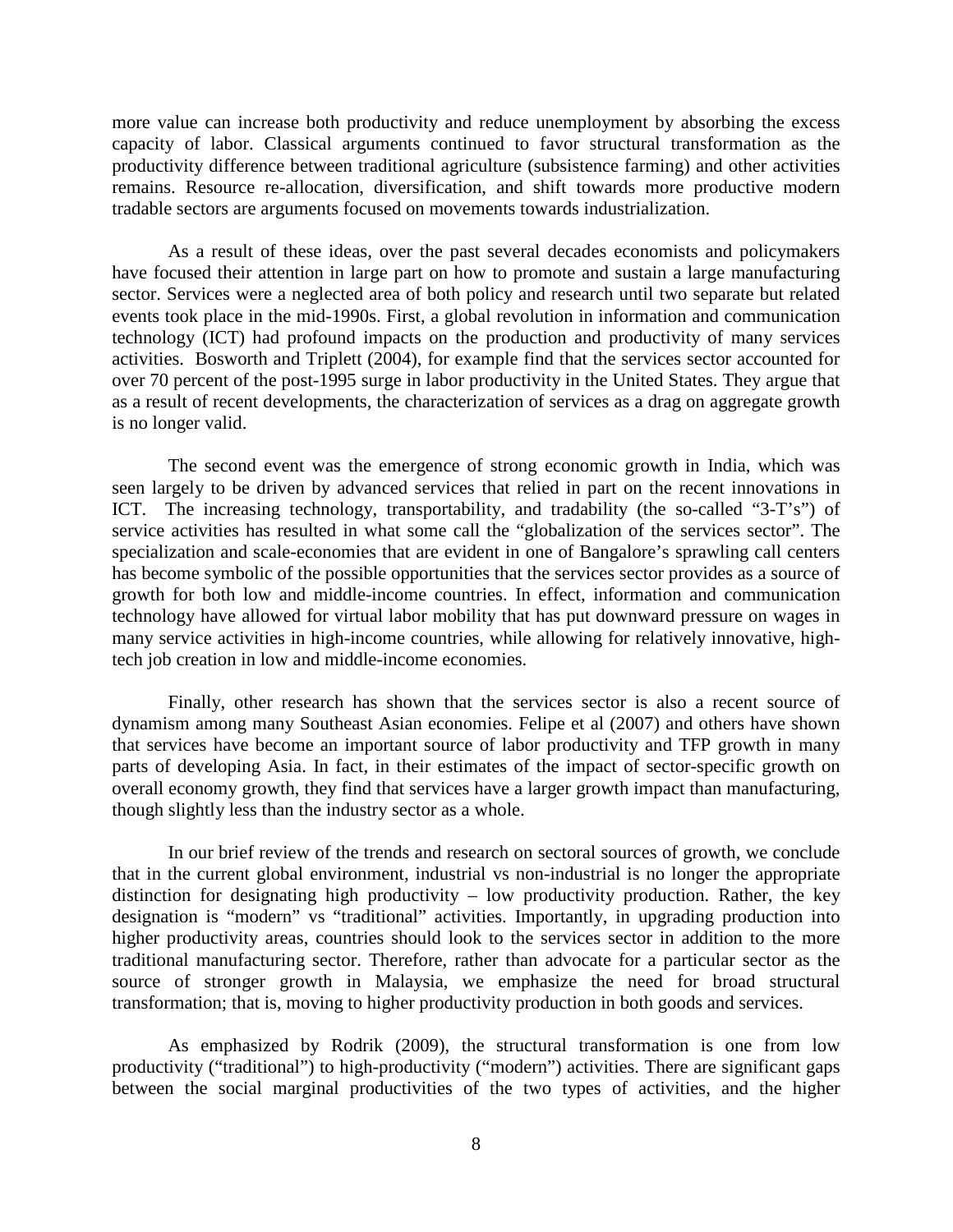technological inputs of modern activities allows for productivity spillovers into the broader economy. Rodrik also emphasizes that these modern activities are largely tradable products, although the broader benefits of tradables is less dependent on whether trade actually takes place.<sup>[10](#page-10-0)</sup> As resources move from traditional activities towards modern, economy wide productivity increases (see Rodrik 2009b, Stiglitz et al 2001). This can take place in agriculture, manufacturing, or services.

The distinction between traditional and modern activities will play a critical role in the remainder of our analysis. Therefore, before we analyze the composition of Malaysian production, we first offer our defining characteristics for "modern" and "traditional" production/trade separately for goods and services.

## **III. DEFINING MODERN AND TRADITIONAL GOODS AND SERVICES**

There are two criteria that we can use to classify industrial activities (specifically, manufacturing) as either modern or traditional. The OECD classifies manufacturing industries according to several categories of technological intensity using the ratio of R&D expenditures to total value-added. The division of industries into these categories was made after ranking the multi-year average R&D ratios against an aggregate OECD average.<sup>[11](#page-10-1)</sup> This distinction was used most recently in the 2009 Industrial Development Report published by the United Nations Industrial Development Organization (UNIDO). The UNIDO publishes a listing of three-digit SITC codes that correspond to four technological classifications of trade: resource-based, lowtechnology, medium-technology, and high-technology industries. Using the UN COMTRADE database, we can access the commodity-level trade of individual countries and separate it by this technological classification. Calculating the share of high-technology trade with respect to the total gives us a measure of the technological intensity of trade for that country. In addition, UNIDO also provides an equivalent classification based on ISIC codes for production-level analysis; however, the available data on the production side is more limited.

An alternative measure of the *sophistication* of goods exports is provided by Hausmann, Hwang, and Rodrik (2007). They construct a weighted average of the per-capita GDPs of all countries exporting a particular product (which they call PRODY), and correspondingly weight each PRODY value of a country's export basket by its share in total goods exports to arrive at a measure of the productivity level of a country's exports, which they refer to as EXPY.<sup>[12](#page-10-2)</sup> The authors argue that the PRODY measure captures a broader definition perspective of industrial

 $\overline{\phantom{a}}$ 

<span id="page-10-0"></span><sup>&</sup>lt;sup>10</sup> Though Rodrik emphasizes the importance of *industrial* tradable goods, he acknowledges the increasing importance of tradable services in "modern" activities.<br>11 For a more detailed description of the OECD methodology, see Annex A of OECD (2007).

<span id="page-10-2"></span><span id="page-10-1"></span> $12$  More formally, the PRODY and EXPY measures are calculated in the following way:

*ij*  $\sum_i \frac{X_i}{\sum_i x_{ij}} Y_i$  $i \neq X_i$ *x*  $PRODY_j = \sum_i \frac{X_i}{\sum_i x_{ij}} Y_j$  $=\sum_{i}\frac{X_i}{\sum_{i}^{x_{ij}}X_i}$  and  $EXPY_i = \sum_{j}\frac{x_{ij}}{X_i}PRODY_j$ *j i x*  $EXPY_i = \sum_{i} \frac{x_{ij}}{X_i} PRODY_j$  where Yi is the per-capita GDP of country i and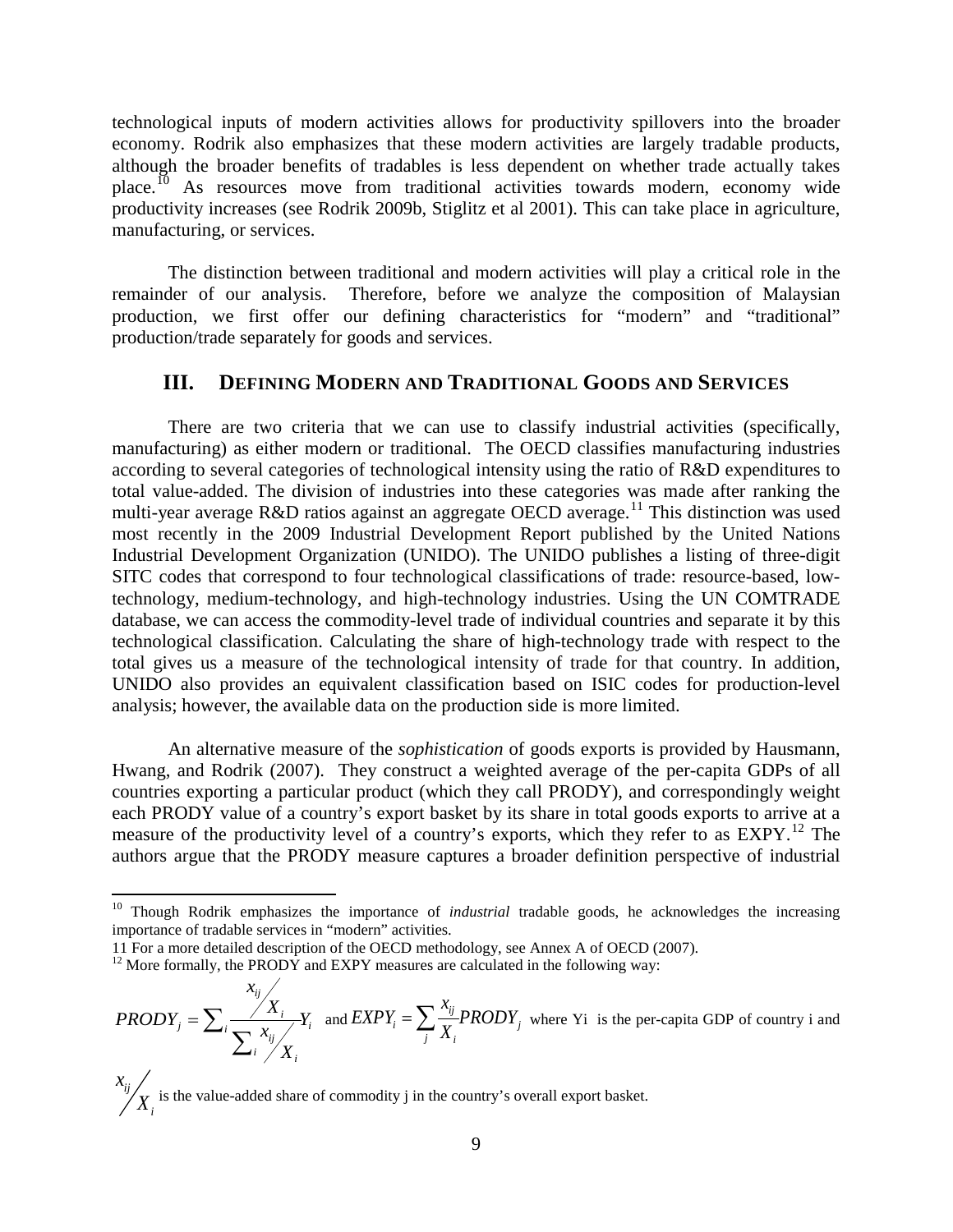sophistication than technology measures alone, such as the superior market knowledge, design and logistics present in high-income countries.

Adapting either technology or sophistication based classification of manufacturing activities into a modern and traditional framework is relatively straightforward. High technology trade can be viewed as modern trade, whereas resource-based and low-technology trade is evidence of traditional trade. Because the sophistication measure does not align well with such a discrete division, we rely on country positions relative to a cross-country fit of this export sophistication index and levels of per-capita GDP.

On the services side, Baumol (1985) outlined a taxonomy within the services-producing industries based upon their assumed productivity performance: 1) stagnant personal services, such as education, in which output is highly correlated with labor-time expended; 2) progressive impersonal services, where there is virtually no contact between customers and the production process, an example being telecommunications; and 3) asymptotically stagnant impersonal services, which is an amalgam of the previous two, an example of which is broadcasting. In the discussion that follows, we use a simplified adaptation of Baumol's services classification that separates out service-activities by industry into "modern" and "traditional" sectors.

Using IMF Balance of Payments data on services trade, we define "modern" services as communications, insurance, financial, computer and information, and other business services; and "traditional" services as travel, transportation, construction, personal, cultural and recreation, royalties and license fees and government services (see World Bank 2009 report on Service Revolution and Mishra et al. 2011 for details). This distinction roughly coincides with the level of international competition and education requirements of the labor force in the service industries. In addition, modern services can be characterized as those activities which can be produced, stored, and transported digitally, and therefore do not need to cross physical borders. For details on the recent transformation in service activities see Box 2.

An alternative context for the distinction in services is given in the WTO Agreement on Trade in Services. Under the GATS agreement service exports can be delivered in four different ways:

- Services being provided remotely across borders, such as IT and IT-enabled service exports (mode 1), which account for some 28 percent of global trade in services;
- Consumption abroad such as tourism and travel (mode 2) which account for some 14 percent of global trade in services;
- Commercial presence through foreign direct investments (mode 3) which account for some 57 percent of global trade in services;
- Movement of natural persons which brings in remittances (mode 4) which account for some 1 percent of global trade in services.

Hence, modern services are inclusive to mode 1 and to some extent mode 3, whereas mode 2 and 4 require movement of people to deliver the services. Similar to the case for goods, classification of services on the production side is more difficult. Detailed industry-level data on value-added and employment tends to be limited. However, for a rough approximation we classify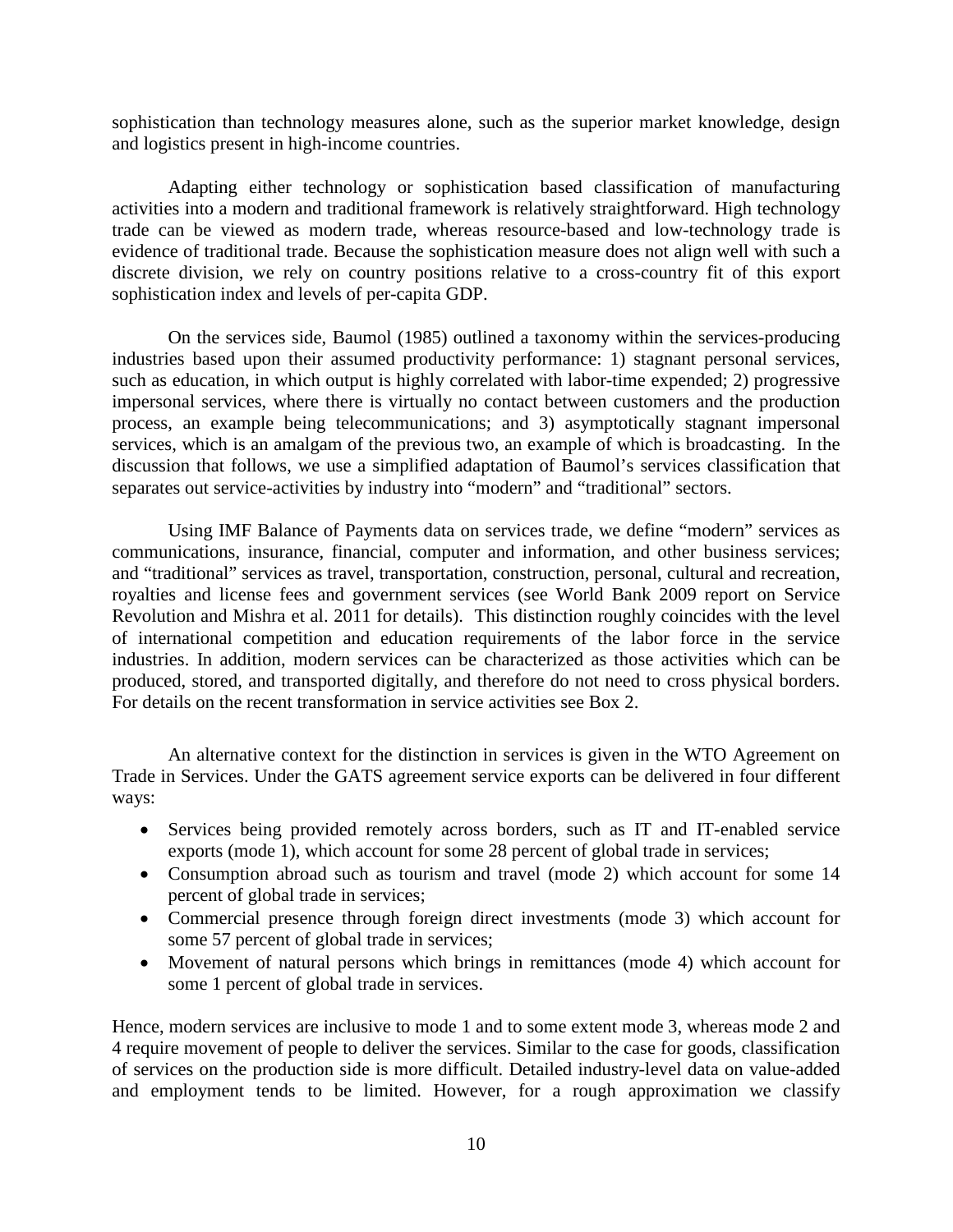wholesale/retail trade and hotel/restaurants as traditional with finance, insurance, real estate, and business services as modern services.

#### **BOX 2. CAN SERVICES BE THE NEXT GROWTH ESCALATOR?**

For more than 200 years, it was argued that economic development and growth was associated with growth of the labor-intensive manufacturing sector (Baumol 1967, Kaldor 1966, UNIDO 2009). Services were considered as menial, low-skilled, and low-innovation (McCredie and Bubner 2010). Over the last three decades, services have contributed more to growth, in both developed and developing countries, than the goods sector. Furthermore, conventional wisdom has been that laborintensive manufacturing creates the most jobs in developing countries, recent data suggest otherwise; employment growth has been most rapid in the services sector. In developed and developing countries alike, labor is being shed from both agriculture and manufacturing.

In the goods sectors, technologies have matured and developing countries already have a large market share and have achieved significant scale economies. However, modern services appear to be steadily expanding, with catch-up opportunities continuing to rise. As broadband penetration in developing countries continues to grow and improve in speed and quality, it is easy to see greater possibilities for modern service exports from low- and middle-income countries. In fact, technological change in the services sector is now larger than in the goods sector, suggesting that services may be the next escalator for growth in developing countries. Although India is the most famous case of services-based growth, it is not the only developing-country example. Armenia, Bangladesh, Kyrgyz Republic, Moldova, Mozambique, Pakistan, Philippines, Romania, Rwanda, and Sri Lanka are among a group of developing countries that have increased their revealed comparative advantage in modern services exports. As a group, lower middle–income and lowincome countries have a higher RCA in modern services than in goods exports, and a higher RCA in modern services than high-income countries.

The range of modern services that can be digitized and traded globally is constantly expanding. India has been a pioneer, but many other poor countries are finding it easier to generate productivity growth in services than in industry. Services expansion provides an alternative growth escalator for developing countries. Figure B1 shows that the rise in services' contribution to growth is linked to a rise in productivity growth in the sector. Labor productivity growth in rich countries has been higher in services than in industry, and it remains positive. That implies that the global technology frontier for services is still shifting out, while that for industry has stagnated. At the same time, productivity growth in poor countries in services is accelerating and appears to have outstripped productivity growth in industry. In 58 out of 94 countries for which we have data, productivity growth in services exceeded that in industry. In 1990, modern services had a PRODY that was 10 percent higher than traditional services, but about 8 percent lower than that of goods. By 2007, the PRODY for modern services was 70 percent higher than for traditional services and 40 percent higher than for goods (see Figure B2). All sectors had increased the degree of technological sophistication over this period.

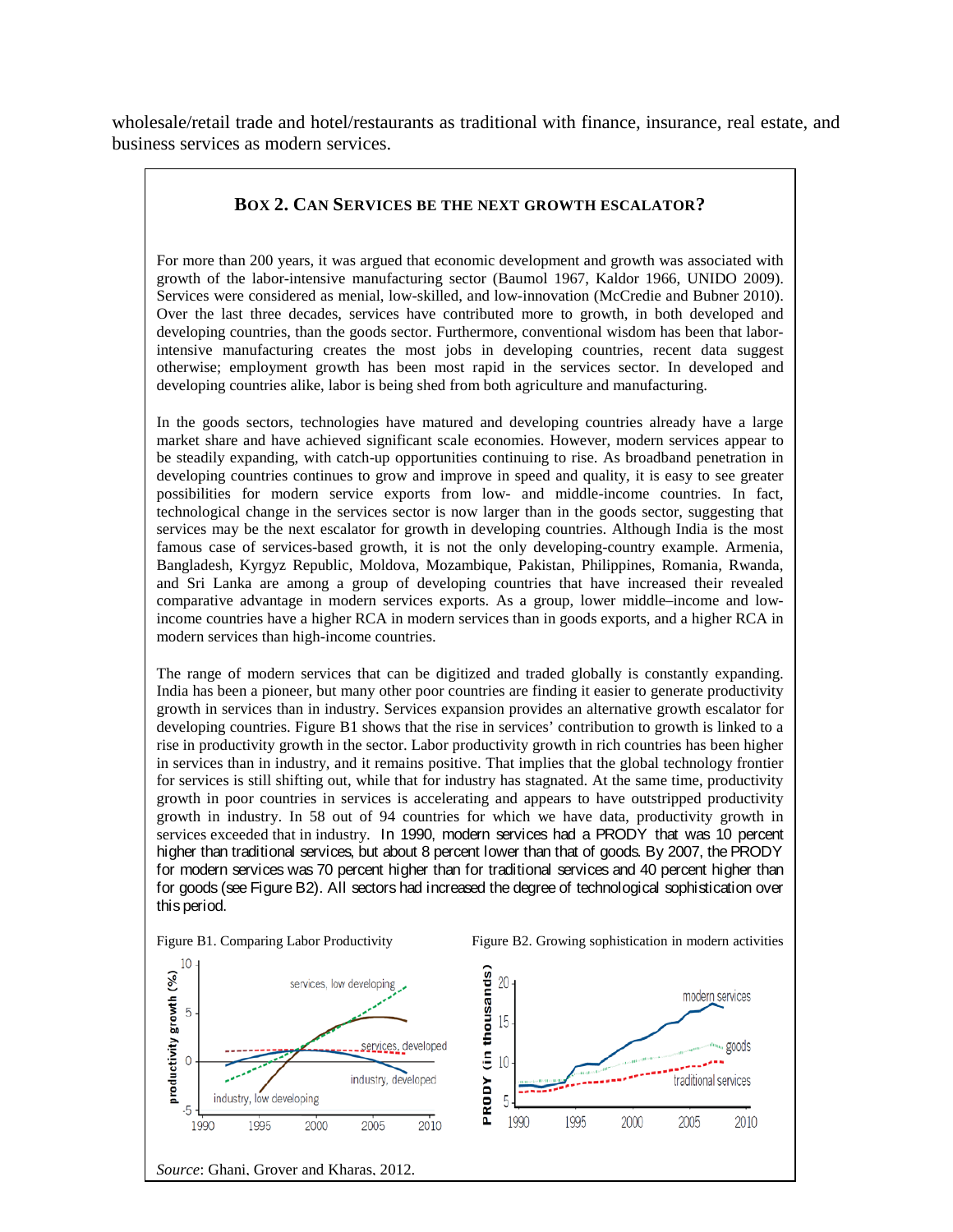## **IV. A GLOBAL COMPARISON OF MALAYSIA'S PATTERNS OF GROWTH, PRODUCTIVITY, AND TRADE**

In this section we document the nature of Malaysia's progression to achieve middleincome status over the past several decades. In particular, we focus our analysis on the sectoral patterns of growth in productivity and the growth and sophistication of Malaysia's exports to the rest of the world. The first section presents a series of growth accounting calculations that separates Malaysia's recent economic growth into the contributions from increased employment, capital, labor productivity, and a residual total factor productivity measure. We also compare these estimates to several other comparable countries to place the Malaysian experience in an international context. The second section reviews the performance of Malaysian exports in recent years, and presents our calculations on the sophistication of exports separately for goods and services. Again, we place Malaysia in an international context through a series of cross-country regressions on the interaction of trade and economic growth. An accurate exposition of what propelled Malaysia into a middle-income status will be indispensable for charting the future path to high-income status.

#### **Growth Accounting Calculations**

We present a series of growth accounting calculations for Malaysia for the period 1990- 2007. The growth accounting framework originates from the concept of an aggregate production function that relates output to the contributions of factor inputs (namely, capital and labor) and a shift component normally associated with an adjustment of the inputs for quality. Assuming competitive markets where the factors are paid their marginal products, we can derive a simple index number formulation that relates changes in output to changes in the factor inputs plus a residual term typically referred to as total factor productivity (TFP).<sup>[13](#page-13-0)</sup> For the case of Malaysia, we use measures of output (value added) from the national accounts as published by the Department of Statistics (DOS), and employment estimates are obtained from the labor force surveys published by DOS. The labor input is adjusted for quality using a measure of the average educational attainment of the labor force (also taken from the annual labor force surveys), assuming a seven percent return per year of schooling.

We obtain a measure of the capital input from the DOS, although at the level of individual industries we must rely on estimates prepared by the Malaysian Productivity Corporation. While there is some concern about data quality because these industry-level estimates are based on limited data, we largely restrict our analysis to the level of major sector and broad industry-groupings. Finally, there is some difficulty obtaining reliable time-series estimates of total wage compensation by sector and industry. Because the growth accounts use factor income shares as weights in measuring factor contributions to output, we use the wage measure to capture the share of income attributed to labor. Currently, we have estimates of labor income only for the benchmark year of 2000, and thus we use constant factor income shares (also known as a Cobb-Douglas production function) for our analysis.

l

<span id="page-13-0"></span><sup>&</sup>lt;sup>13</sup> A more detailed explanation of the growth accounting framework, is provided in Bosworth and Collins (2003).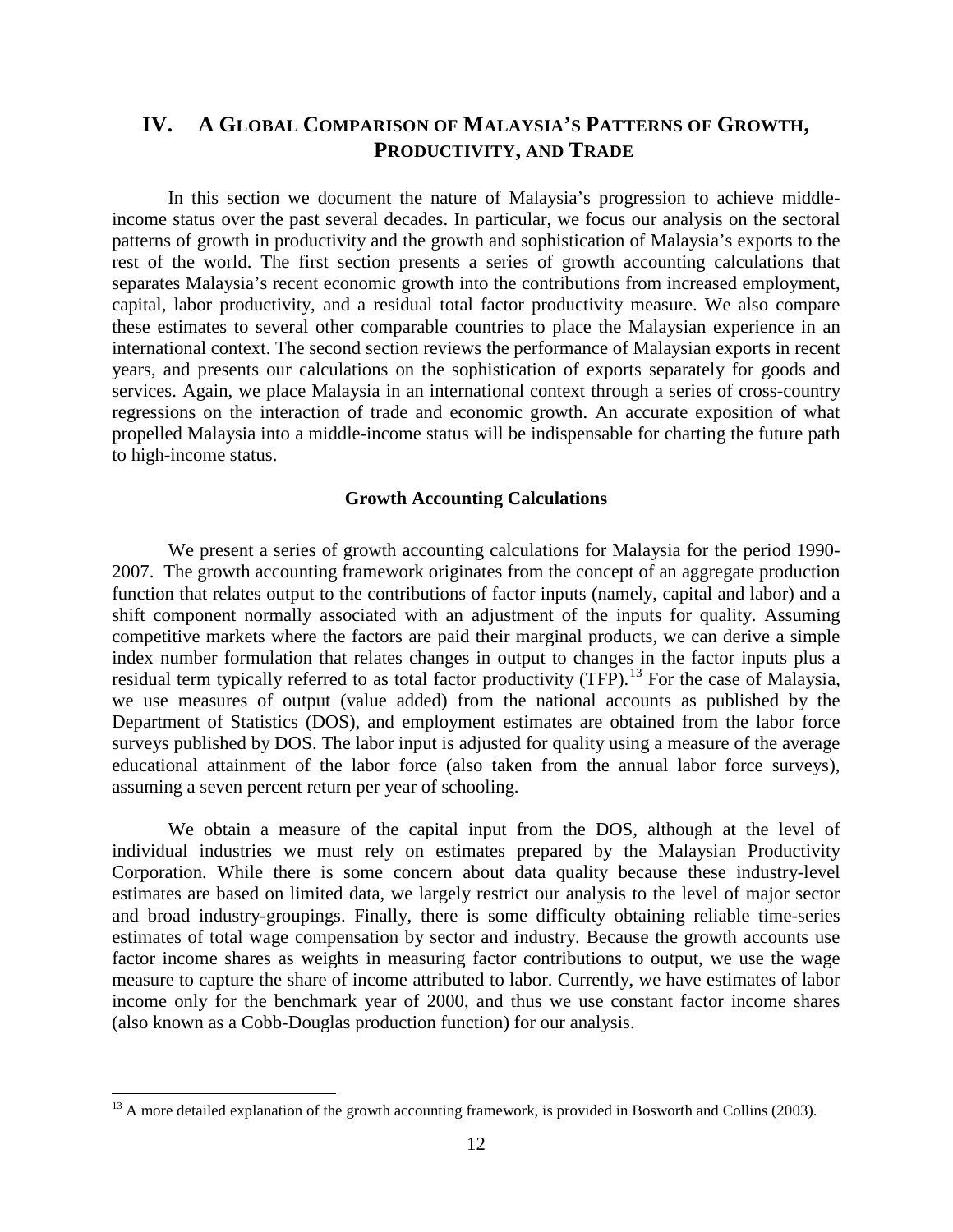#### **Total Economy**

We present the results of the growth accounting calculations for the Malaysian total economy in Table 1. Along with the full span from 1990 to 2007, we also include two subperiods of the 1990s and 2000-2007. The first line of the table shows the average annual output growth for the three periods. Despite the 1997-98 financial crisis in the midst of the period, the 1990s recorded a strong 7.3 percent average growth rate. The 2000-07 period shows a slowdown in growth of about 3 percentage points, which demonstrates that the Malaysian economy has never fully recovered to the pre-crisis rates of growth. However, it is worth noting that 5 percent annual growth is still very strong by international standards. The difference in GDP per worker growth rates is not much (3.8 in 1990-2000 versus 3.2 in 2000-07). In fact TFP growth appears to have increased in the latter period. It is more valid to point to generally weak growth in Malaysia over the whole period, relative to countries that have "graduated " from MIC status (Korea, Singapore or Taiwan). Malaysia may therefore be an example of a country that is stuck in a MIT *withou*t having undergone a substantial growth slowdown.

Roughly two-thirds of the fall in output growth that has occurred in the most recent decade can be attributed to slower employment growth, while there is a less pronounced slowdown in labor productivity growth. Decomposing the changes in output per worker into changes in capital per worker, education, land, and TFP, we see a large decline in the role of capital per worker growth combined with a modest increase in TFP growth. What is perhaps more surprising than the increases in TFP is the nonexistent contribution of TFP during the strong growth of the 1990s. This is most likely due to the disruptive forces resulting from the financial crisis in the middle of the period. The contribution to output per worker attributed to educational gains remained constant in both periods.

In general, the falloff in output and labor productivity growth in the 2000s is largely a consequence of a decreased rate of capital accumulation following the financial crisis. Investment rates that averaged roughly 40 percent of GNI in the early part of the 1990s have fallen to an average of 22 percent for 2005-2007. We now turn to a sectoral analysis of productivity to give a broader context for these changes.

#### **Major Sectors**

Table 2 displays the disaggregated growth accounts results for Malaysia at the sectoral level of agriculture, manufacturing (the defining subset of industry) and services. First, considering the full sample 1990-2007, the large discrepancy in growth rates between agriculture and manufacturing/services is clearly evident. In fact, the average growth rates between manufacturing and services during the sample are nearly identical, with employment growth playing a larger role in the services sector.

Looking to the two sub-periods of our sample, several interesting developments come out. First, the output slowdown is more pronounced in the manufacturing sector, with a five percentage point drop in the average annual growth rate after the 1990s. However, because employment has actually fallen during the 2000s, output per worker has *increased* to an average of over 6 percent per year. Second, although 1990s growth in output per worker between manufacturing and services was relatively comparable, the more recent period has seen a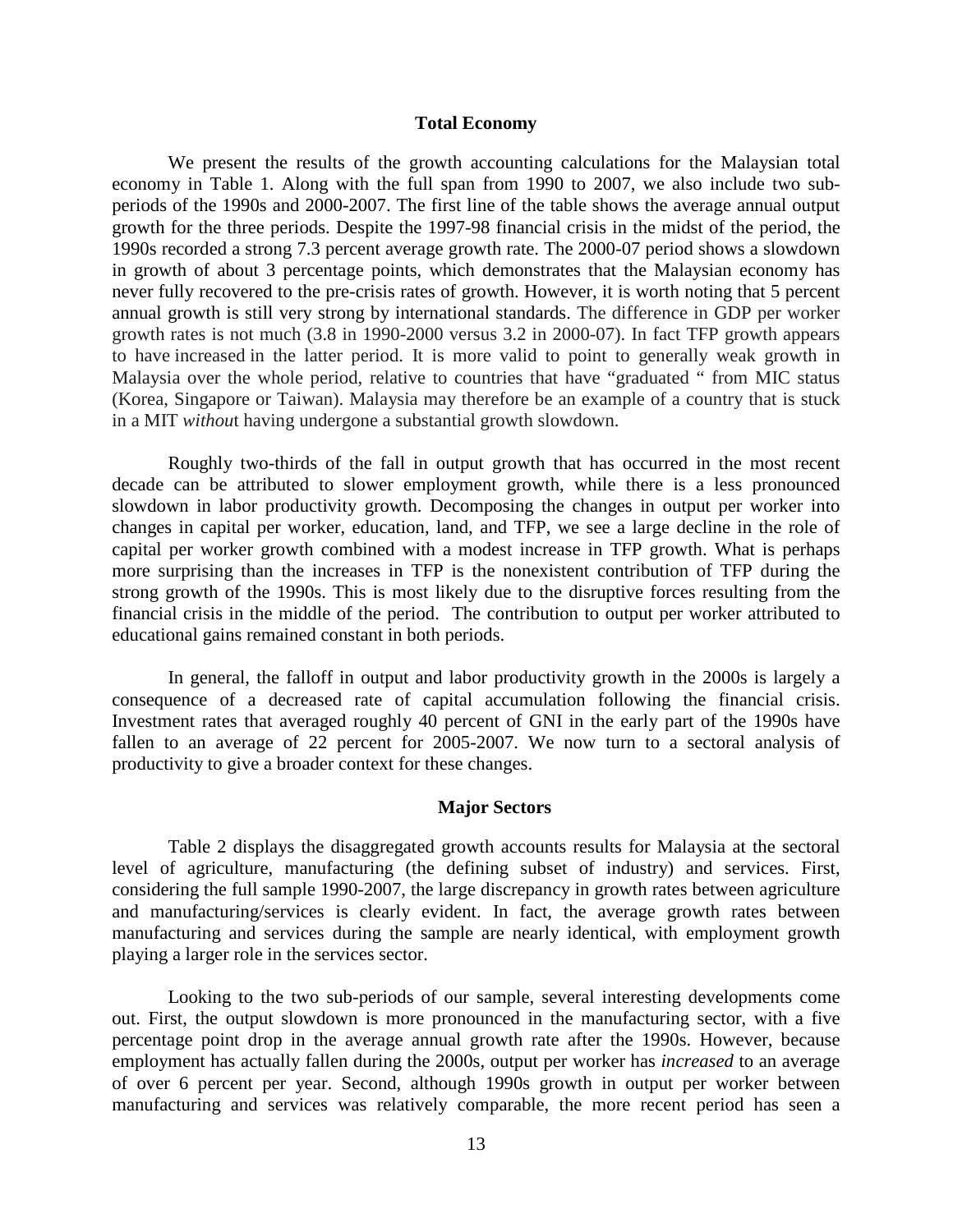divergence in productivity growth rates between the two sectors. Indeed, the average annual growth in labor productivity in services during 2000-07 is less than half that of manufacturing. Finally, despite the low rates of capital accumulation in the total economy, the contributions of capital to labor productivity growth in manufacturing increased in the later sub-period. And because TFP growth fell in the 2000s in both services and manufacturing, this relatively strong capital formation in manufacturing amounts to much of the divergent productivity growth between the two sectors. Thus, the decreased rate of capital accumulation in the total economy identified above may be largely concentrated in the services sector.

An alternative perspective on this point is provided in Figure 4, which plots the level of output per worker by these three sectors during 1987-2007, in terms of Ringgit per worker. What is strikingly apparent in the figure is that the period of catch-up between services and manufacturing evident throughout the late 1980s and early 1990s has subsequently reversed as services output per worker slowed while that of manufacturing continued to increase. Output per worker in agriculture has remained relatively constant during the period, with a slight improvement beginning in 1999.

Improvements in labor productivity for the total economy can result from increases in sectoral labor productivity as well as labor reallocations from sectors of low productivity to higher productivity areas. Thus, the importance of this "residual" reallocation effect depends in part on the degree of inter-sectoral differences in productivity and in part on changes in the distribution of employment. Figure 5 separates out labor productivity growth for the total economy by period into sectoral contributions and the reallocation effect. (Notice here that we use the full industry sector rather than manufacturing alone for completeness of allocation.) First of all, the second column pertaining to the 1990s period demonstrates the relative importance of the services sector to total productivity growth, along with a minor contribution from reallocation. Keep in mind that the contribution of each sector to the total is a function of the growth in sectoral productivity weighted by that sector's share in output. Perhaps most importantly, the third column of Figure 5 clearly shows the stronger role of manufacturing in the 2000s, with a reallocation effect that actually turns negative. The negative reallocation effect can be explained by a reduced labor productivity growth in services during that period, combined with a services employment share that increased from 49 percent of the total in 2000 to nearly 54 percent in 2007. Thus, in this case, labor was moving out of the relatively more productive industry sector into a less productive services sector during the more recent period.

#### **International Comparisons**

We now place the experience of Malaysia in a broader international context through comparing the sector-level output and productivity growth of similar countries. In addition to examining the relative performance of the industry/manufacturing and service sectors in these countries, we can also assess the *levels* of productivity among countries and sectors. We take country-level data from a variety of sources, including Bosworth and Collins (2003), World Bank (2009), and various national accounts published by country statistical offices.

We compare the level of output per worker in 2005 by major sector for several countries in Table 3, using international purchasing power parity dollars to adjust for differences in price levels among the countries. The total-economy productivity levels broadly align with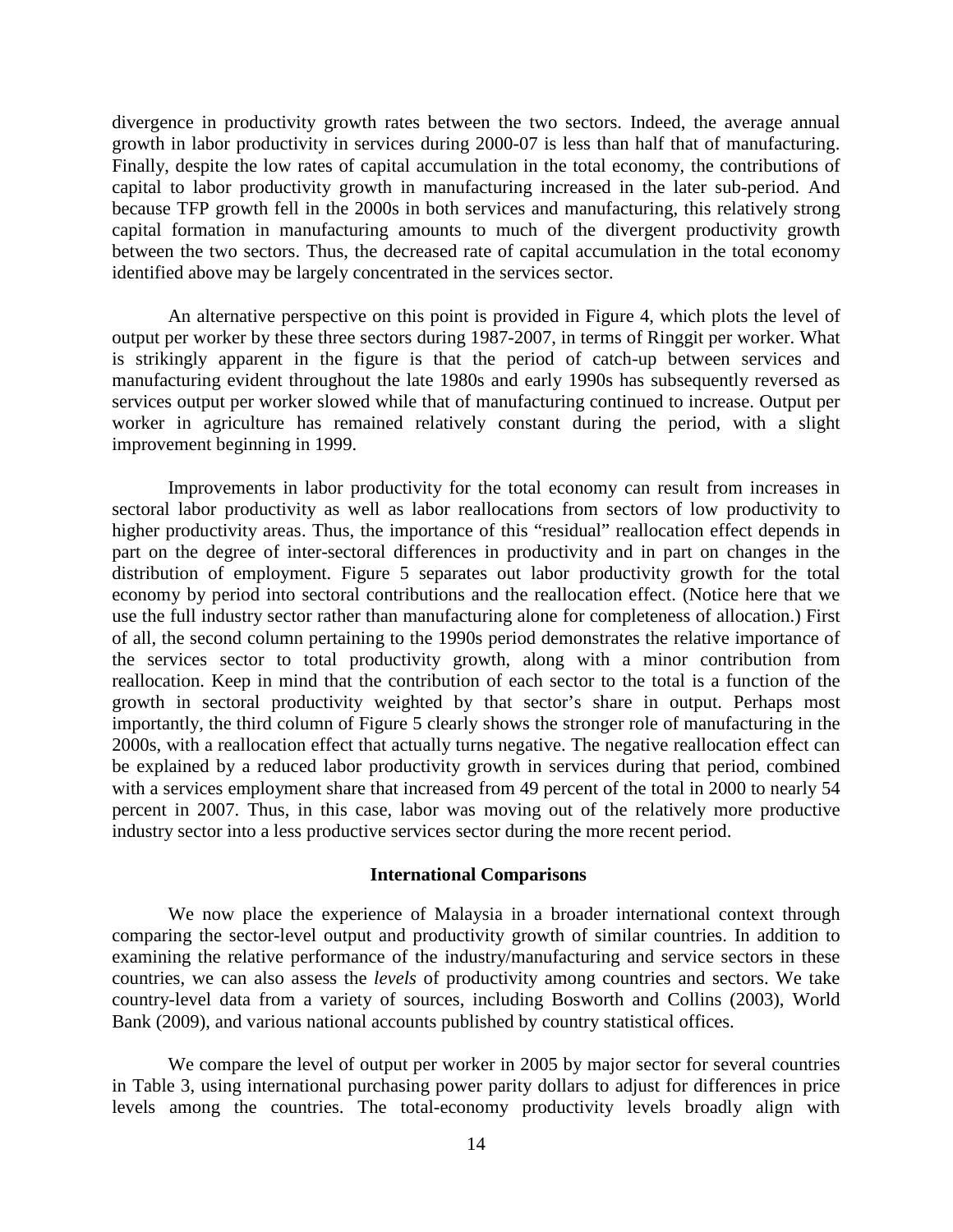expectations given the level of development of each economy. However, there is a greater level of variation in the levels of output per worker within sectors. First, looking at column two, Malaysia appears to have a relatively efficient agricultural sector compared to the other countries in the table. In contrast, agriculture in India appears to operate at a low productivity level relative to the total economy. Second, the gap between productivity in industry and services in Malaysia also stands out when placed among a group of similar South and East Asian countries. In addition, we calculate the ratios of services to agriculture and services to industry in columns five and six respectively. As is evident in these columns, Malaysia has the lowest ratios of all countries presented, implying the relative performance of the services sector is low in Malaysia from an international perspective. To some degree the results in column five may reflect the high agricultural productivity in Malaysia; however this is not the case with regard to the industry sector as it appears to score low relative to the average of other countries.

The sectoral contributions to total labor productivity growth – along with the reallocation effect – presented in Figure 5 can be re-weighted in order to see the percent contributions to output per worker growth of each sector. One disadvantage of this exposition is that the actual magnitude of the overall growth is lost; yet the perspective of shares is useful for easily gauging the importance of each sector to the total. We use such a presentation in Figure 6, where we display two periods of growth for the countries of Malaysia, Korea, India, China, and the United States. For the two East-Asian countries and India, it is striking how the results broadly accord with popular perceptions of the regions: there is a dominant contribution of the industrial sector in both Korea and China, while India relies mostly on services for overall productivity growth. As a high-income country with a large service sector, the United States also records high contributions from services along with minimal benefits from reallocating labor among the sectors. Malaysia appears to fit somewhere between India, the U.S. and the East Asian countries. While the services sector contributes more than 40 percent of total productivity growth in both periods, it is clear that industry becomes the dominant sector beginning in the year 2000.

A final international comparison of Malaysia's output and productivity performance is shown in Table 4. Malaysia's average annual growth in output, employment, and output per worker is compared to three other East Asian countries for the period 1998-2006. As demonstrated in the second and third rows of the table, the growth of the industry/manufacturing sector in Malaysia compares favorably with the other countries, though it falls considerably short of the phenomenal performance of Korea in both output and output per worker. In the services sector, however, Malaysia records the highest rate of output and productivity growth for the postcrisis period. Yet, this should not come as a surprise when comparing with the traditionally manufacturing-driven East Asian countries. In fact, when we split up the services into modern and traditional using the classification criteria outlined above, we see that all four countries display productivity growth in modern services that is actually lower than that of traditional services. Although output is generally comparable between the two (with the exception of Thailand), it seems that modern services have generated much higher rates of employment growth than traditional services, and thereby not enjoyed comparable rates of productivity growth. Therefore, from this perspective, it appears that the dynamism of services in Malaysia appears to have been mostly in the traditional sectors in recent years, similar to the manufacturing-intensive countries of East Asia. Modern services may tend to stagnate in these countries because their infrastructure needs are so different than that for manufacturing. While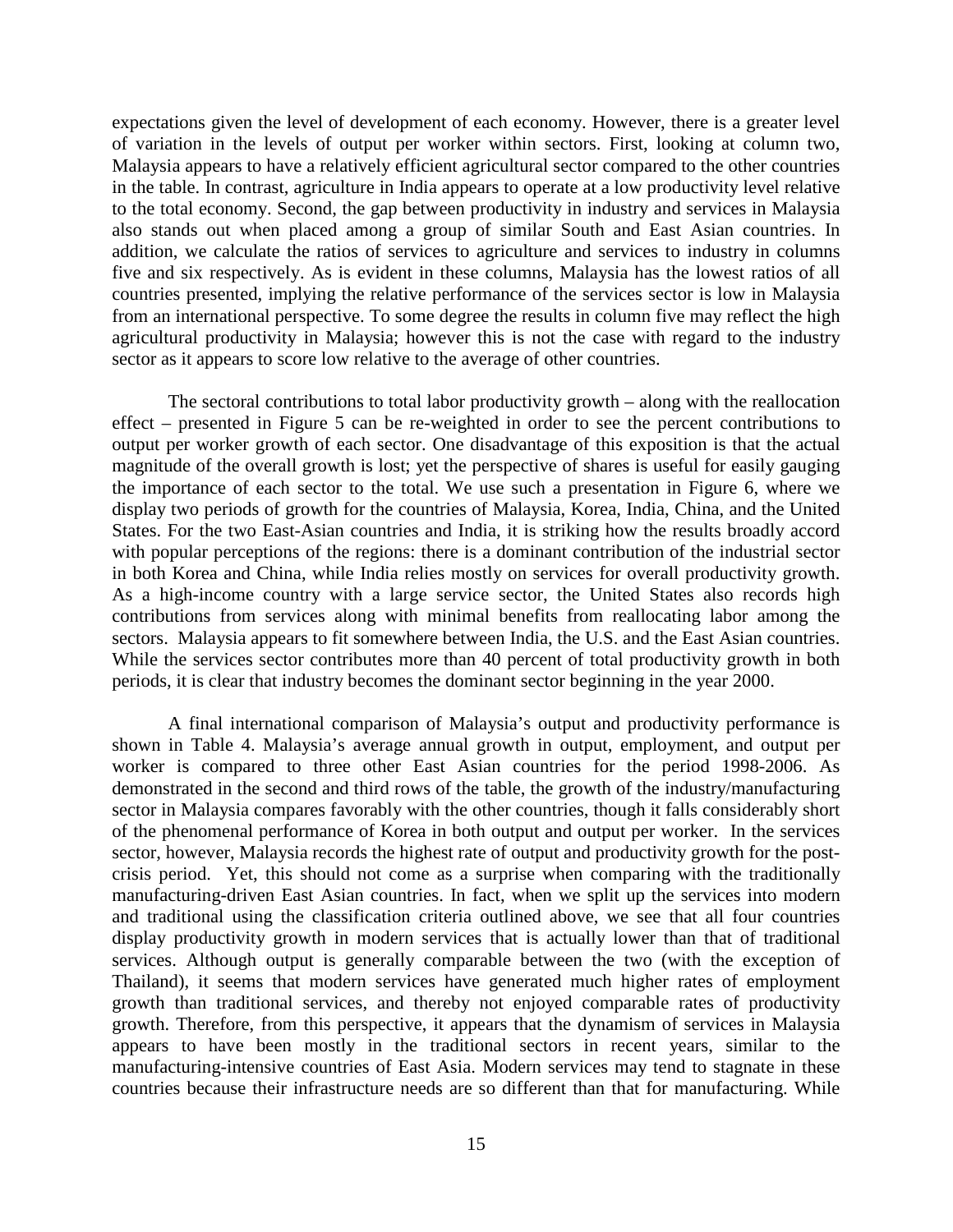traditional services such as transportation and construction use some of the same infrastructure as goods exports (ports and roads), the needs of modern service production (such as high internet bandwidth, education) tend to be distinct (see Ghani 2010).

#### **INTERNATIONAL TRADE**

Malaysia's recent economic growth has been leveraged by trade flows. On average, from 2000-2007 total trade was twice the size of GDP for Malaysia whereas in China or India the magnitude of trade was modestly less with 60% and 30% of GDP respectively during the same period. A time series comparison of Trade (% of GDP) is shown in Figure 7a. The figure  $\alpha$  accentuates that countries such as China<sup>[14](#page-17-0)</sup>, India and Korea have had a stronger domestic demand component of growth whereas GDP growth is leveraged considerably by trade for both Malaysia and Singapore. Evidence suggests that more open countries seem to have experienced faster productivity growth as economies open to the rest of the world are able to absorb the rapid technological advances in the advanced nations. With this in mind, the following discussion documents recent patterns in the growth and technological sophistication of Malaysia's exports abroad. We contrast the relative performance of manufacturing and services trade separately. Finally, to provide a benchmark for these calculations, we report cross cross-country regressions involving international trade and broad economic growth. These regressions should serve to confirm whether the sophistication measures are an important indicator of successful growth.

#### **Manufacturing Trade Patterns**

The strategic location and historical role as a regional hub for commercial interactions with the West has given Malaysia a long history of international trade in manufacturing. In fact, the Global Competitiveness Report published by the World Economic Forum recently ranked Malaysian ports as 13th in the world, just behind Singapore and Hong Kong SAR, China in East Asia. In this section we evaluate the recent performance of Malaysia's trade in goods with special emphasis on the distinction between modern and traditional exports. First, we consider goods exports based upon the technological classification of the OECD as discussed above in the defining modern and traditional service sections. Thus, we use commodity-level trade data from the UN COMTRADE database to classify Malaysia's exports into 4 categories based upon technological intensity. In Figure 7b, we compare the relative growth in high-technology goods exports to low-technology and resource-based exports for several countries during 1995-2006. Although the level of growth in Malaysia's exports are slightly lower than reference countries such as Singapore and Korea, Malaysia records strong growth of over 8.5 percent annually in high-tech exports. In fact, its growth in these modern exports over the past decade has been stronger than that of Singapore, which had relatively higher growth in lower-technology commodities. An alternative perspective of the technological intensity of trade is shown in Figure 7c. Here we plot a time-series of the share of high-technology exports to total goods exports for the period 1990-2006. What is immediately striking is the high share of advanced,

 $\overline{\phantom{a}}$ 

<span id="page-17-0"></span><sup>&</sup>lt;sup>14</sup> China, refers to Mainland China. Unless otherwise noted, data for China do not include data for Hong Kong SAR, China; Macao, China; or Taiwan, China.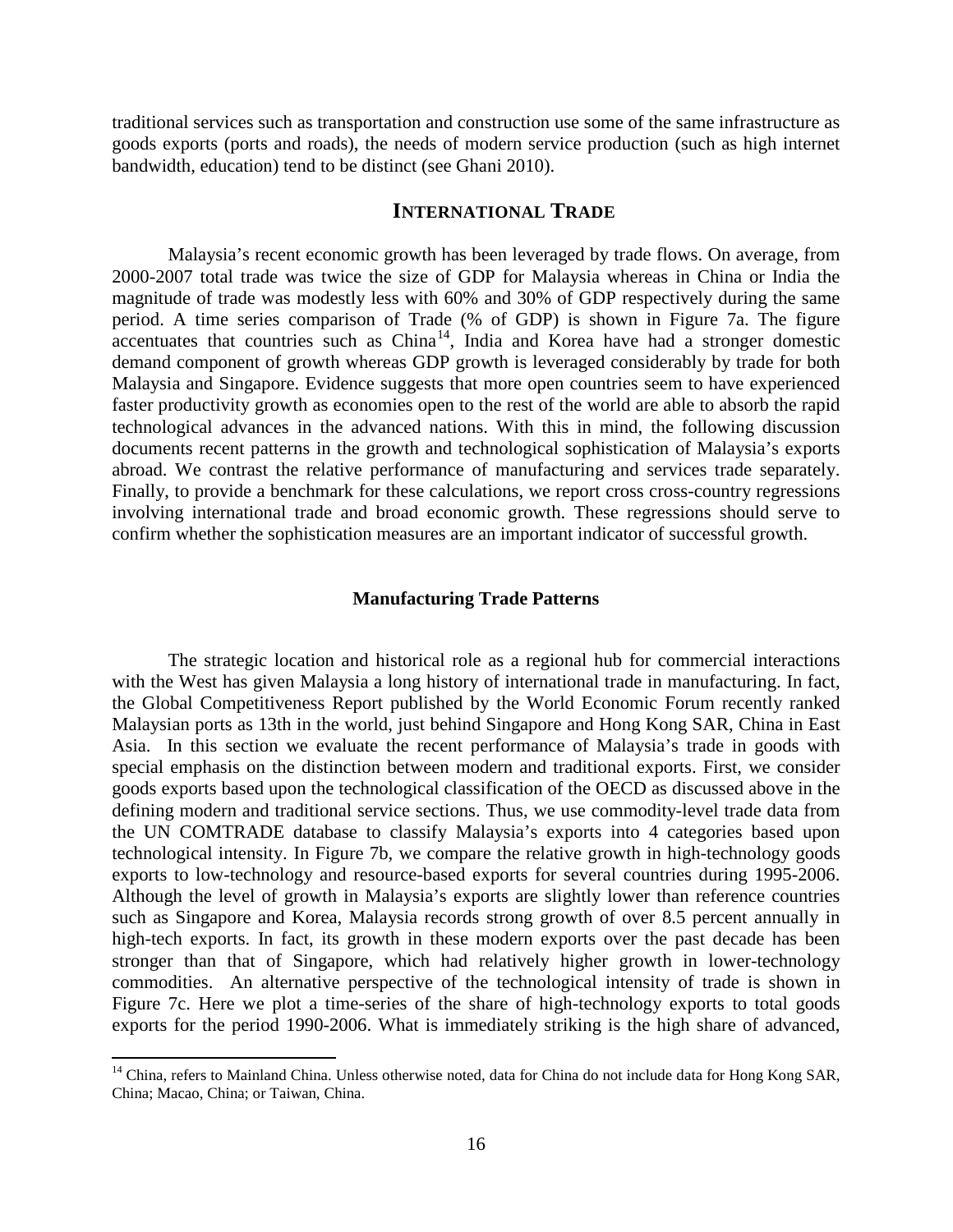modern goods exports in Malaysia, which nearly rivals that of Singapore. Although the magnitude of trade is not as high as that of China or Korea, the high level of technological intensity appears as an impressive feature of Malaysia's goods trade.

For an additional perspective on Malaysian goods trade, we develop a cross-country sample of the EXPY measure of sophistication of exports advanced by Hausmann, Hwang, and Rodrik (2007) explained above. Using publicly available data assembled by Nicita and Olarreaga (2007) we plot individual year scatter plots of the export sophistication index (in logs) with the log level of GDP per-capita for a sample of around 90 countries.<sup>[15](#page-18-0)</sup> We display three such scatter plots in Figure 8, highlighting the relative position of Malaysia, for years 1980, 1990, and 2003 to illustrate the evolution of Malaysia's export sophistication over time. The scatter plots show striking evidence of the positive correlation between growth and sophistication, a relationship which Hausmann, Hwang, and Rodrik argue runs from export sophistication to growth rather than the other way around. The series of charts also shows Malaysia's rapid climb up the sophistication ladder: while significantly below the predicted level in 1980, Malaysia has advanced its manufacturing exports to attain one of the highest index values in the world. Of course, the position of Malaysia in 2003 well above the trend line would imply a higher level of development (it is notable that Singapore lies at a similar level of sophistication) than Malaysia currently enjoys. The final figure in the series plots all countries for all years (1976-2004) in our sample. This figure nicely summarizes the movement of Malaysia over time from a low level of sophistication to one of the world's highest.

#### **Service Trade Pattern**

Both modern and traditional service exports have been growing rapidly at the global level. In fact, since the 1980s, the global trade in services has grown faster than the global trade in merchandises goods, though services trade remains at a far smaller magnitude. Figure 9 compares the trend in share of service trade in service value added for developing and developed countries for the period 1985 to 2005. What stands out is that the ratio of service trade in service output for developing countries has increased much *faster* than for developed countries. This suggests that developing countries are more focused on production of services that can be traded, rather than for domestic consumption. In addition, modern service exports are growing much *faster* than traditional service exports. However, within developing countries, some regions have benefitted more than the others in modern services trade.

According to our distinction of modern and traditional identified above, modern services exports peaked in Malaysia in 1998 with a share of 59 percent, but have fallen dramatically in more recent years to levels around 20-25 percent. This rapid decline is largely a combination of reduced exports of 'other business services' combined with an expansion of traditional 'travel' exports. Both modern and traditional services recorded healthy growth of 10-12% annually during the early 1990s; however more recently the expansion of services trade has been more skewed. As shown in Figure 10, Malaysia has witnessed negative growth in modern service exports during the period 2000-2006, whereas most developing countries have seen growth in

l

<span id="page-18-0"></span><sup>&</sup>lt;sup>15</sup> The sample of countries varies from year to year. Please see Nicita and Olarreaga for a more complete description of the data.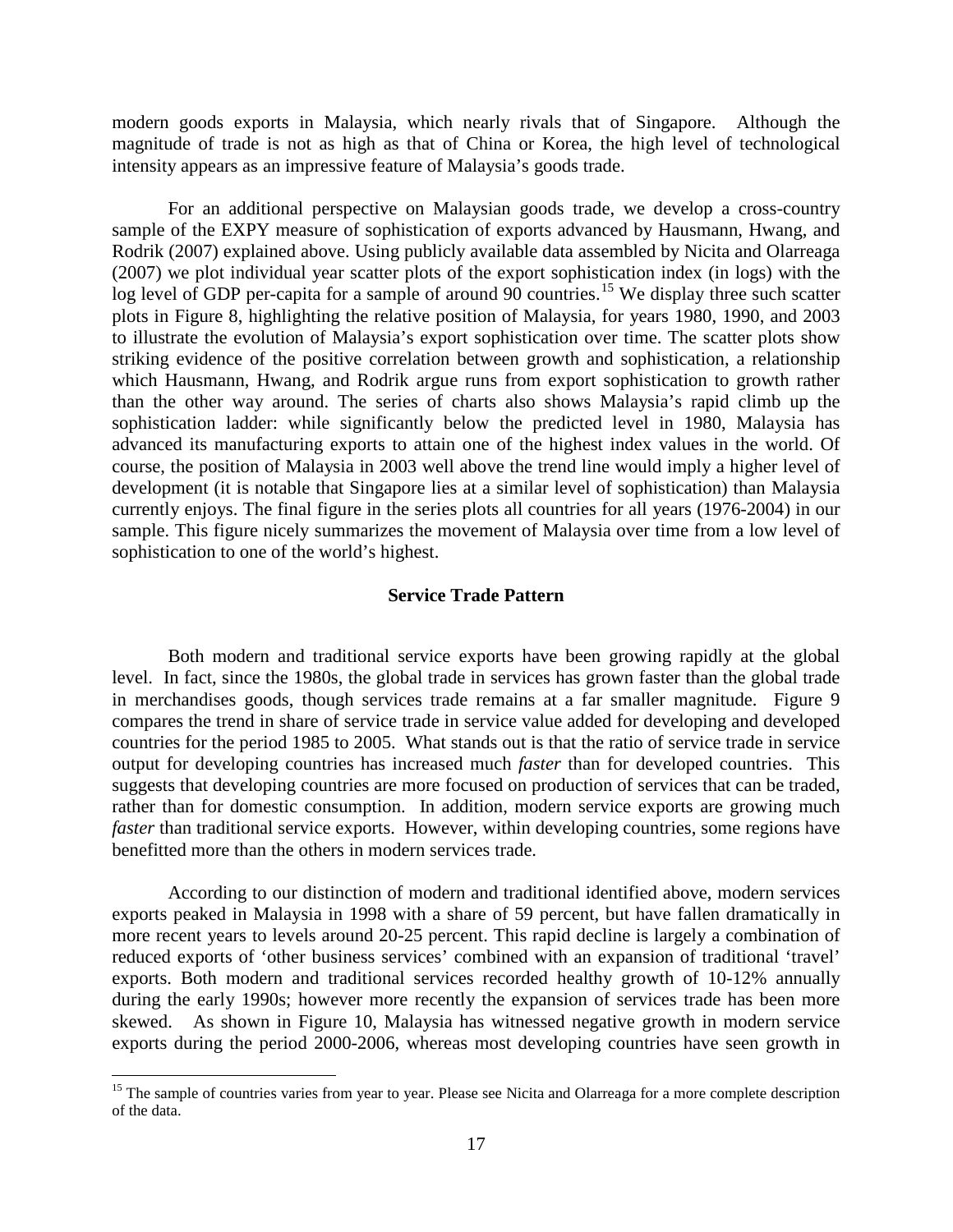excess of 10 percent a year.

l

 Similarly, Figure 11 and 12 give a more detailed view of the evolving patterns of service exports from Malaysia. First, Figure 11 shows the export basket in 1995, 2000, 2007 and 2009 by the basic 10 categories available from the Balance of Payments. We note that travel and transport service dominate over 60 percent of Malaysia's service exports, whereas as the relative share of modern business services progressed around 2000 but did not manage to keep up over the last decade. Hence, Figure 12 gives even a more detailed look at the 74 categories of service exports in 2000 and 2009, whereas the third column reports the change in share of the particular export in total service export basket. Modern services are coded orange and blue is used for traditional services. Several creative, visual services and digital services are not reported by Malaysia however there are signs of progress. The share of computer and information services is approximately 2 percent of service export basket, whereas business services have been declining. In particular, business travel services are continuing to grow very fast.

We now present a preliminary measure of the sophistication in service exports that seeks to mirror the EXPY measure of Hausmann, Hwang, and Rodrik for goods that we employed above.[16](#page-19-0) Mishra, Lundstrom and Anand 2011 repeat the same exercise for service exports and shows that there is increasingly a stronger association between moving to more productive modern services and economic growth. We use the IMF Balance of Payments and plot the trend of the sophistication for selected emerging economies in Figure 13. Malaysia maintained a sophistication level in services above that of China until 2003, but since then the Chinese export service sophistication has increased while Malaysia has lagged behind the remaining sample of middle income countries. In contrast, India has emerged as a big player in the delivery of complex services as measured by EXPY in post 2000. India is followed by Singapore and Korea in their level of service export sophistication.

Figure 14 plots individual year scatter plots of the export sophistication index (in logs) with the log level of GDP per-capita for a sample of around 147 countries. The two panels highlight the relative position of Malaysia in 1995-98 and 2007-09 (averages). First, the scatter plots confirm the finding that countries with higher export sophistication have higher income per capita. Second, the two panels demonstrate the stagnancy of Malaysia's relative sophistication level over time, and its overall position below the global mean in 1995 and 2005. Malaysia has made improvements but lags behind competitive and sophisticated service exporters like Singapore and Korea but ahead of Thailand in the sophistication of service exports. As expected, India stands out as a huge outlier in export of modern services.

The modern service sector has become an important driver of growth in both developed and developing countries. In particular, Figure 15 compares what has happened in some 136 countries between 2000 and 2005 in terms of real GDP growth, shown on the vertical axis and service value added growth, shown on the horizontal axis. Each point represents one country. The positive relationship between the two variables implies that countries with high growth in services also tend to have high overall economic growth or conversely that countries with high overall economic growth have high services growth. One cannot identify causality from a

<span id="page-19-0"></span><sup>&</sup>lt;sup>16</sup> This measure is more suggestive than authoritative, however, as we are forced to use approximately ten different service categories as income weights, rather than the few thousand commodities employed in the goods calculation.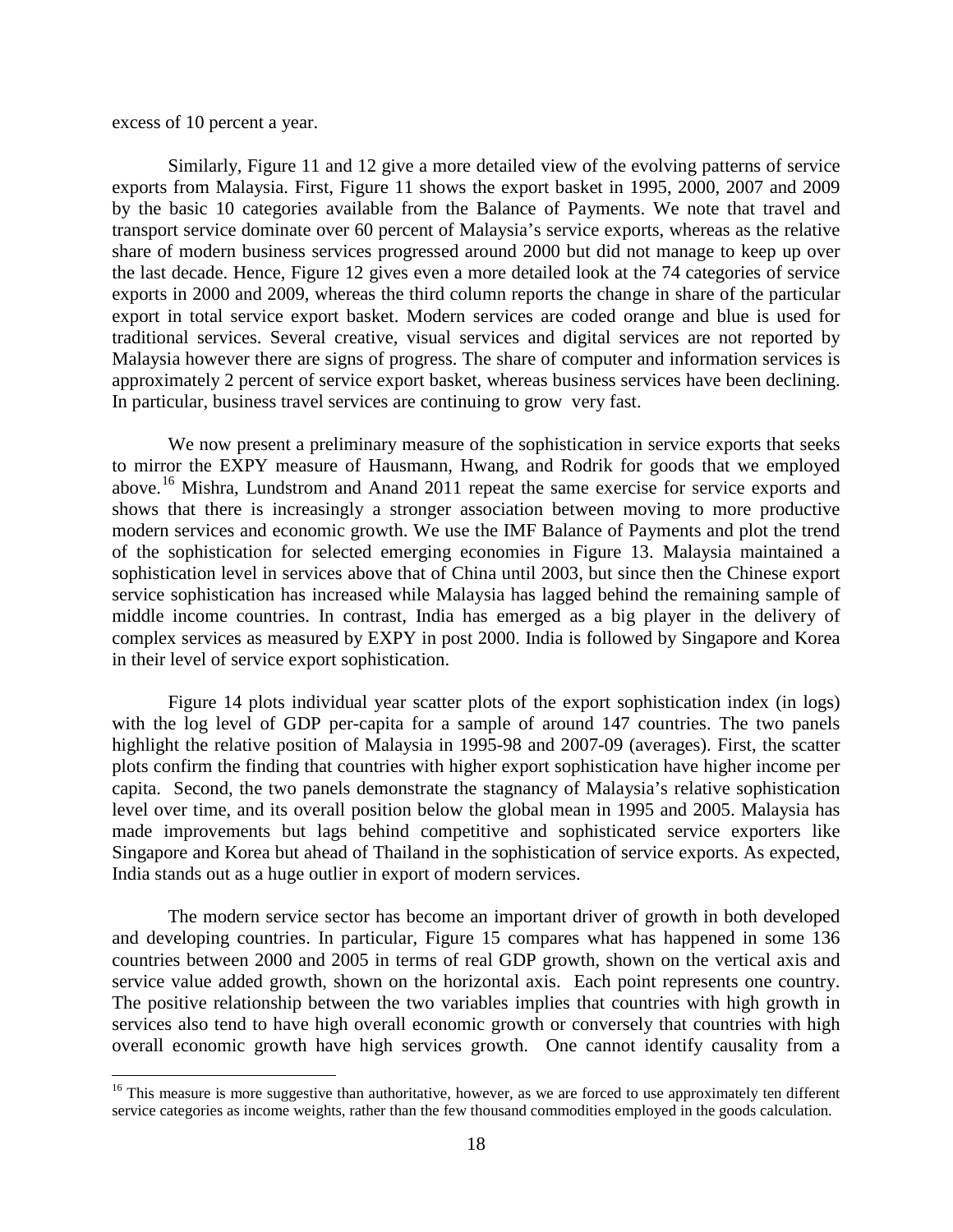regression like this; however the correlation is robust with countries at different stages of development.

#### **Cross-Country Regressions on Trade in Goods and Services**

Analysis of the cross-country performance of exports further reveals how the export sophistication of trade impacts the long-term success of a country's exports in international markets. Table 5 reports cross country regressions on goods and service exports as a share of the total export basket. We control for initial conditions with log GDP per capita and nonlinearities in growth with squared log GDP per capita. In addition, we control for size with the inclusion of land area of the countries in the regression and also create categorical indicators for Malaysia, Singapore, India and China. We see that Malaysia has always been a significant negative outlier in the service share of exports, and has become more of an outlier over time in this regard. The third panel reports the share of computer and information services as a share of total export basket. Malaysia seems to have a significantly lower share of these service exports in its total export basket compared to the rest of the world. Thus, it seems apparent that much of the growth via trade channel for Malaysia has occurred through manufacturing trade. This evidence further points to the relative weakness of the services sector, and in light of the growth and productivity enhancing effects of tradable identified earlier, demonstrates an opportunity for growth in the future.

Finally, Figure 16 plots the Revealed Comparative Advantage of (RCA) for goods and services in Malaysia over time. The RCA measure represents the share of a specific sector's exports in the country's total export basket with respect to the share of world exports of that sector in the world export basket. The RCA illustrates that goods are a substantially higher comparative advantage than services in Malaysia. The production of manufactured goods drives Malaysia's export markets concurrent to its specialization.

Our analysis of the past performance of the Malaysian economy demonstrates that strong export-led manufacturing growth played a dominant role in moving Malaysia up the income ladder. Although output and productivity growth slowed in the years after the financial crisis of 1997-98, the goods-producing sectors continued to show higher rates of growth in output-perworker and TFP than the services sectors. Similarly, Malaysia has become one of the world leaders in the sophistication of its goods exports; however, preliminary evidence demonstrates that services are considerably less sophisticated. With future growth in manufacturing constrained due to increasing wage costs relative to low-income competitors, the prior growth patterns of Malaysia do not appear to offer a path out of the middle-income trap.

## **V. HOW WILL POTENTIAL CHANGES IN GLOBALIZATION IMPACT MALAYSIA'S FUTURE GROWTH?**

Globalization has accelerated growth in Malaysia over the last three decades and has facilitated Malaysia's transition from a low income to a middle income economy. But the post-2008 global downturn may potentially change globalization itself, as developed countries continue to adjust to global imbalances that contributed to the crisis.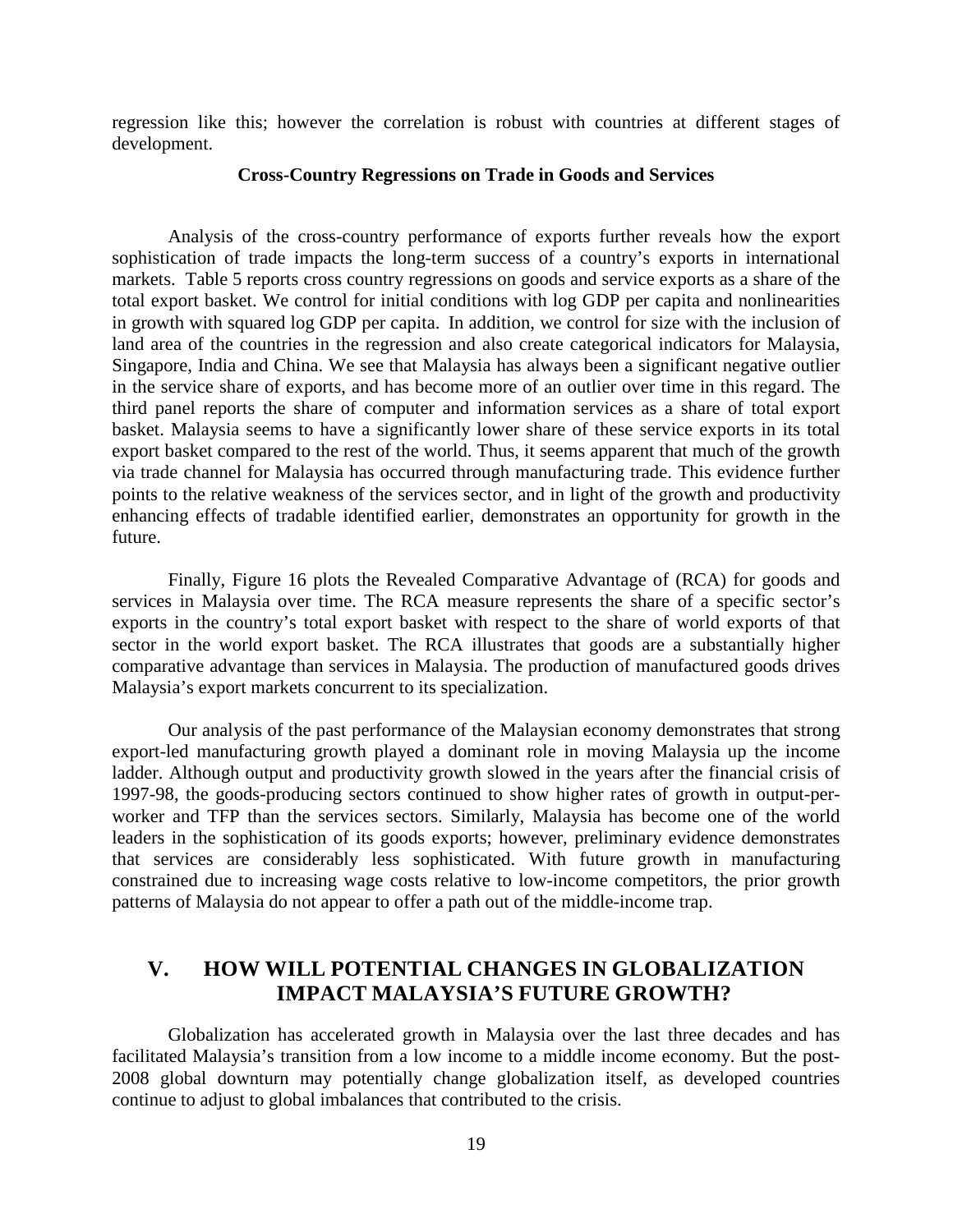The prospects of the emerging markets will depend on two different models of globalization:

- Trade Globalization--dependence on external demand
- Capital Globalization--dependence on external finance

These same two models of globalization will play a crucial role in understanding what Malaysia can do to get out of the middle-income trap and weather the global economic downturn. The emerging markets that are best poised to enjoy a speedy recovery (following a V-shaped recession) are those that do not depend excessively on external finance, external demand, and have strong fundamentals in economic management to cope with global shocks. The external demand component is an impending constraint for Malaysia and the trade channel will play an integral role for Malaysia to grow. In this section we investigate how these two major channels of globalization--trade flows and capital flows--will impact Malaysia's growth strategy.

#### **Trade Flows Globalization**

 As highlighted in a previous section (see Figure 7a), Malaysia's growth is substantially leveraged by trade flows. Many countries have accelerated their recovery with the help of expanding exports. The recovery of Malaysia and other East Asian countries following the financial crisis in the 1990s was achieved by exporting to developed countries. In the global crisis following 2008, trade is expected to grow more slowly as the crisis is global – and not regional – in scope. There will be less demand for exports from Malaysia as consumers in United States and other high-income countries save more, adjust to change in asset prices and risk, and go through the process of financial deleveraging. The large imbalances between savings and investment in developing and developed countries contributed to this crisis, so some adjustment in global imbalances will slow down the role of trade in this recovery. However, this perception is based on a narrow view of how trade stimulates growth.

 The impact of trade on growth is determined not just by the size of exports, but also externalities and knowledge spillover that trade brings and which are vital to growth (see Stewart and Ghani 1991). The post-2008 global crisis has not reduced the *stock* of global knowledge available in developed countries which will benefit developing countries as long as they expand their tradable sector.

 Second, composition of trade matters. Those countries that can transform their tradables from traditional to modern will be more resilient and will continue to benefit from changes in globalization. Globalization of service is the tip of the iceberg (Blinder 2006). Trade in services will continue to increase despite this downturn (see World Bank 2009). Service exports are more resilient than goods exports as reflected, for example, by less volatility in India's service exports compared to China's good exports. The internet age will continue to transform more services into modern impersonal services.

The range of services that can be globalized and digitized is constantly expanding: processing insurance claims; desktop publishing; the remote management and maintenance of IT networks; compiling audits; completing tax returns; transcribing medical records; financial research and analysis. The list of possible activities is almost endless. The globalization of services will continue to be a strong force for two reasons. First, services account for more than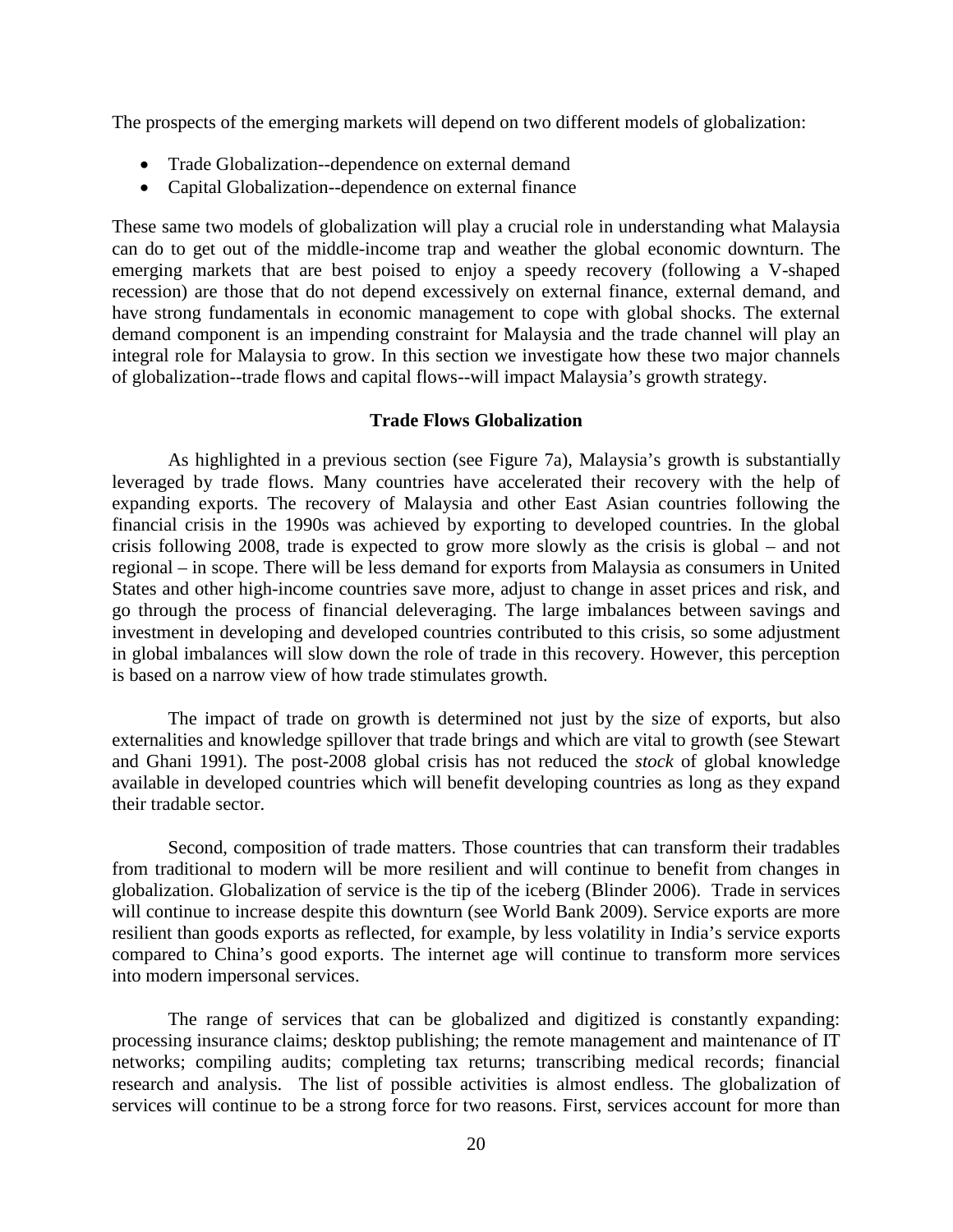70 percent of global GDP, more than double in size compared to the manufacturing sector. So, there is tremendous scope for services globalization. Second, the cost differential in the production of services across the world is enormous. In the past, the only option to narrowing such cost differentials was through migration, but migration has been heavily regulated and global international migration has remained steady at about 3 percent for decades. Now that service providers can sell services without crossing national borders by making use of the internet (outsourcing), the scope for exploiting cost differentials is much higher. What is more, it is very hard for governments to regulate modern impersonal services, so prospects for rapid expansion in service exports are good.

 Third, modern impersonal services have many features in common with manufacturing. Like manufacturing, they benefit from technological advances that generate productivity growth year after year. They exhibit similar tendencies for scale and agglomeration economies. Service producers can bring down unit costs by expanding operations. They benefit from being in close proximity to one another which creates a pool of well-trained workers. They are labor intensive. Malaysia still faces a huge convergence gap with the high income countries on service trade. So there is potential for Malaysia to expand its service sector as it is yet to take full advantage of globalization of services.

#### **Capital Flows Globalization**

 The past few decades have highlighted the fact that the globalization of capital provides both risks and benefits for developing countries. Well-known benefits include cheaper access to capital, technology transfer, upgrading of management practices, and increased risk sharing. Greater exposure to volatility and the transmission of outside business cycles are among the risks of high levels of reliance on foreign capital inflows. The critical task facing developing countries in the  $21<sup>st</sup>$  century is how to achieve the promised benefits of capital-account liberalization while hedging against the increased fragility that often accompanies it.

Complicating the task for developing countries are generally declining capital inflows following the post-2008 global crisis and downturn; a result of increased deleveraging of financial institutions and higher degrees of risk aversion. It will take time for private foreign capital flows to recover, and even then the capital flows will be less accessible to developing countries in a new risk-averse environment, and higher cost of capital. This could slow down the process of economic recovery in developing countries, and countries that have relied on external finance could take a deeper hit.

How dependent is Malaysia on external finance? Recent evidence indicates that Malaysia depends comparatively little on external finance. This is reflected in its external current account balance and in high savings and investment rates. In fact, the huge external current account surplus shows that Malaysia is in fact a net exporter – rather than importer – of capital (see Figure 17).

Malaysia's investments are largely driven by domestic savings which has safeguarded the economy from the volatility in international financial markets. A high level of domestic saving enables a country to cope much better with reduced capital inflows. So is Malaysia an outlier in savings and investments compared to the rest of the world? Table 6 Panel B reports the results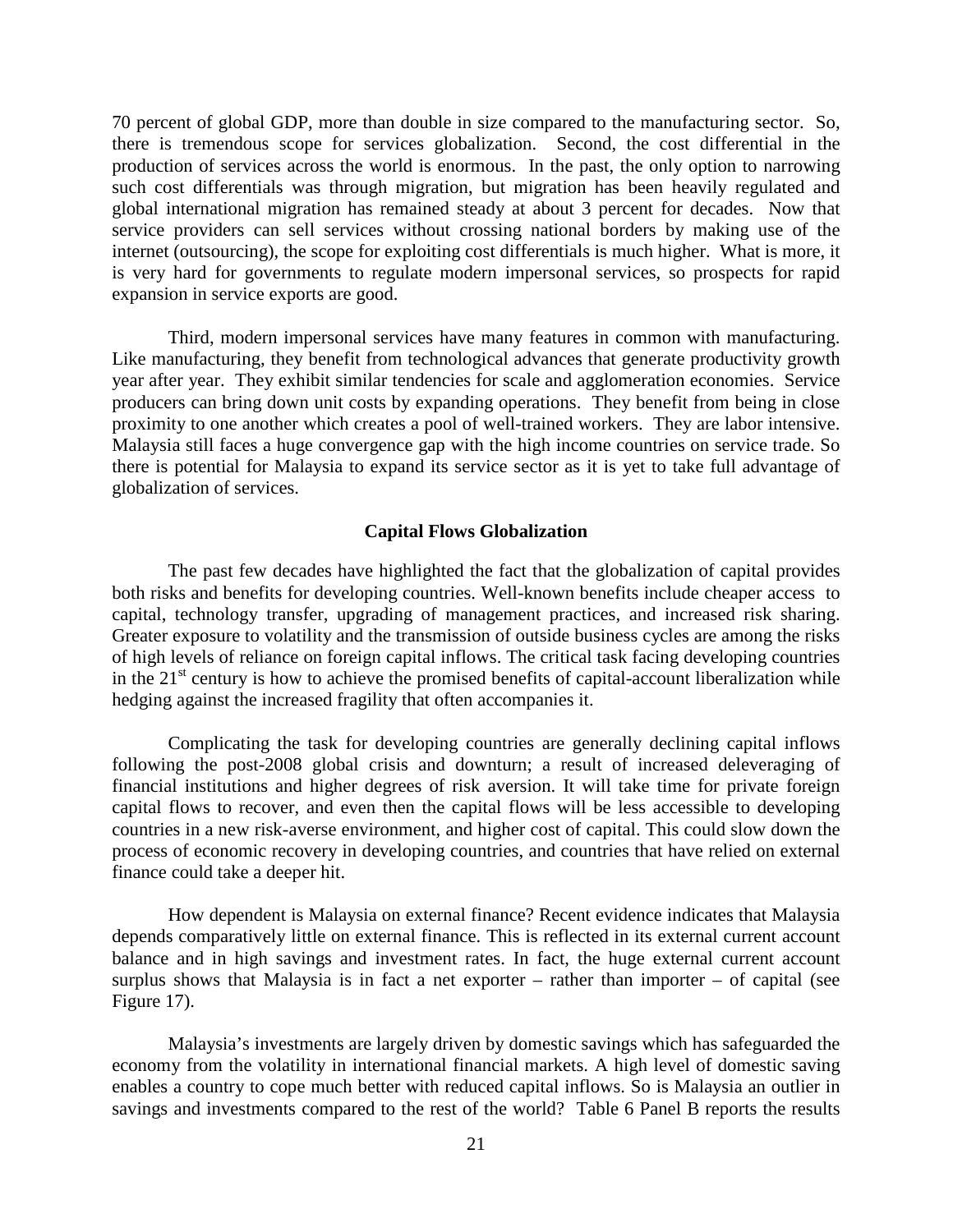of a cross-country regression for more than 100 countries, after controlling for the stage of development, non-linearity's in development and country specific features. Malaysia remains a large and significant positive outlier in savings and is above the global norm. It is a more pronounced positive outlier than India but less of an outlier compared to China. This bodes well for Malaysia.

Panel A of Table 6 reports the results of a similar regression for investment. In 1995 Malaysia was a significant positive outlier in investment compared to the rest of the world after controlling for income per capita, size and non-linearity in growth. It was a bigger outlier than either China or India. However, the investment boom in Malaysia appears to be over. The investment patterns now appear to be no different from the rest of world, once we control for the stage of development. More importantly, the cross-country regressions highlight that dependence on external finance has declined over time for Malaysia.

Which sectors will be impacted by the decline in investment rates? Table 7 Panel A and B report cross-country regression results for manufacturing and service output as dependent variables for the time period 1995-2007 for over 150 countries. The results indicate that investment is more important for growth in the more capital intensive manufacturing sector than services growth.

 The combination of high domestic savings and declining demand for external financing has safeguarded Malaysia from the volatility of international financial markets. On the other hand, Malaysia is therefore not taking advantage of the collateral benefits of financial globalization. Malaysia has not taken full advantage of network externalities that countries such as Singapore have utilized from financial globalization. The flow of foreign financing in Malaysia is directed towards the goods export basket whereas neighboring countries like Singapore have taken advantage of globalization of services.

Foreign Direct Investment (FDI) is generally regarded as highly effective mechanism for the transfer of technology, skills, and management practices. In addition, it is less prone to volatile swings in line with global business cycles, as the foreign-held assets are in general longterm. To examine the openness of Malaysia to FDI, we use the FDI Regulatory Restrictions Index published periodically by the OECD. This index, published at the sector level for a variety of countries, should provide a natural gauge for the openness of Malaysia to FDI across sectors and over time.

The OECD separately examines four distinct measures of restrictions: i) foreign equity restrictions; ii) screening and prior approval requirements; iii) rules for key personnel; and iv) other restrictions on foreign enterprises.<sup>[17](#page-23-0)</sup> We report the total index score, summing over these four measures, which is scaled between 0 (no restrictions) and 1 (foreign ownership forbidden). Figure 18 summarizes our findings over the period 1997-2012. Panel A compares the index score between the manufacturing sector and the Tertiary sector for Malaysia.<sup>[18](#page-23-1)</sup> As is clear from the

 $\overline{\phantom{a}}$ 

<span id="page-23-0"></span> $17$  Rules on state ownership are not scored, provided they are not discriminatory toward foreign enterprises in particular. For more information on the methodology, see Kalinova et al (2010).

<span id="page-23-1"></span><sup>&</sup>lt;sup>18</sup> The Tertiary sector consists of Distribution, Transport, Hotels and Restaurants, Media, Communications, Financial Services, Business Services, and Real Estate Investment.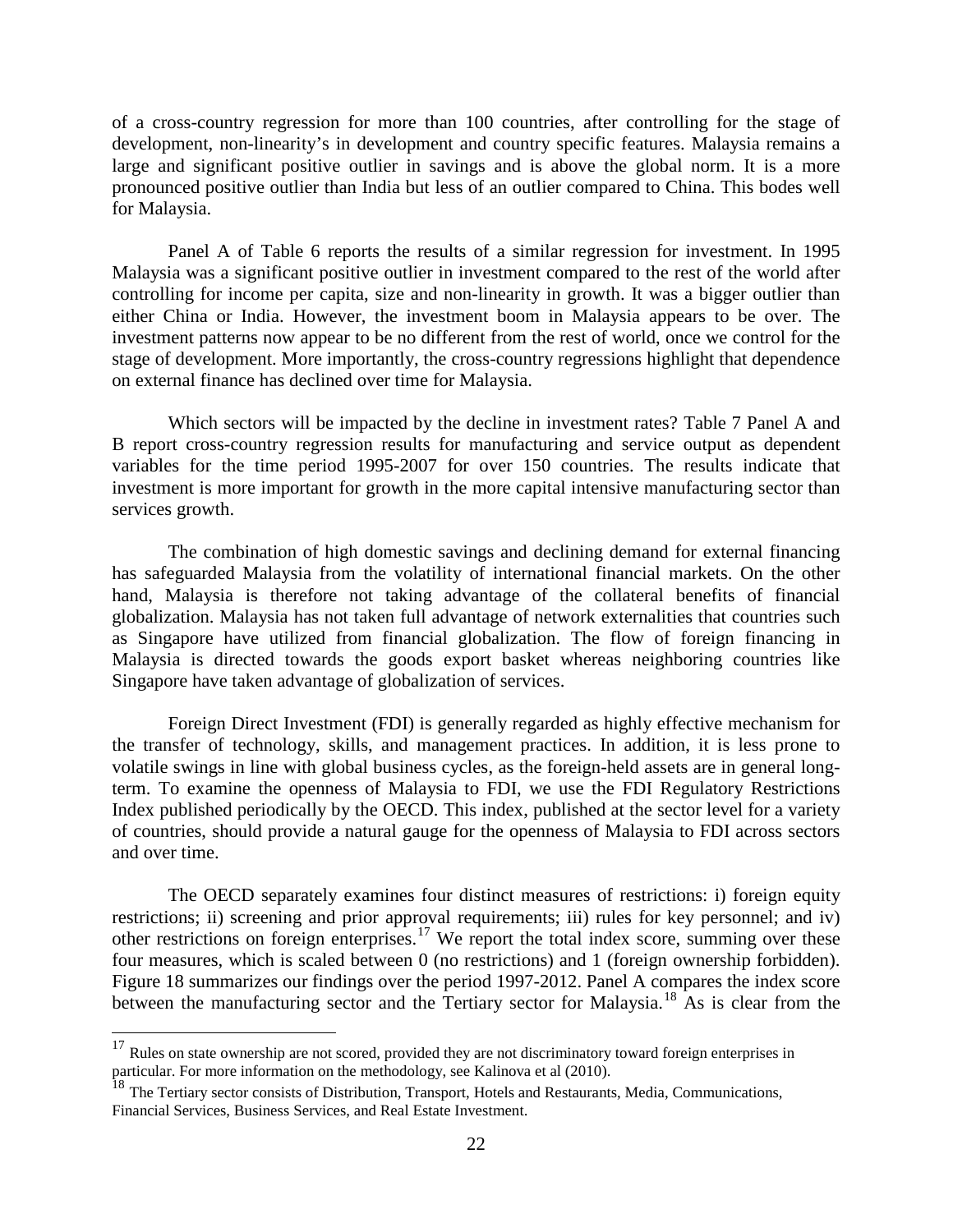graph, although the tertiary sector has become less restrictive in recent years, the gap relative to manufacturing remains substantial. Panel B of Figure 18 compares the index scores for the Tertiary sector in India, China, and Korea. Although Malaysia compares favorably with China and India, it has lagged behind the more advanced economy of Korea. Finally, Panel C highlights that there is large heterogeneity in this index even within the Tertiary sector in Malaysia. Subsectors like business services communication have seen recent improvements, whereas the media and distribution subsectors remain largely restricted to foreign-owned firms.

The evidence above makes clear that Malaysia has further progress to make in order to take advantage of the collateral benefits of FDI inflows. Moreover, we find that Malaysia has lagged behind in the services sector in particular, which may perhaps have been a handicap on the productivity advances of this sector in recent years. Recent efforts to liberalize the services sectors in Malaysia should help to bring in internationally competitive firms which should lead to spillover benefits to domestic firms in the market.

## **VI. WHAT SHOULD POLICYMAKERS DO?**

 Malaysia, a small open economy is squeezed by the competition from low-wage economies on the one hand, and more innovative and advanced economies on the other. Malaysia's structural transformation from low income to middle income status is a success story. It leveraged globalization (trade, capital, and economic management) to expand the tradable sector, and has become one of the most sophisticated exporters of manufacturing goods. But Malaysia has yet to modernize its large service sector.

 Policymakers should promote entrepreneurship and innovation to begin reaping the benefits of information networks and skilled labor before the gains from cheap labor and knowledge spillovers are exhausted. Rapidly expanding the secondary and then tertiary education system will be critical in producing graduates with the skills that employers require. Highly skilled workers and professionals are an indispensable ingredient of high valued added, modern services and manufacturing. The "skills crisis" is a well-known shortcoming of the Malaysian economy. The response "Not enough good people" is a common complaint among business owners in Malaysia.

Attracting highly productive foreign firms to locate production in Malaysia is another area that policymakers should devote their focus. Apart from the direct benefits of high wages, imported capital equipment, and substantial tax revenues, the spillovers between these firms and the broader economy are well-documented. The current degree of restrictions on foreign-owned firms – particularly in the services sector – might be hindering the potential for FDI to stimulate further growth.

 Developing the services sector holds the greatest promise for high impact reform. In particular, providing access to learning and training opportunities to build social entrepreneurs and product innovations will be crucial. The promise of service globalization means that Malaysia should utilize the market space provided by the Internet to foster business and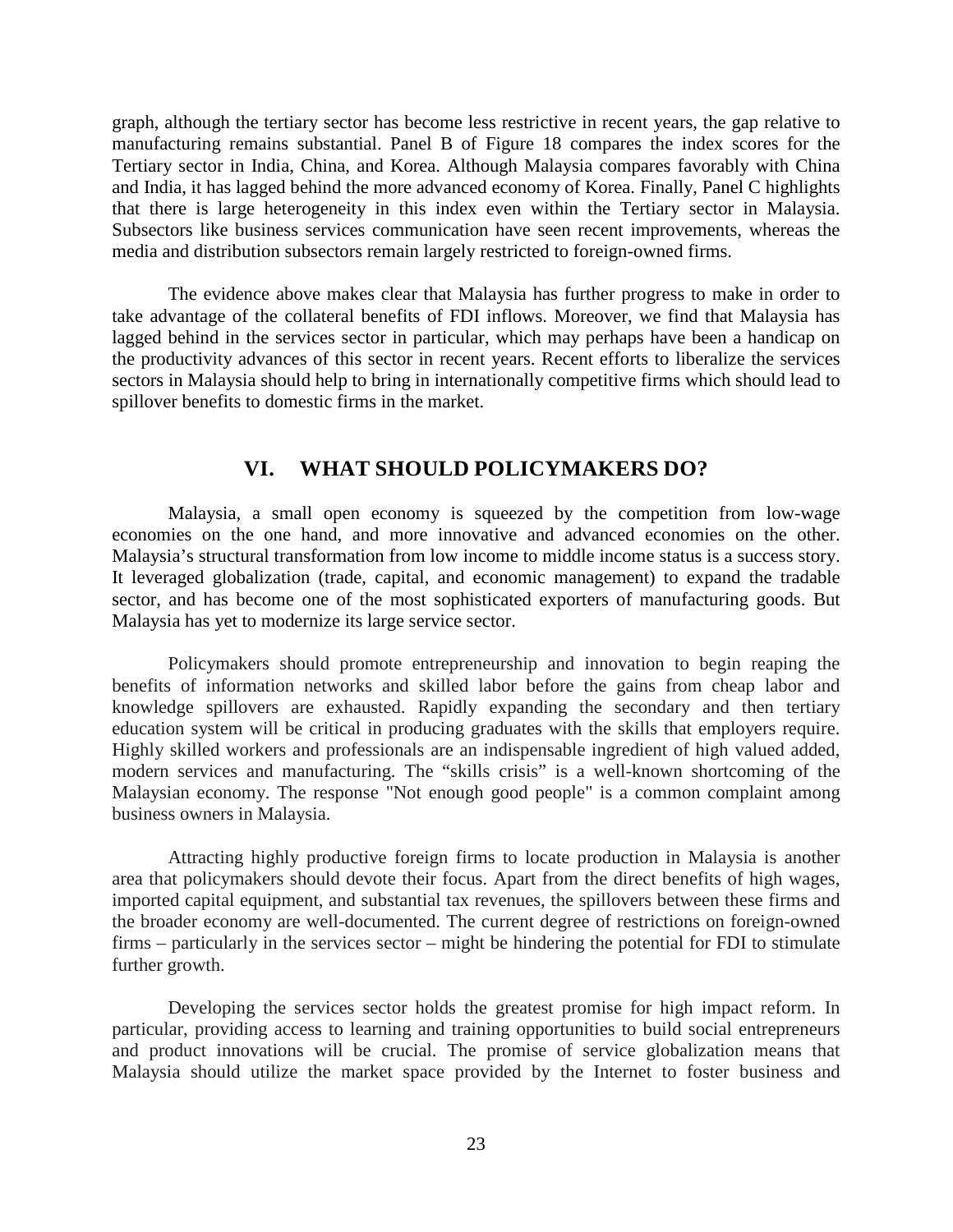technological innovations for the global economy. In this respect, the interaction of spatial transformations will be paramount.

 The range of modern services that can be digitized and traded globally is constantly expanding. India has been a pioneer, but many other emerging markets are finding it easier to generate productivity growth in services than in industry. This does not happen automatically. Although the same set of general non-distortionary policies is as important for modern services as for goods, specific strategies for services matter like market integration and the technological changes in information networks. Services expansion provides an alternative growth escalator for emerging markets like Malaysia. The globalization of service has just begun. The modernization of services is a promising way out of the middle income trap.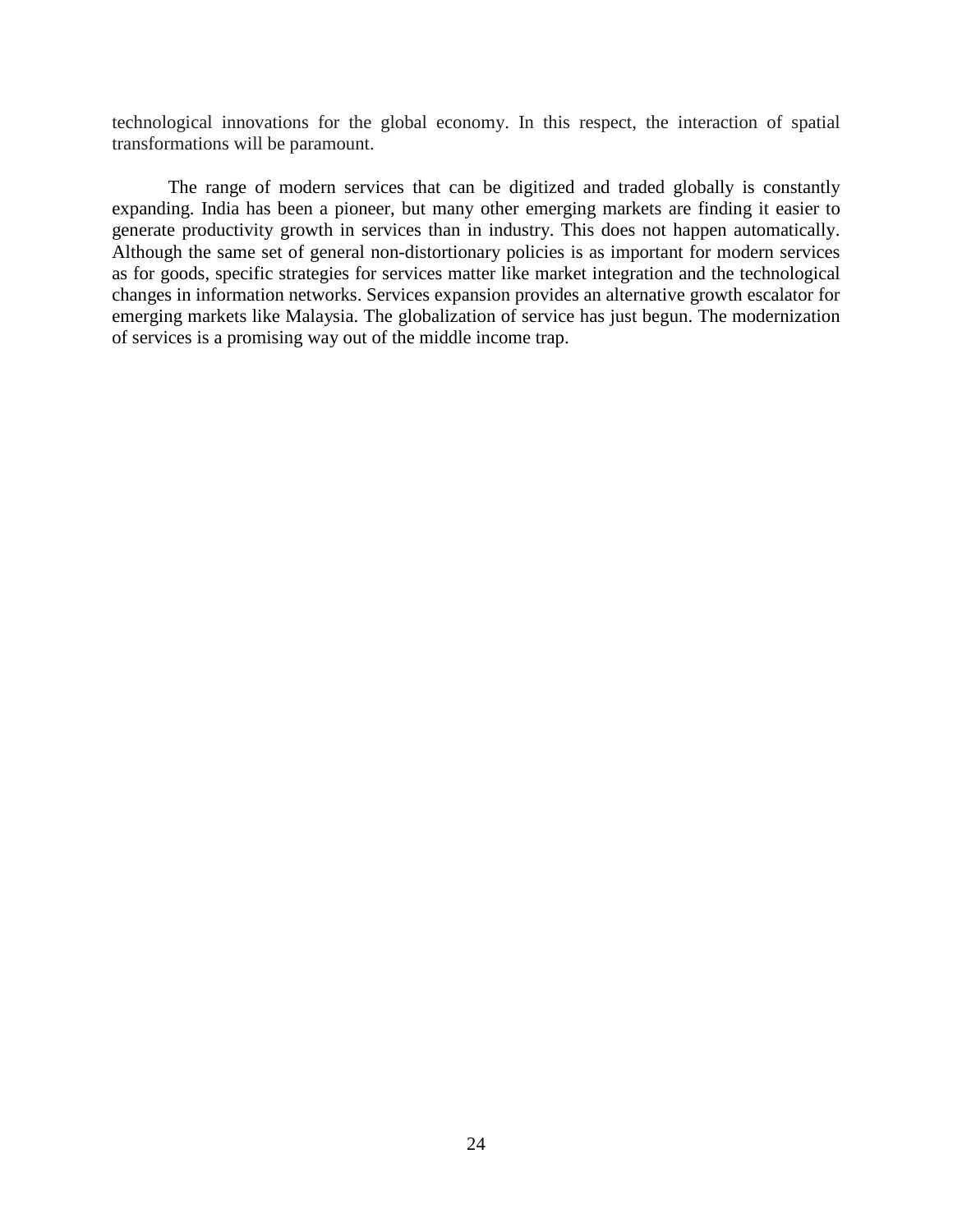#### **REFERENCES**

- Agenor, P., and Canuto, O., 2012. *"Middle-Income Growth Traps",* Policy Research Working Paper Series 6210 (Washington: World Bank).
- Aiyar, Shekhar, Romain Duval, Damien Puy, Yiqun Wu, and Longmei Zhang, 2013. *"Growth Slowdowns and the Middle-Income Trap"*, IMF WP 71.
- Anand, Rahul, Saurabh Mishra, and Nikola Spatafora, 2012*."Structural Transofrmation and the Sophistication of Production",* IMF Working Paper No. 59.
- Aizenman, Joshua, Minsoo Lee, and Donghyun Park, 2012. *"The Relationship between Structural Change and Inequality: A Conceptual Overview with Special Reference to Developing Asia"*, ADBI Working Paper No. 2012.
- Baumol, William J. 1967. *"Macroeconomics of Unbalanced Growth: The Anatomy of Urban Crisis", American Economic Review*, LVII, No. 3. Pp. 415-426.
- Baumol, William J. 1967. *"Macroeconomics of Unbalanced Growth: the Anatomy of Urban Crisis"* American Economic Review 57 (3): 415-426.
- Baumol, William J. 1986. *"Productivity Growth, Convergence and Welfare: What the Long-run Data Show",* American Economic Review 76 (5): 1072-1085.Baumol, William J.. 1985. *"Productivity Policy and the Service Sector"*, in Inman R P (ed), Managing the Service Economy: Prospects and Problems*,* Cambridge: Cambridge University Press.
- Bhattasali, Deepak and Yusof, Zainal. 2008. *"Economic Growth and Development in Malaysia: Policy Making and Leadership"*, Commission on Growth and Development Working Paper No. 27.
- Buitor, Willem. 2009. *"Globalization and Emerging markets--India and China"*. Financial Times Blog.
- Borchert, Ingo and Aaditya Mattoo, 2009. *"The crisis-resilience of services trade"*, World Bank Working Policy Paper. .
- Bosworth, Barry and Susan Collins. 2003. *"The Empirics of Growth: An Update"*, *Brookings Papers on Economic Activity* No. 2 pp. 113-206.
- Desmet, Klaus & Ghani, Ejaz & O'Connell, Stephen & Rossi-Hansberg, Esteban, 2012. "**[The](http://ideas.repec.org/p/wbk/wbrwps/6060.html)  [spatial development of India](http://ideas.repec.org/p/wbk/wbrwps/6060.html)**,["Policy Research Working Paper Series](http://ideas.repec.org/s/wbk/wbrwps.html) 6060, The World Bank.
- Department of Statistics (DOS), Malaysia. 2008. Survey of Service Establishments.
- Economist Intelligence Unit. Data on Foreign Direct Investment inflows in services. 2004.
- Eeckhout, Jan and Boyan Jovanovic. 2007. *"Occupational Choice and Development"* NBER Working Paper #13686.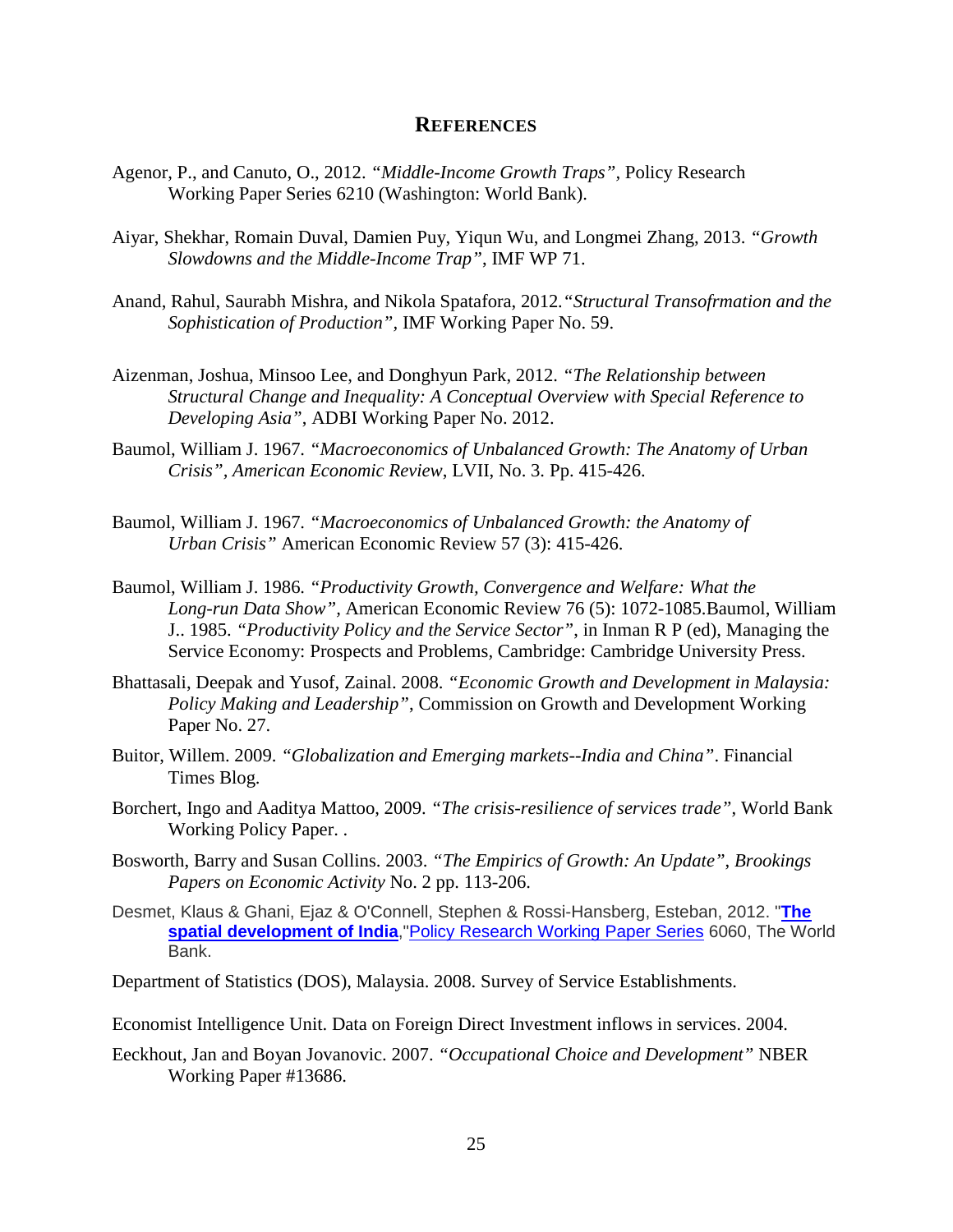- Eberhardt, Markus, Christian Helmers and Zhihong Yu. 2011. *["Is the Dragon Learning to Fly?](http://www.csae.ox.ac.uk/workingpapers/pdfs/csae-wps-2011-15.pdf)   [An Analysis of the Chinese Patent Explosion"](http://www.csae.ox.ac.uk/workingpapers/pdfs/csae-wps-2011-15.pdf)*, University of Oxford, CSAE Working Paper 2011/15.
- [Eichengreen,](http://www.nber.org/people/barry_eichengreen) Barry, [Donghyun Park,](http://www.nber.org/people/donghyun_park) [Kwanho Shin,](http://www.nber.org/people/kwanho_shin) 2013. *"Growth Slowdowns Redux: New Evidence on the Middle-Income Trap"*, NBER Working Paper No. 18673.
- Felipe, Jesus. 2012. *"Tracking the Middle-Income Trap: What is It, Who is in It, and Why? Part 1", ADB Economics Working Paper Series No. 306. Manila, Philippines.*
- Felipe, Jesus, Miguel Leon-Ledesma, Matteo Lanzafame, and Gemma Estrada. 2007. *"Sectoral Engines of Growth in Developing Asia: Stylized Facts and Implications"* Asian Development Bank ERD Working Paper No. 107. Manila, Philippines.
- Gill I and Kharas H. 2007. "*An East Asia Renaissance: Ideas for Economic Growth"*, Washington, DC: The World Bank.
- Ghani, Ejaz and Kharas, Homi. 2009*. "Service Revolution in South Asia"*. World Bank & Oxford University Press. Book.
- Ghani, Ejaz. 2009. *"Is Service Led Growth a Miracle for South Asia?"* in Service Revolution in South Asia. World Bank & Oxford University Press.
- Hausmann, Ricardo, Jason Hwang and Dani Rodrik. 2007. *"What You Export Matters", Journal of Economic Growth*. 12:1 pp. 1-25.
- Kaldor, Nicholas, 1966. *"Marginal Productivity and the Macro-Economic Theories of Distribution: Comment on Samuelson and Modigliani"* The Review of Economic Studies, Vol. 33, No. 4 pp. 309-319
- Kaldor, Nicholas, 1966. *"Strategic Factors in Economic Development",* Ithaca, NY, Cornell University Press.
- Kalinova, B., A. Palerm and S. Thomsen, 2010, *"OECD's FDI Restrictiveness Index: 2010 Update*",OECD Working Papers on International Investment, No. 2010/03, OECD Publishing. doi: [10.1787/5km91p02zj7g-en.](http://dx.doi.org/10.1787/5km91p02zj7g-en)
- Kharas, Homi, Albert Zeufack & Hamdan Majeed 2010, *"Cities, People & The Economy A Study On Positioning Penang"* Khazanah Nasional Berhad & The World Bank.
- Kon, Ybhg Tan Sri Datuk Yong Poh, 2009. *"Increasing Per Capita Income"* Federation of Malaysian Manufactureres presentation at the High Level Brainstorming session with the Malaysian Prime minister..
- Mattoo, Aaditya. 2008. *Services Trade, Development and International cooperation.* Presentation to Government of Malaysia.
- Measuring the Contribution to GDP and Productivity of Malaysian Service Sector. A joint project of the Economic Planning Unit of Malaysia and the World Bank. October 21, 2008.
- MIDA 2006. *Business Opportunities in Malaysia's Electronics Industry*, Kuala Lumpur: MIDA

Mishra, Saurabh, Susanna Lundstrom, and Rahul Anand, 2011, *"Service Export Sophistication*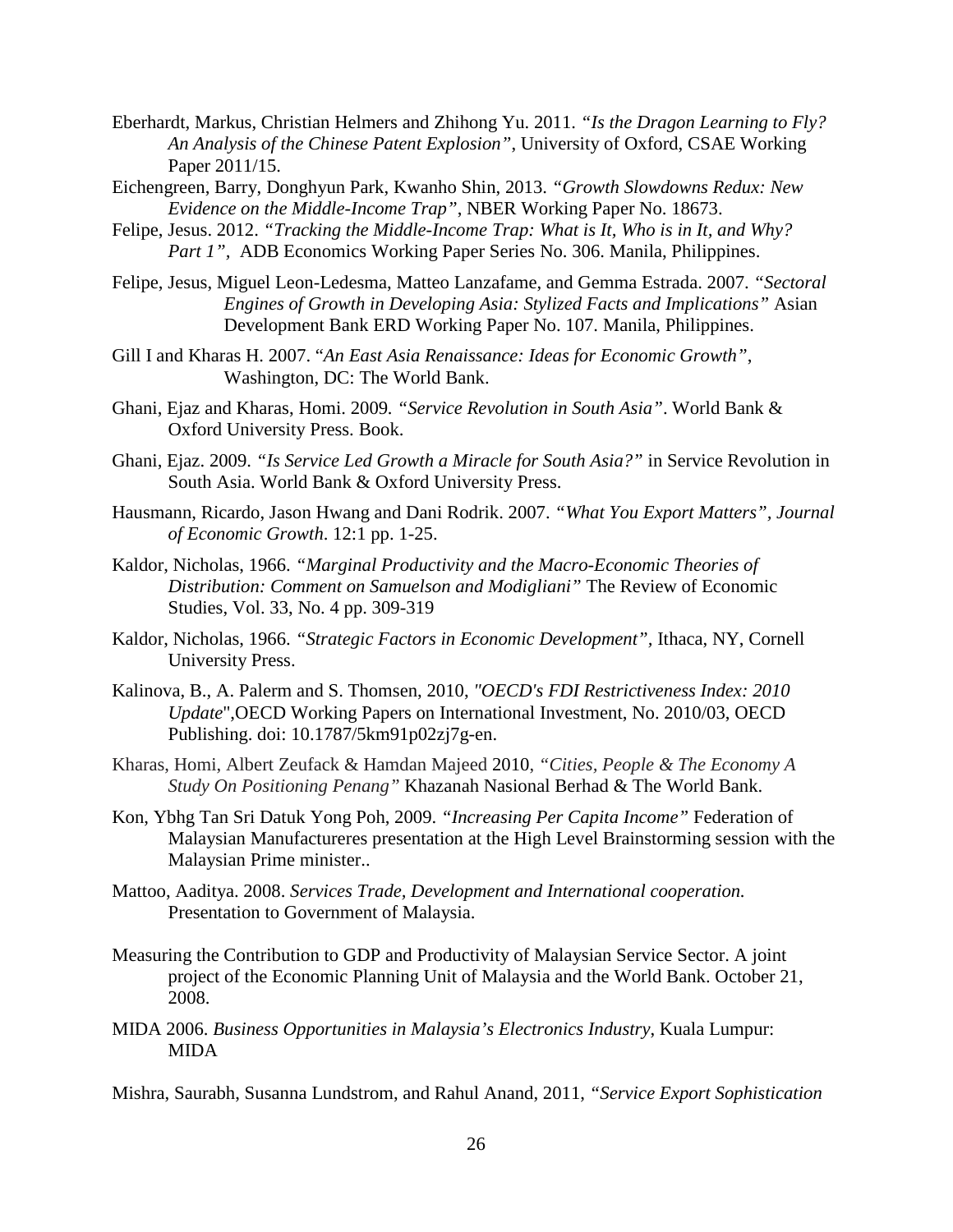*and Economic Growt,",* World Bank Working Paper No 5606.

- Nicita, Alessandro. and Marcelo Olarreaga. 2007. *"Trade , Production and Protection Database, 1976–2004"*, World Bank Economic Review, 21(1): pp. 165-171.
- Nungsari A R and Zeufack A G, 2009. *"Escaping the middle-income trap",* chapter in *Readings on Development: Malaysia 2057*, Khazanah Nasional Berhad.
- OECD. 2007. *"Science, Technology and Industry Scoreboard"* OECD, Paris.
- Polanyi, K and Stiglitz, J. 2001. *"The Great Transformation: The Political and Economic Origins of our time"*, Book. Beacon Press.
- Quamrul, Ashraf and Oded Galor, 2007. *"Cultural assimilation, cultural diffusion and the origin of the wealth of nations"*, VOX EU.
- Rodrik, Dani, Margaret McMillan, 2012. "*Globalization, Structural Change and Productivity Growth"*, NBER Working Paper No.17143, Cambridge, MA: NBER.
- Rodrik, Dani. 2009. *"Growth After the Crisis"* mimeo Cambridge MA. Available at <http://ksghome.harvard.edu/~drodrik/Growth%20after%20the%20crisis.pdf>
- Rodrik, Dani and Arvind Subramanian, 2009. *"Why Did Financial Globalization Disappoint?"* IMF Staff Papers, vol 56, no. 1.
- Rodrik, Dani, 2007. "Normalizing Industrial Policy," paper prepared for the Commission on Growth and Development, August 2007(b).
- Triplett, Jack E. and Barry P. Bosworth. 2004. "*Services Productivity in the United States: New Sources of Economic Growth"*. Washington, D.C. Brookings Institution Press.
- The Economist (2011) ["Beware the middle-income trap"](http://www.economist.com/node/18832106) *Economist.com*, 23 June.
- United Nations Industrial Development Organization (UNIDO). 2009. Industrial Development Report, *Breaking In and Moving Up: New Industrial Challenges for the Bottom Billion and the Middle Income Countries.* Vienna: UNIDO.
- World Bank. 2007. *"East Asia and Pacific Update: 10 Years After the Crisis"* Washington D.C. April.
- Wong, K.N. and Tang, T.C. 2007. *"Foreign direct investment and electronics exports: exploratory empirical evidence from Malaysia's top five electronics exports"*, Economics Bulletin, Vol. 6, No. 14, 1-8.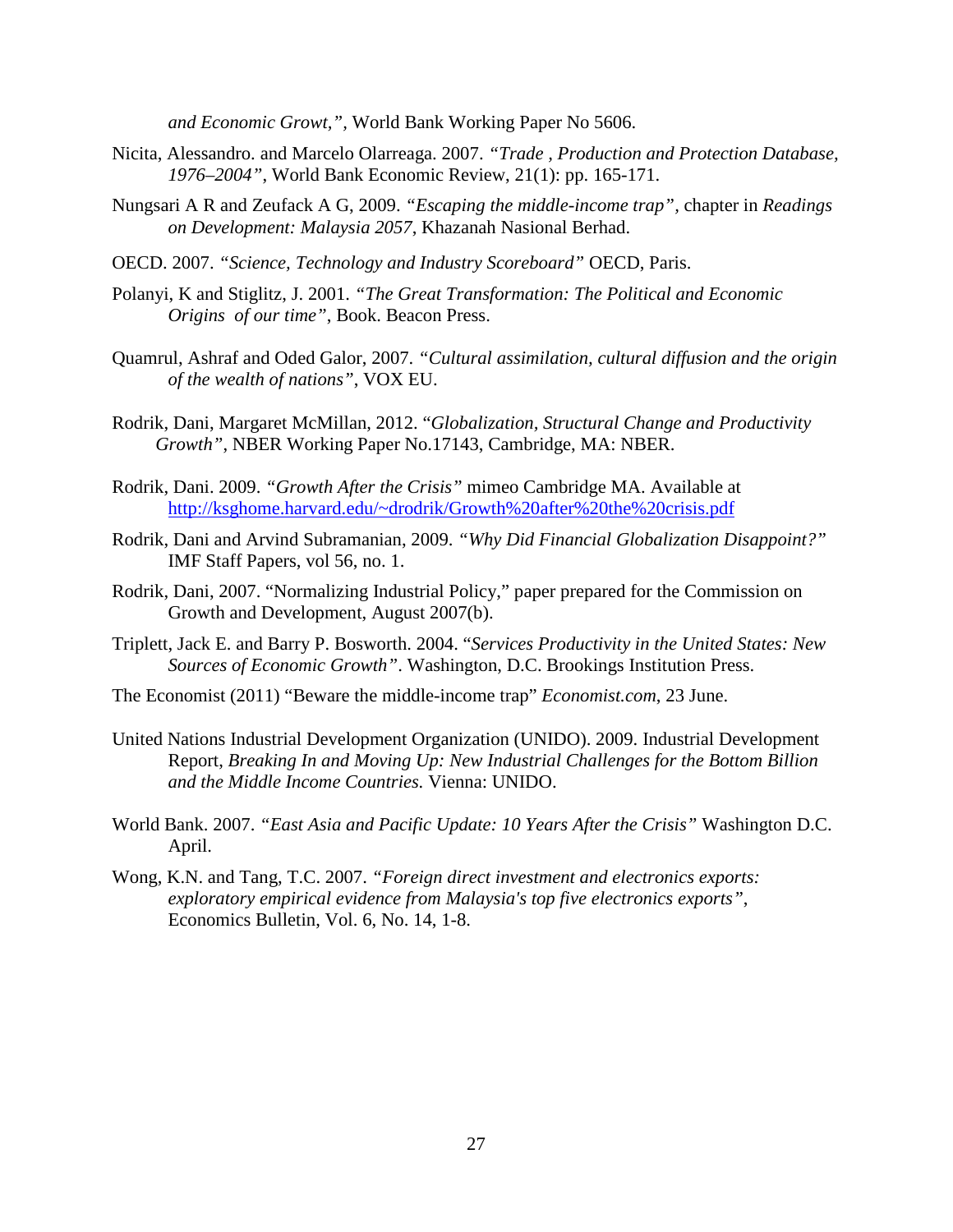# **Appendix TABLE OF CONTENTS**

## **Figures**

Figure1. GDP per capita 1980-2007, constant 2000 PPP dollars

Figure 2. Urbanization Rate and Growth in Urbanization

Figure 3. Industrial De-concentration and Urbanization

Figure 4. Malaysian Output per Worker: Major Sectors: 1987-2007

Figure 5. Malaysia Sector Contributions to Output per Worker 1990-2007

Figure 6. International Comparisons, Shares of Sector Contributions to Output per Worker 1990-2007

Figure 7a. Trade as a Percent of GDP: 1980-2007

Figure 7b. Average Annual Growth in Goods Exports by Country and Technological Intensity, 1995-2006

Figure 7c. Share of High-Technology Goods Exports, Selected Countries 1990-2006

Figure 8. Country Scatter-Plots: Log per-capita GDP and Log Goods Export Sophistication

Figure 9. Exports of Services as a Share of Service Value Added, Developing vs Developed Countries

Figure 10. Modern & Traditional Service Export Growth, 2000-2006

Figure 11. Composition of Service exports by broad 10 categories, Malaysia

Figure 12. Evolution of Malaysia's service export basket, detailed view

Figure 13. Service Sophistication Index (EXPY) for Select Emerging Economies, 1990-2007

Figure 14. Country Scatterplots: Log per-capita GDP and Log Services Export Sophistication

Figure 15. Panel A: GDP Growth and Service Value-Added Growth (2000-2005)

Figure 15. Panel B: GDP Growth and Manufacturing Value-Added Growth (2000-2005)

Figure 16. Revealed Comparative Advantage in Goods and Services, Malaysia

Figure 15. Current Account Balance as Percent of GDP: Malayia and USA 1980-2007

Figure 16. Central Government Debt as % of GDP, 2007

Figure 17. Current Account Balance as Percent of GDP: Malayia and USA 1980-2007

Figure 18. FDI Regulatory Restrictions: 1997-2012

# **Tables**

Table 1. Sources of Growth, Total Economy: 1990-2007

Table 2. Sources of Economic Growth by Major Sector, 1987-2007

Table 3. Labor Productivity Levels, by Sector, 2005

Table 4. Sources of Growth by Sector for Malaysia, Thailand, Korea, and Taiwan, China: 1998-2006

Table 5. Share of Service and Goods Exports in Total Exports

Table 6. Cross-Country Determinants of Investment and Saving, Percent of GDP

Table 7. Panel A. Service is less vulnerable to the investment downturn

Tabel 7. Panel B. Malaysia's "manufacturing" output is more vulnerable to the investment downturn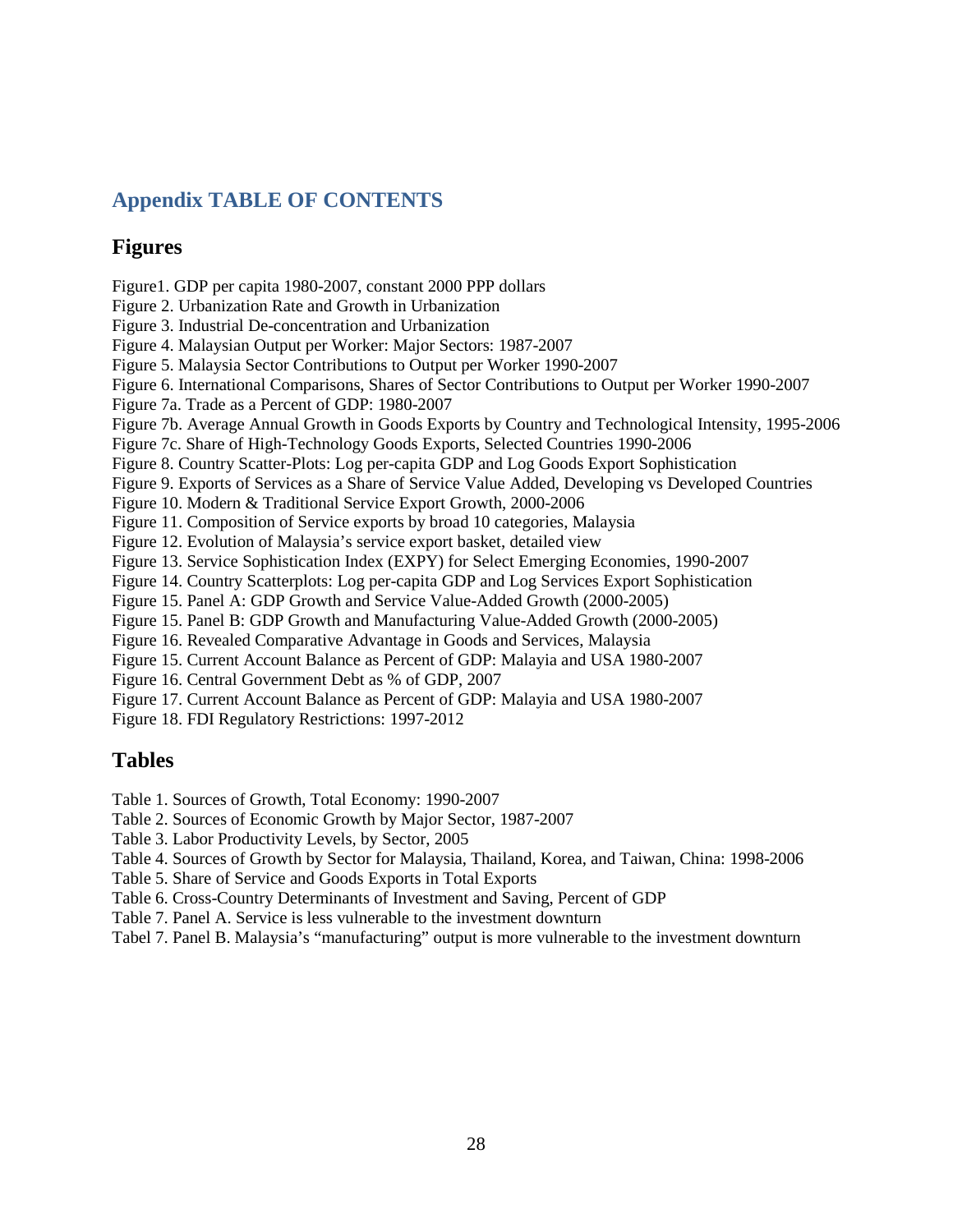

 **Figure 1. GDP per capita 1980-2007, constant 2000 PPP dollars** 

Source: Malaysia and Korea, World Development Indicators 2009; Taiwan, China, Directorate General of Budget, Accounting, and Statistics 2009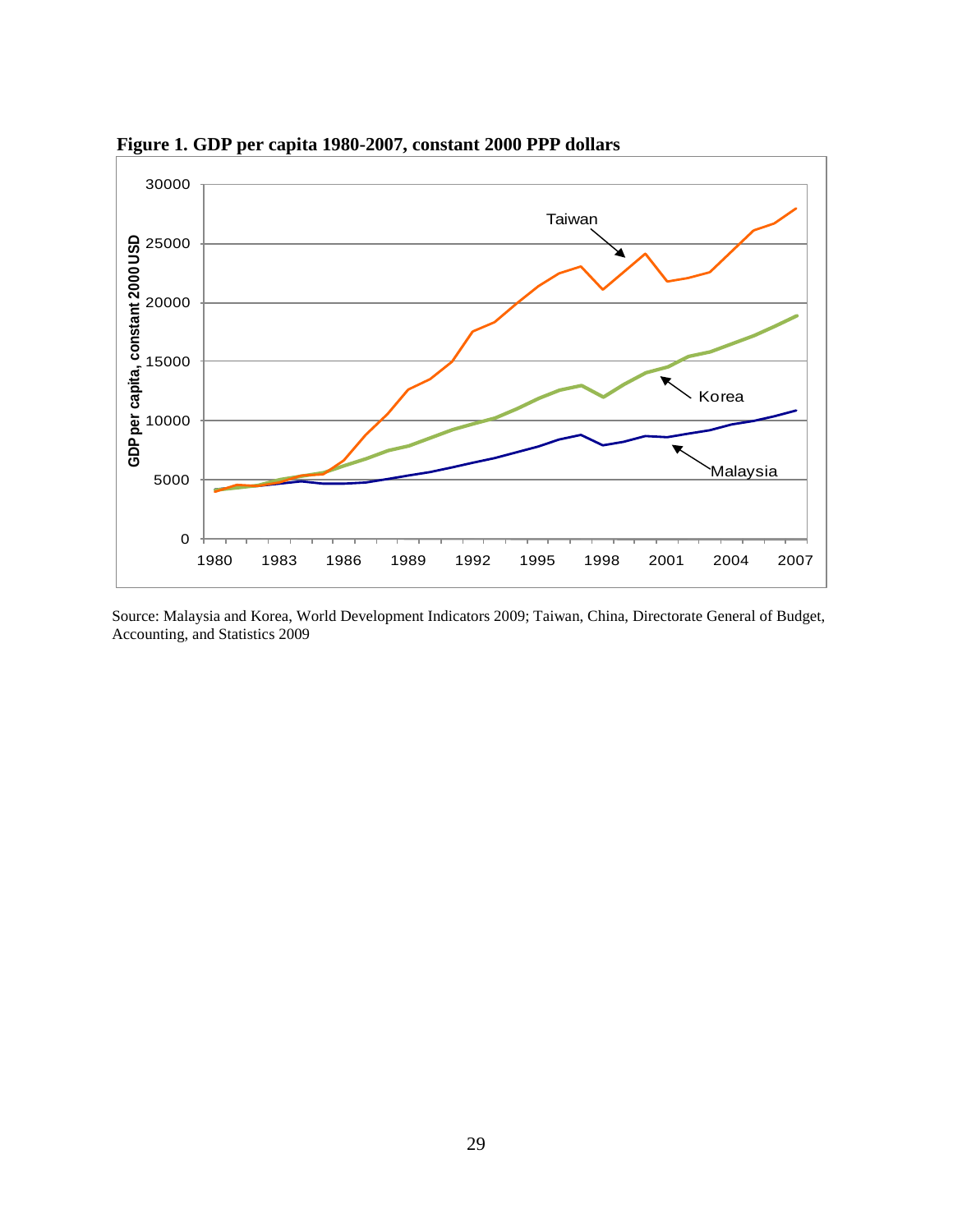

**Figure 2. Urbanization Rate and Growth in Urbanization** 

*Source*: World development Indicators, 2013.

Note: 1980 and 2011 Urbanization Shares are on the lext axis, the growth in urban population share on the right.



**Figure 3. Industrial de-concentration and urbanization**

*Source*: World development Indicators, 2013.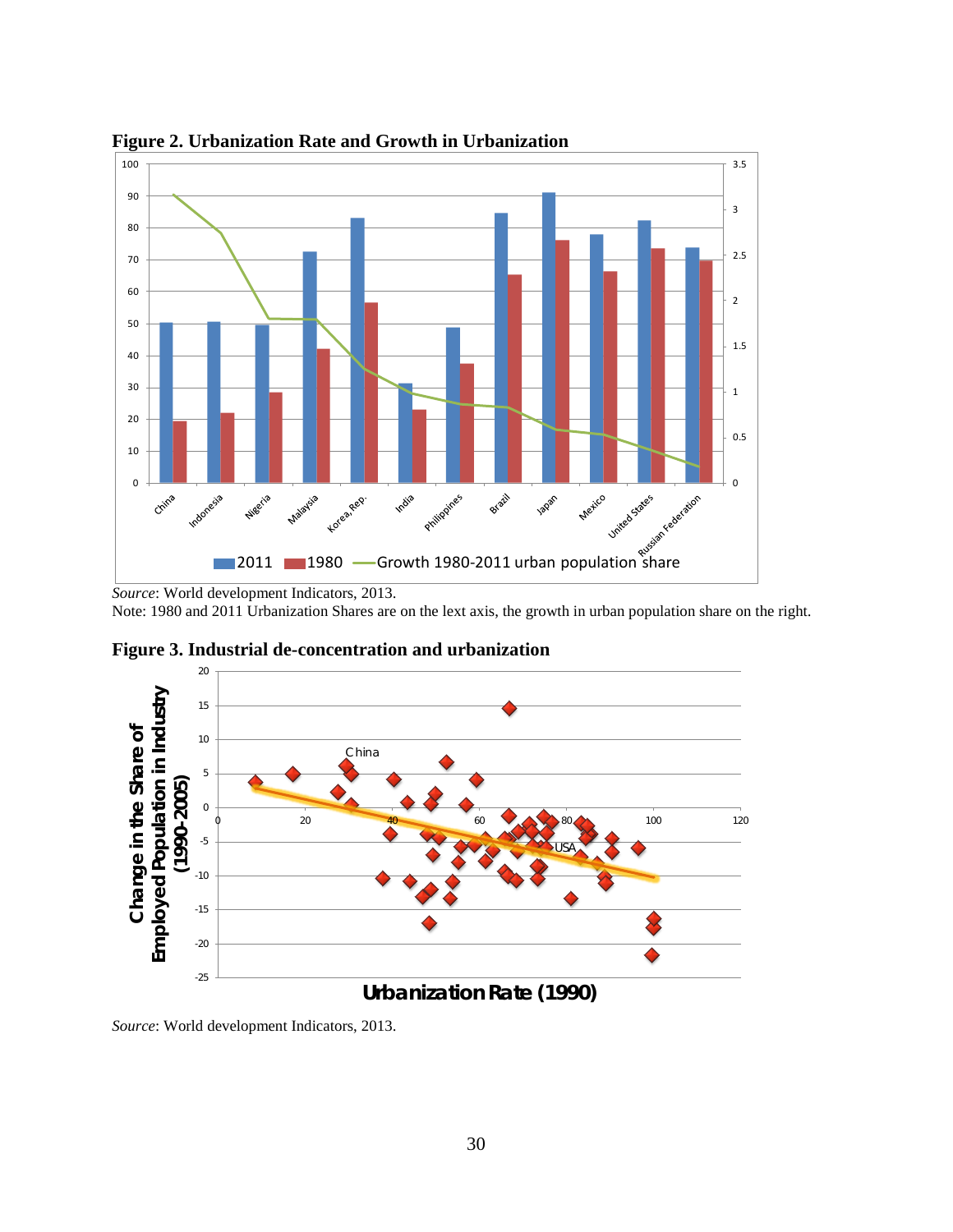

**Figure 4. Malaysian Output per Worker: Major Sectors: 1987-2007** 



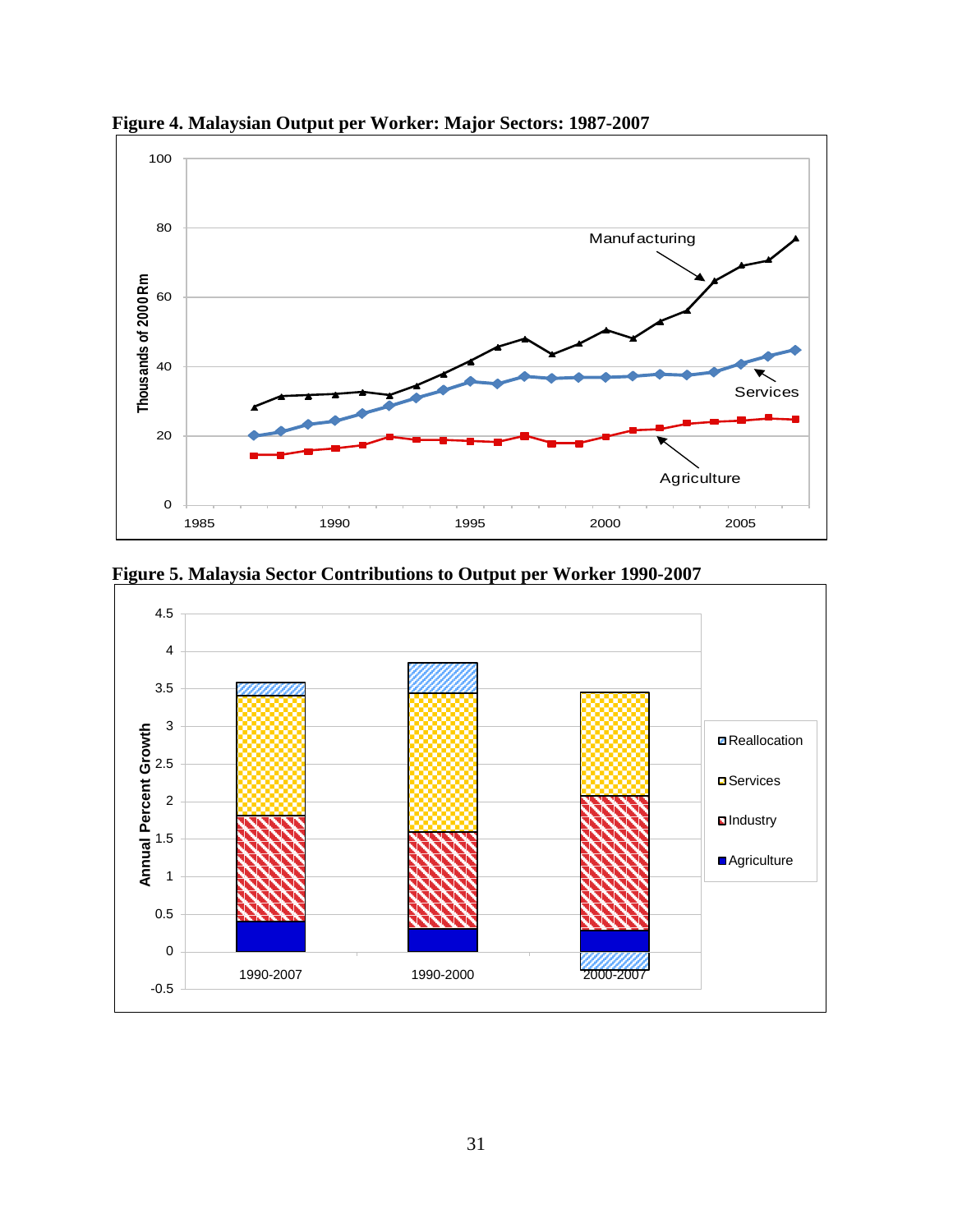

**Figure 6. International Comparisons, Shares of Sector Contributions to Output per Worker 1990-2007** 

*Source*: World Bank 2009**.**



**Figure 7a. Trade as a Percent of GDP: 1980-2007** 

Source: World Development Indicators, World Bank. 2009.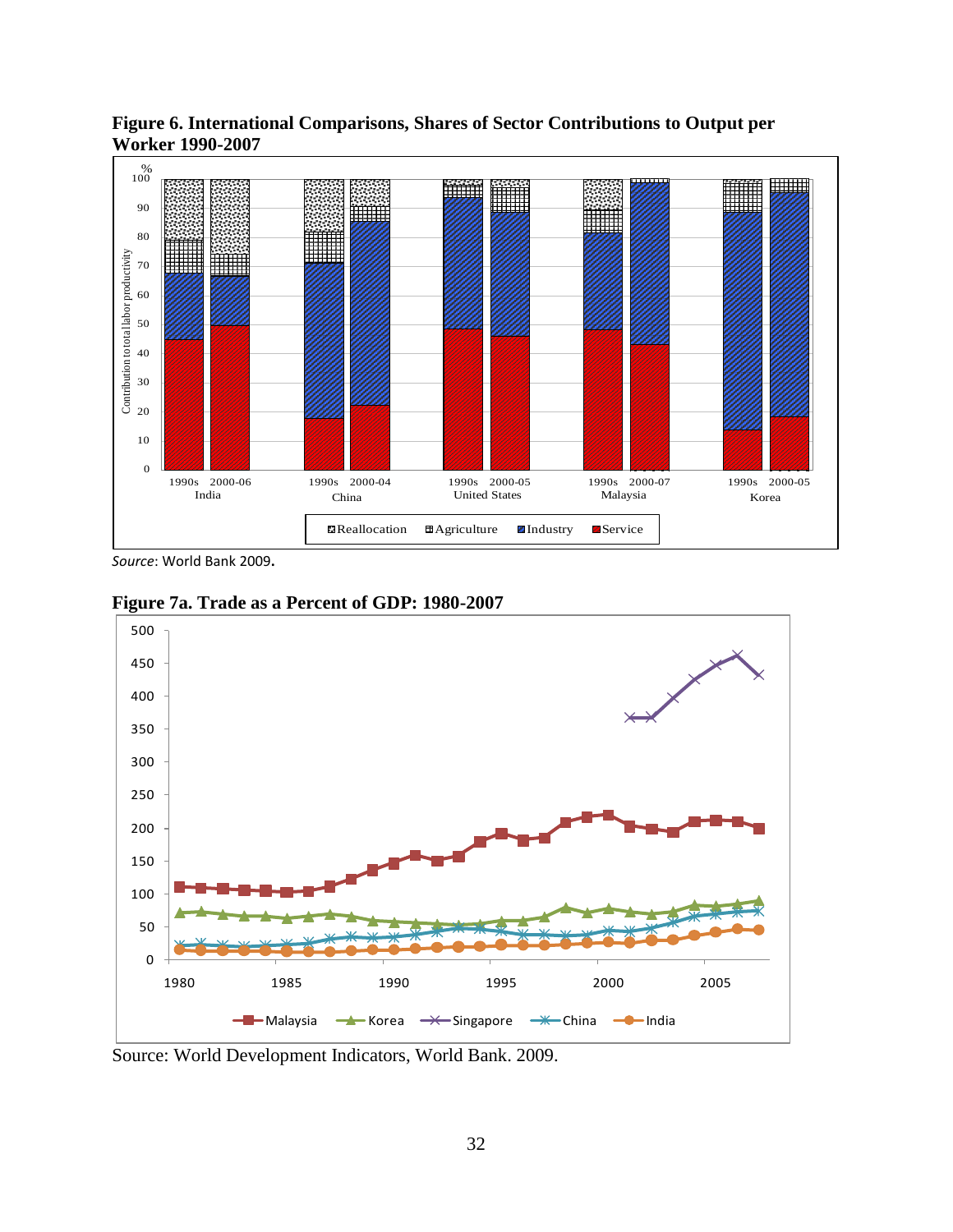

**Figure 7b. Average Annual Growth in Goods Exports by Country and Technological Intensity, 1995-2006** 

Source: UN COMTRADE data from technological intensity calculations as explained in text.

**Figure 7c. Share of High-Technology Goods Exports, Selected Countries 1990-2006**



Source: same as above.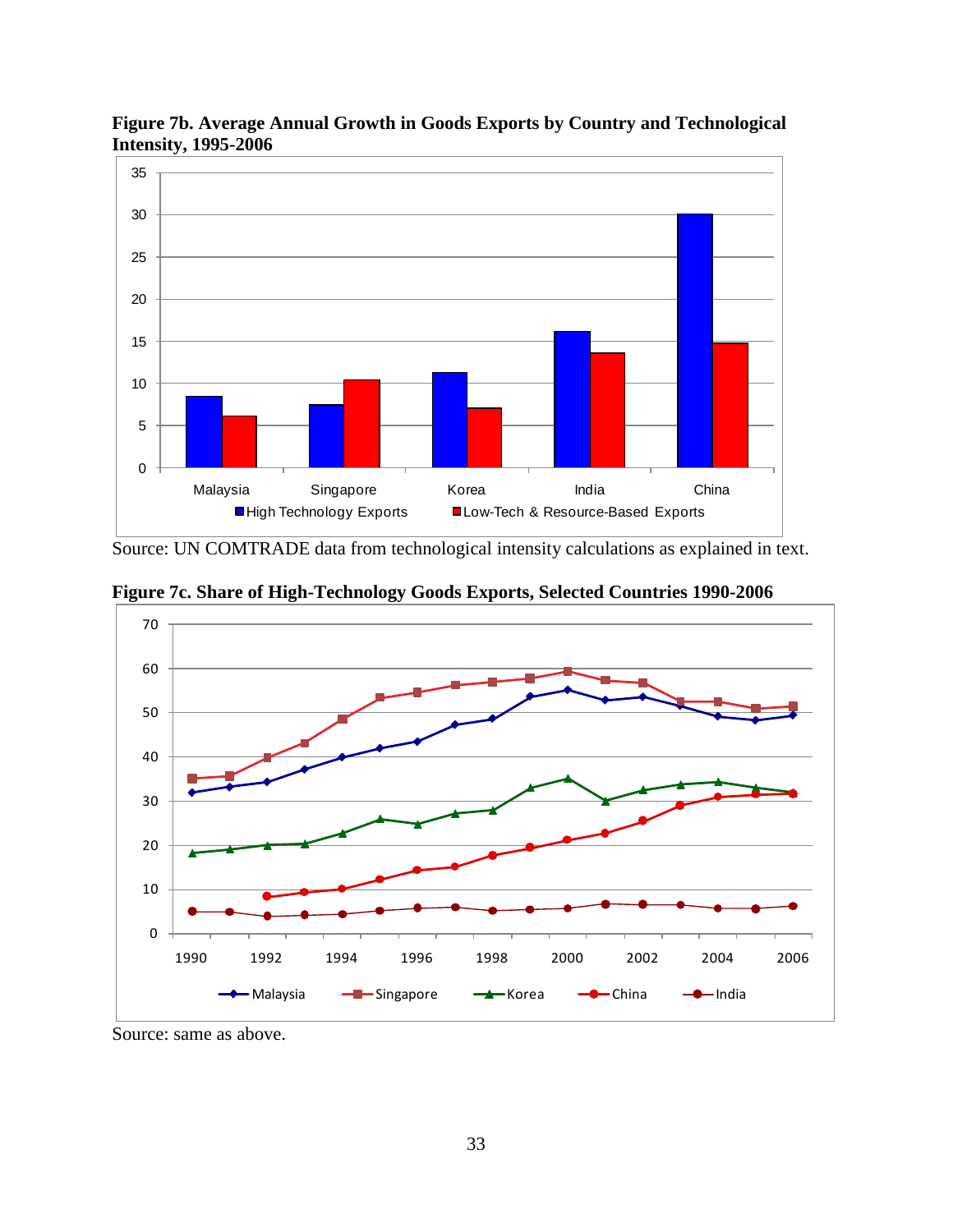

**Figure 8. Country Scatter-Plots: Log per-capita GDP and Log Goods Export Sophistication**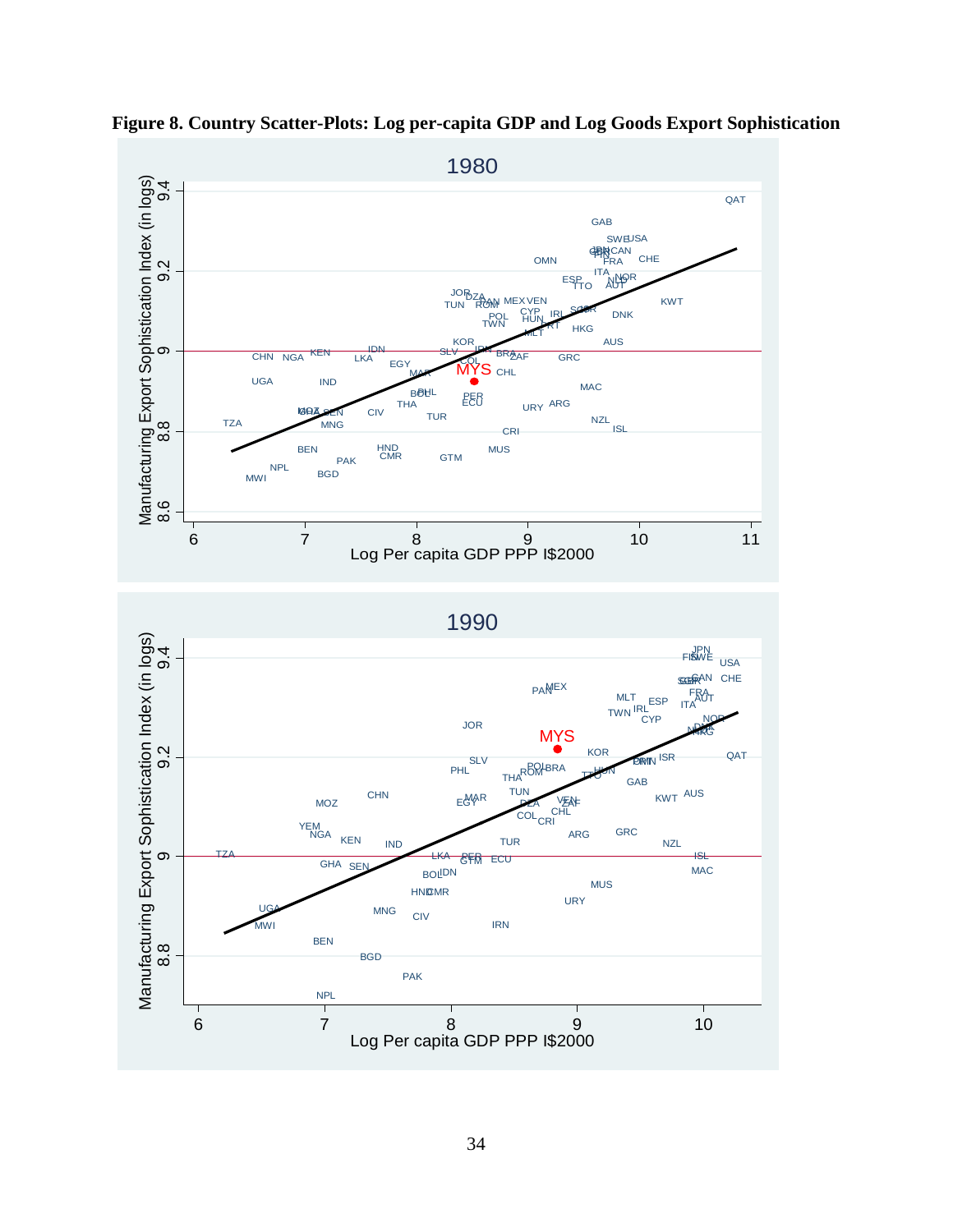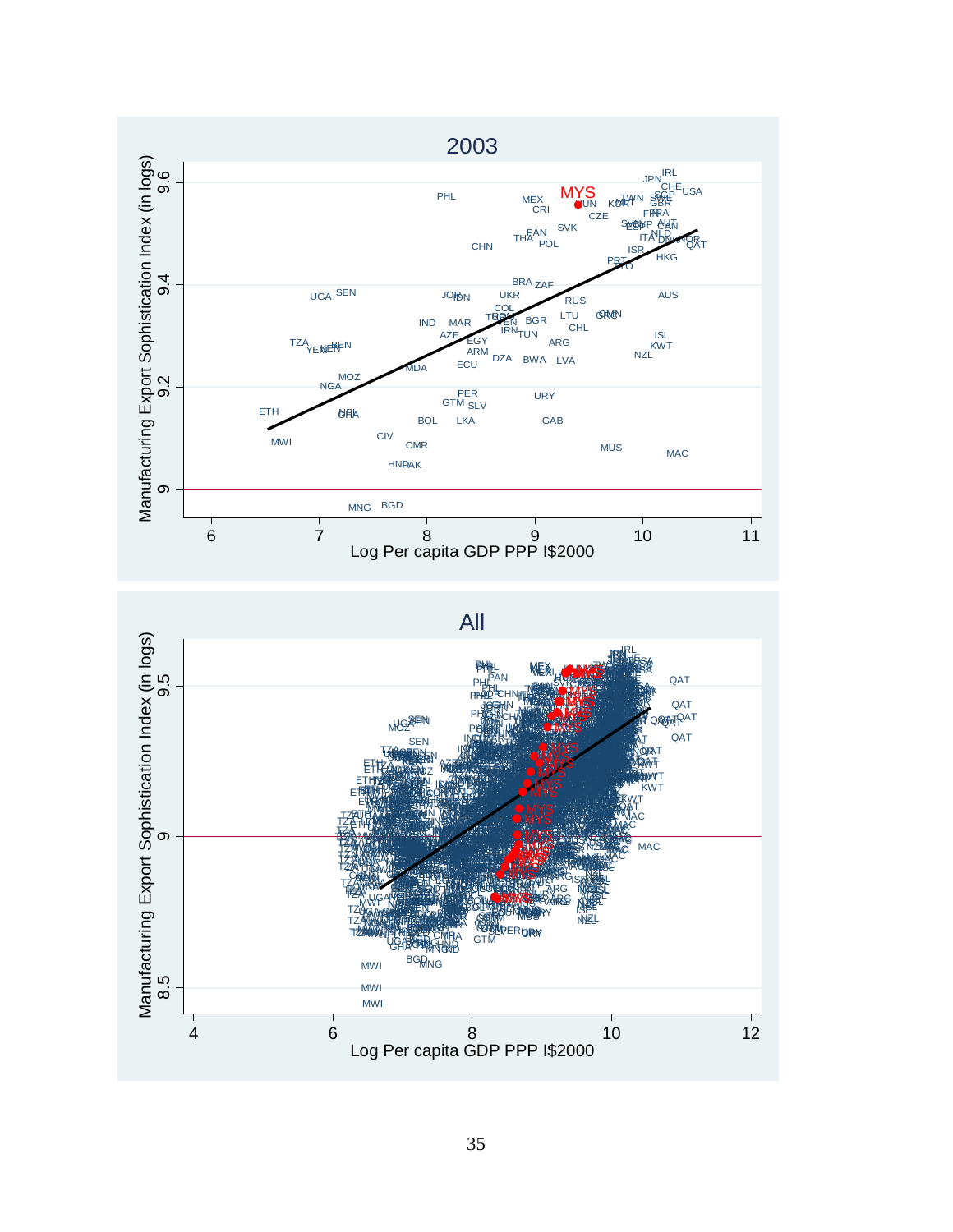

**Figure 9. Exports of Services as a Share of Service Value Added, Developing vs. Developed Countries**

Note: Developing countries are defined as middle and low income countries. Developed countries are high income OECD countries. Source: World Bank 2008a.



**Figure 10. Modern & Traditional Service Export Growth, 2000-2006** 

*Source: Balance of Payments, IMF. 2008.* 

*Note*: Modern service include exports in telecommunications, computer and information services, other business services, financial services, insurance, royalties and license fees. Traditional services include travel, transportation, construction and personal, cultural and recreational service exports. \* Data for China is from 1995- 2007.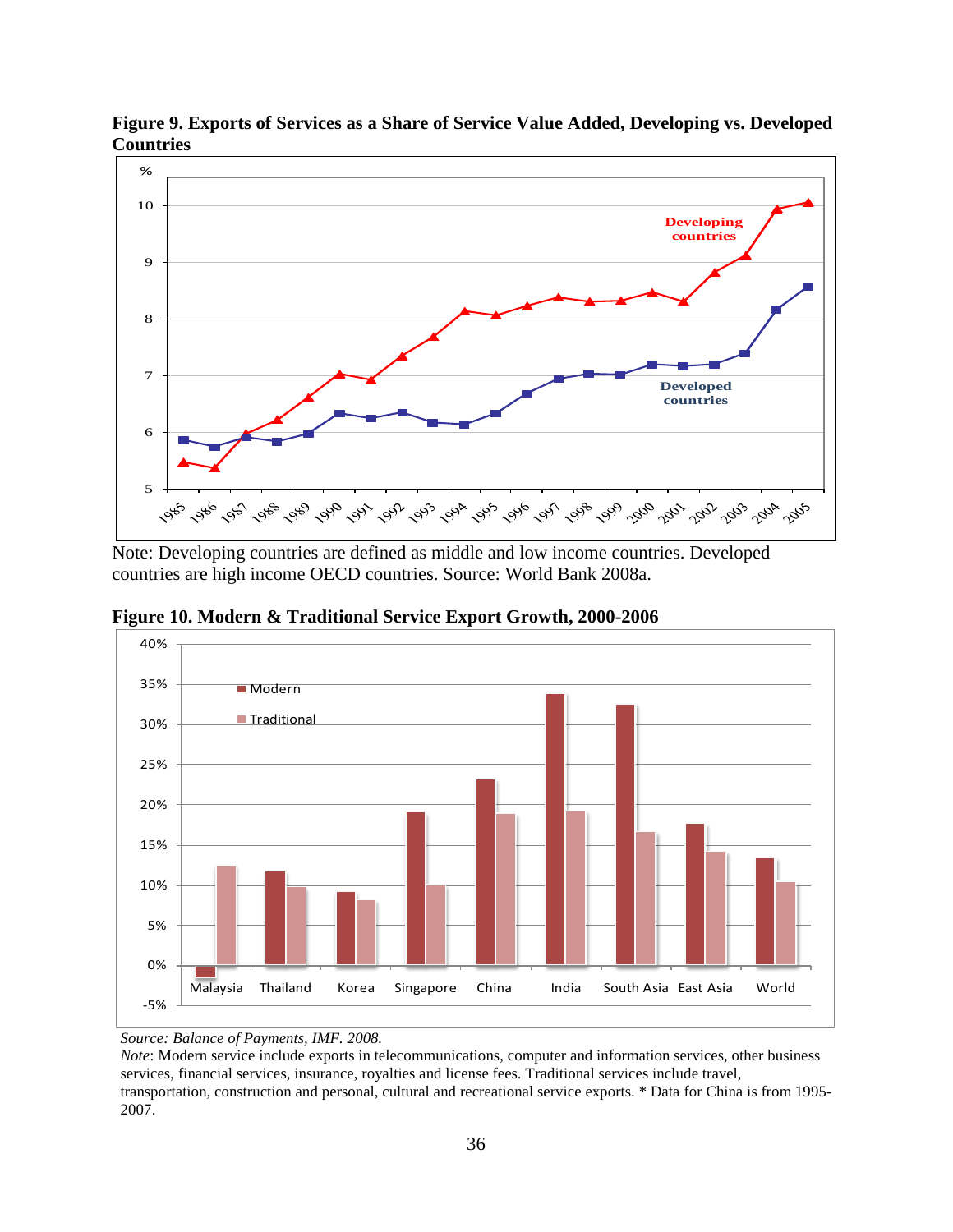



*Source*: Balance of Payments, IMF. 2012.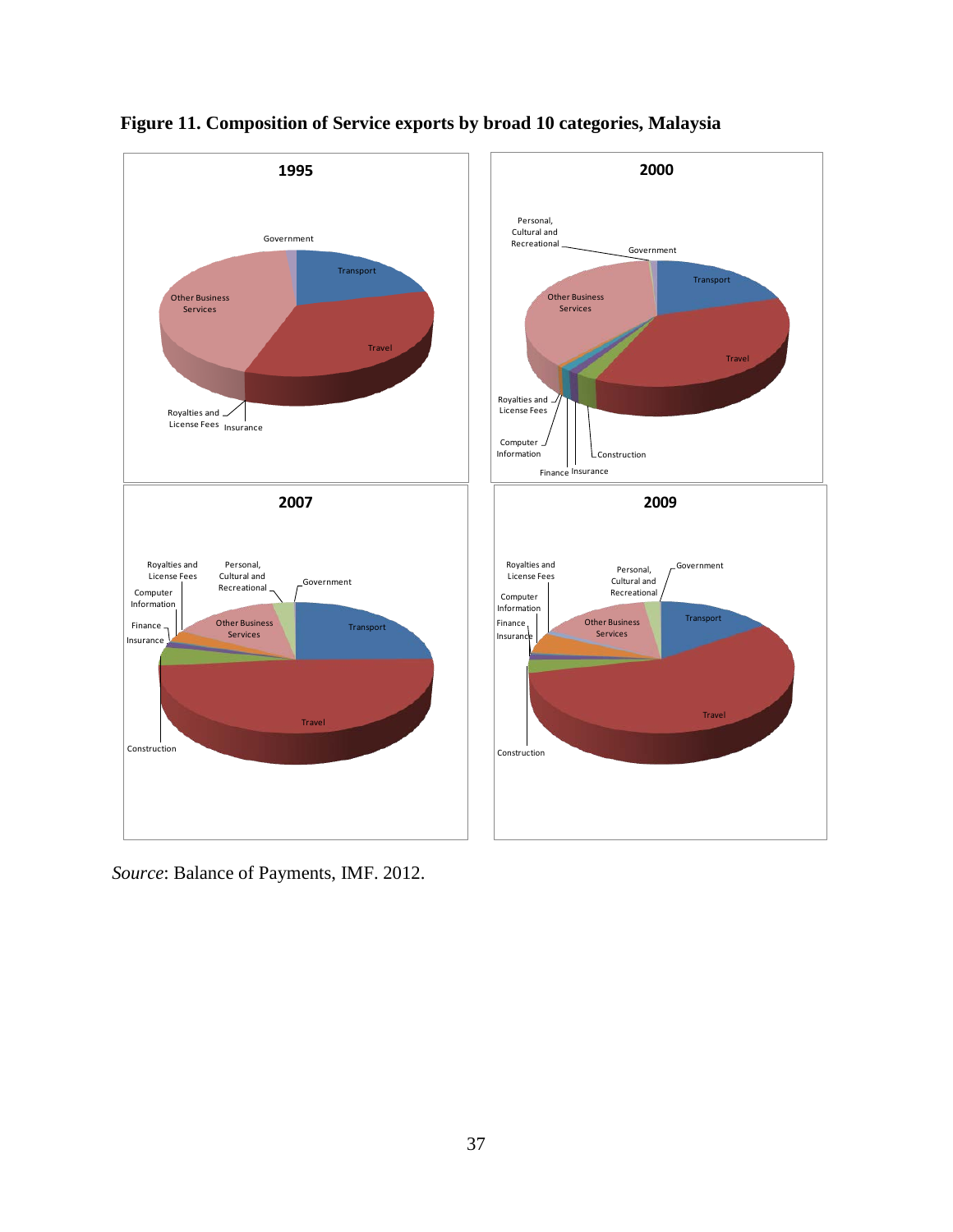

**Figure 12. Evolution of Malaysia's service export basket, detailed view** 

Note: Modern services are colored orange, whereas blue is for traditional services. *Source*: Balance of Payments, IMF. 2012.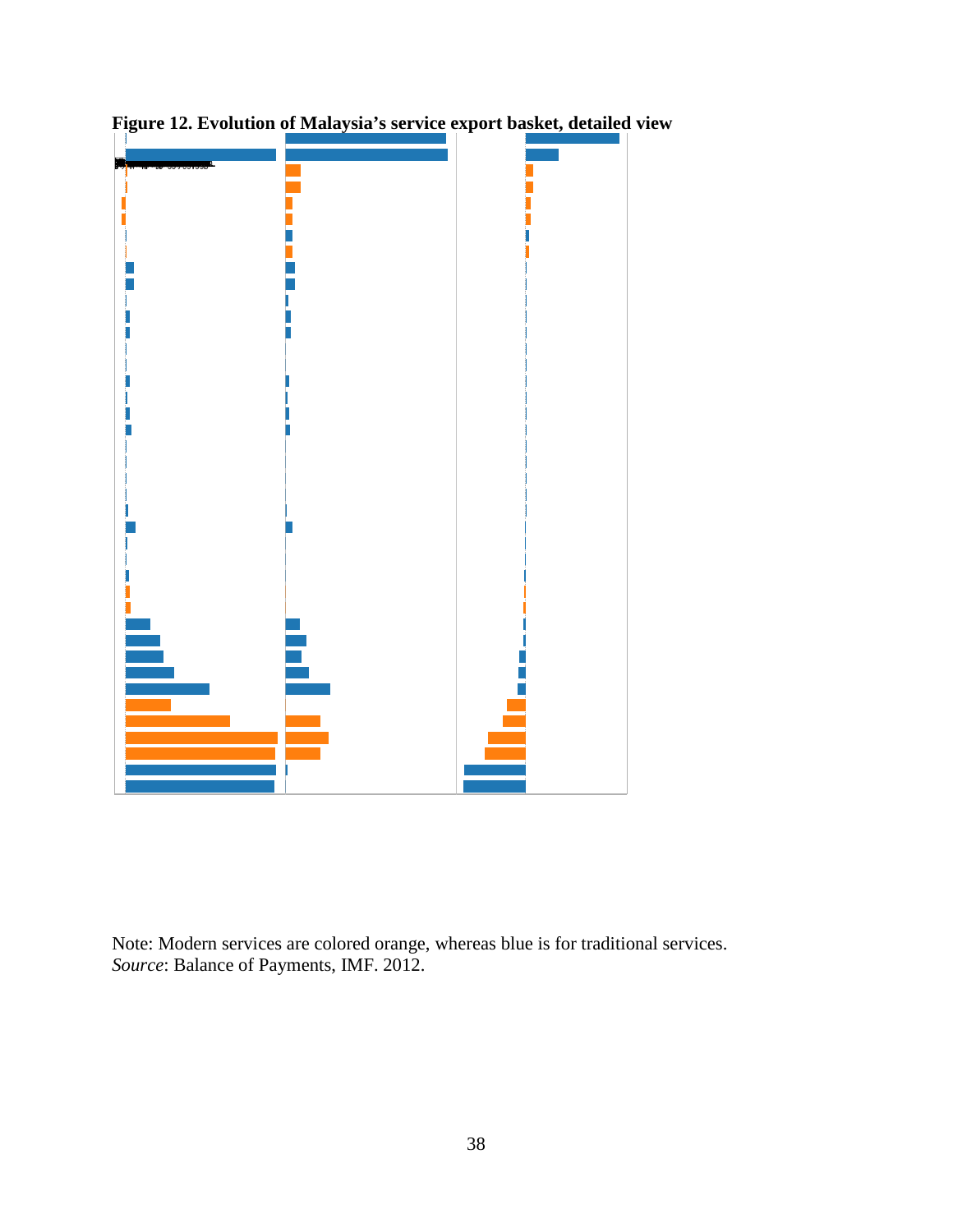

**Figure 13. Service Sophistication Index (EXPY) for Select Emerging Economies, 1990-2007** 

Source: IMF Balance of Payments as described in text. Note: Sophistication index EXPY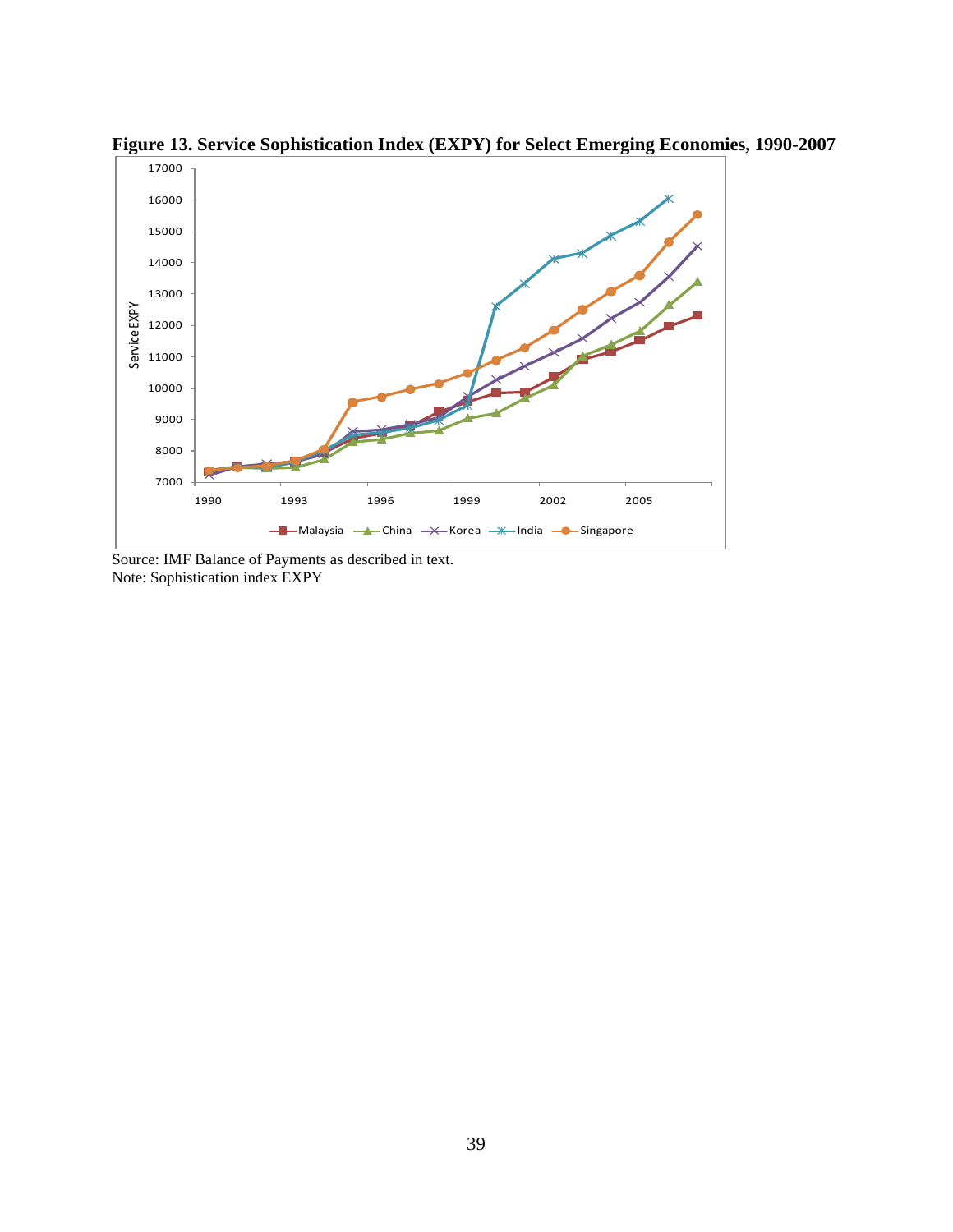**Figure 14. Country Scatterplots: Log per-capita GDP and Log Services Export Sophistication** 



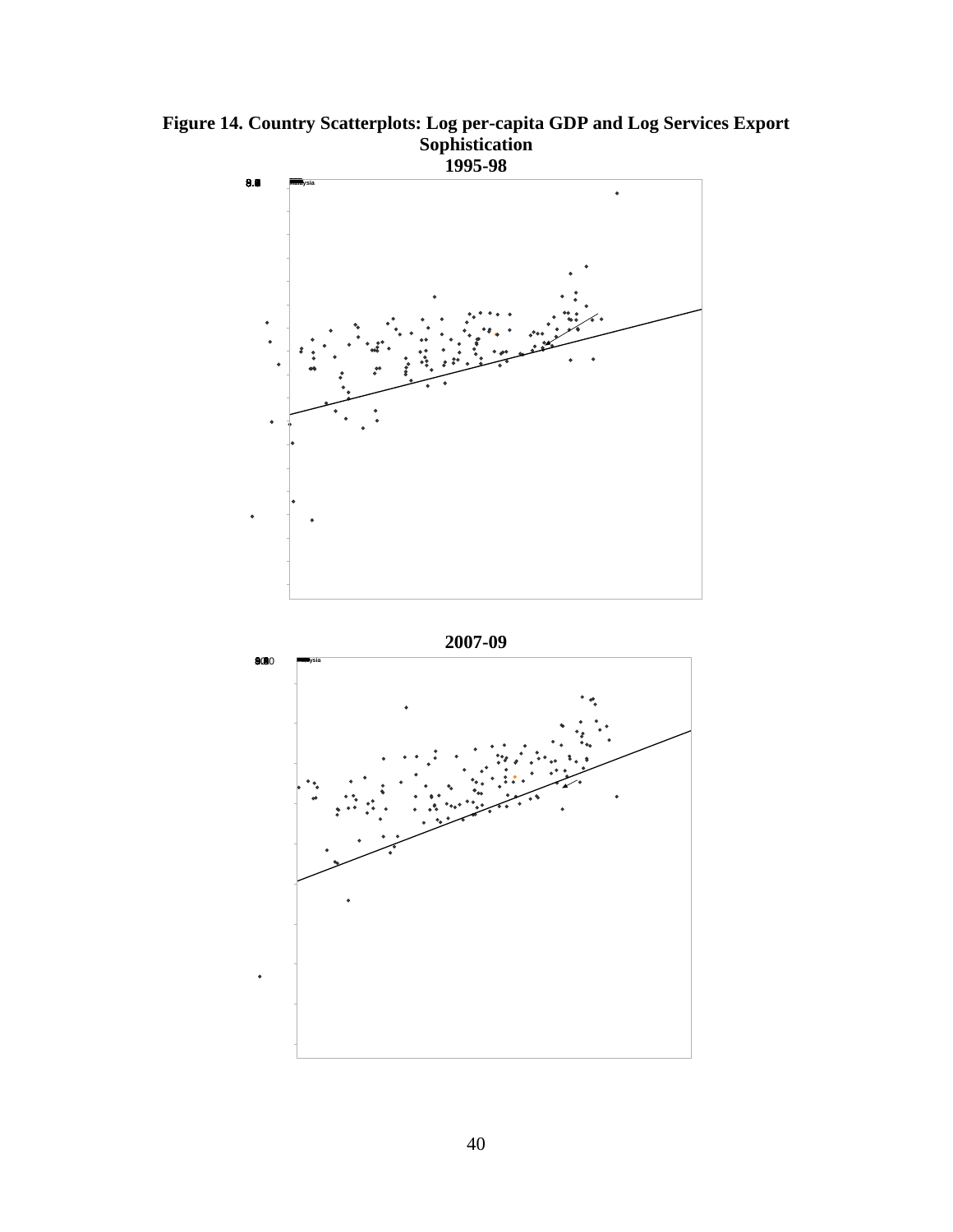

**Figure 15. Growth Relationships of Service and Manufacturing Value-Added** Panel A: GDP Growth and Service Value-Added Growth (2000-2005)

Panel B: GDP Growth and Manufacturing Value-Added Growth (2000-2005)



Source: Authors calculations using data from World Bank, World Development Indicators. Note: Each point in the chart corresponds to 5 year growth during 2000-2005 for a specific country. GDP growth rates control for level of initial income per capita. All values are in constant 2000 US\$. Growth rates are compounded annual averages. The sample consists of 134 countries.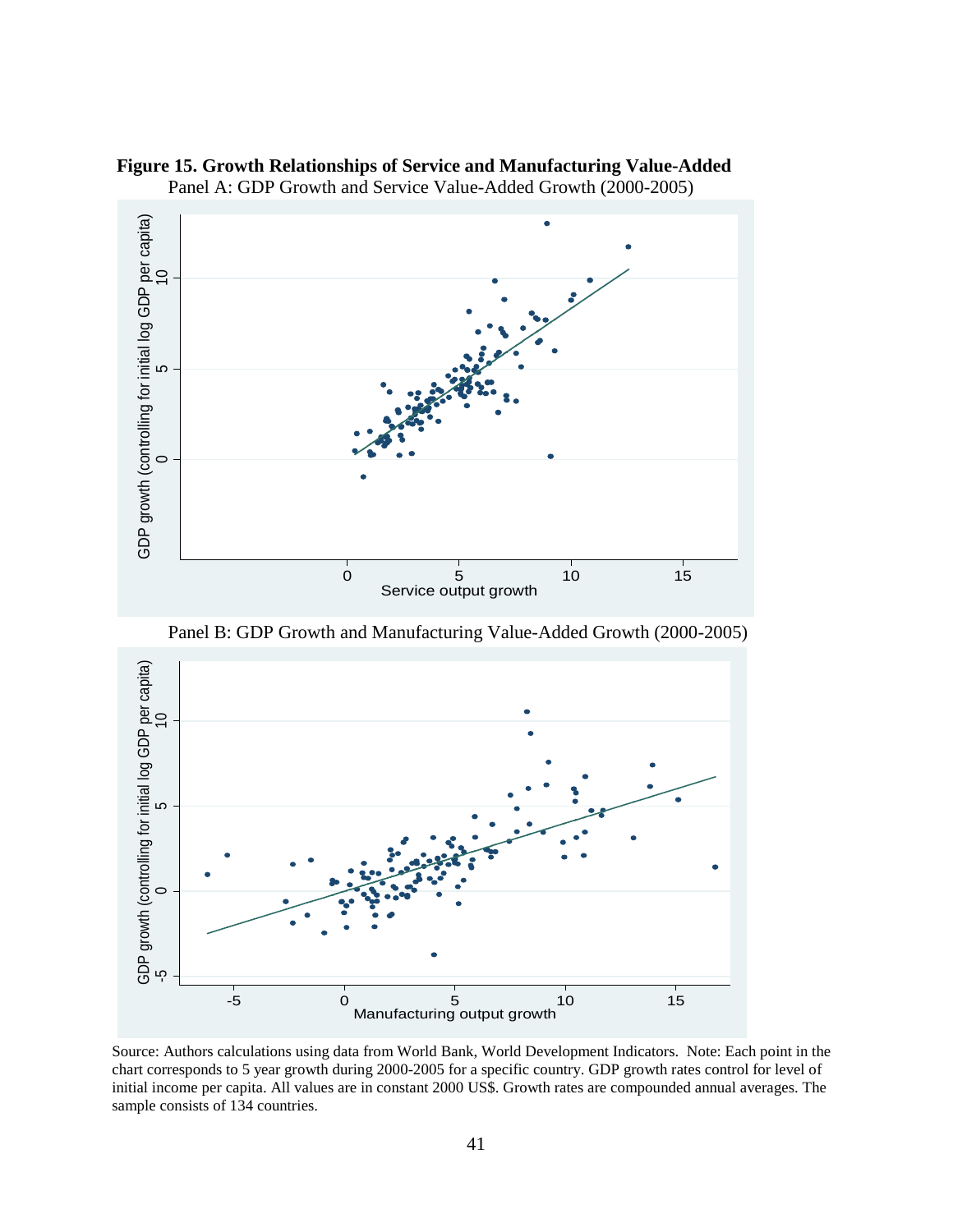

**Figure 16. Revealed Comparative Advantage in Goods and Services, Malaysia** 

Source: Balance of Payments, IMF and World Development Indicator, WDI. 2008.

Note: The RCA index is calculated using the following concept: where E=exports, c=country index, j=specific sector index w=world, t =total exports of goods and services; Data is in current US\$ terms.  $RCA = (E_{CJ} / E_{CT})/(E_{WJ} / W_{WT})$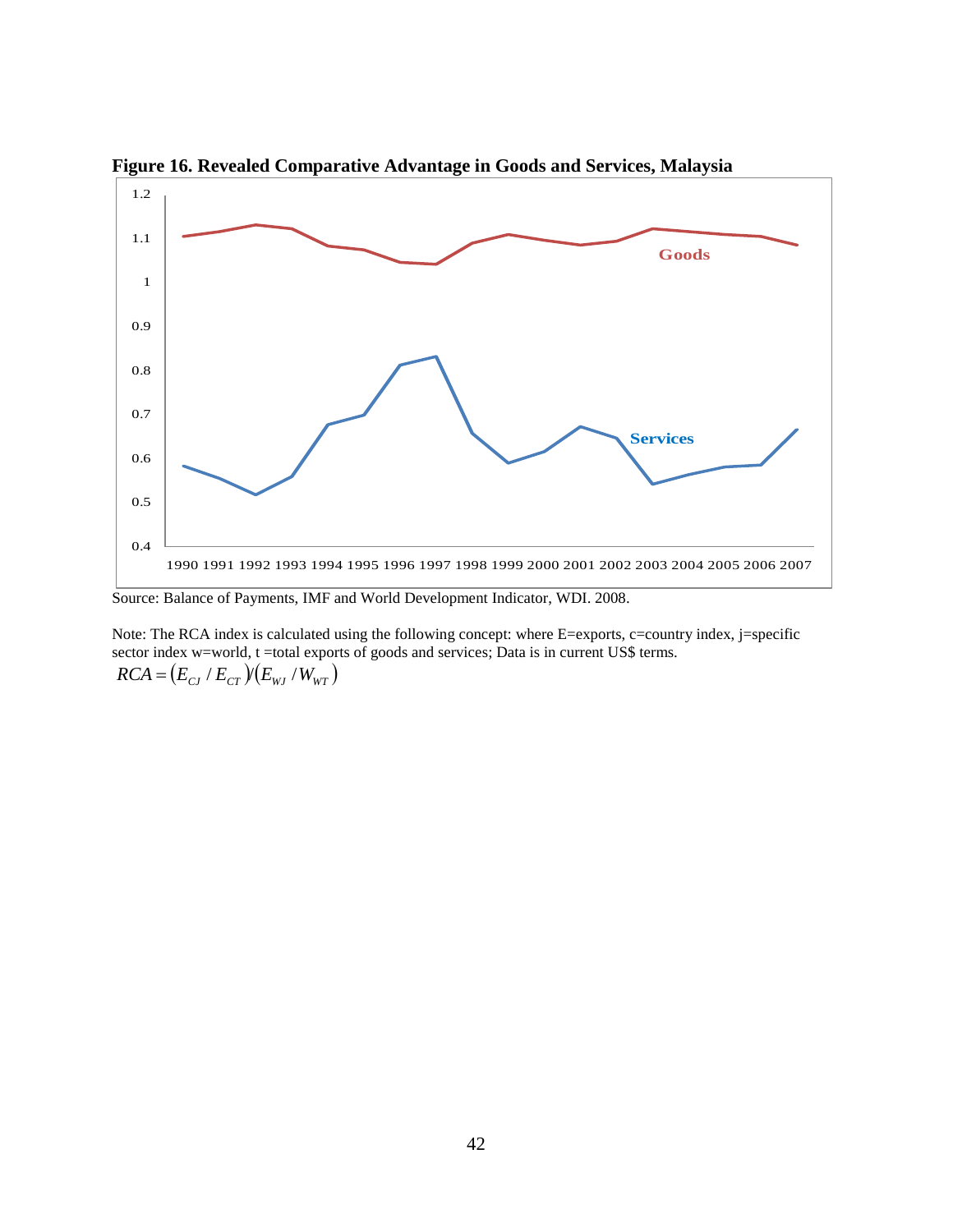

**Figure 17. Current Account Balance as Percent of GDP: Malaysia and USA 1980-2011**

*Source*: World Development Indicators, World Bank. 2013.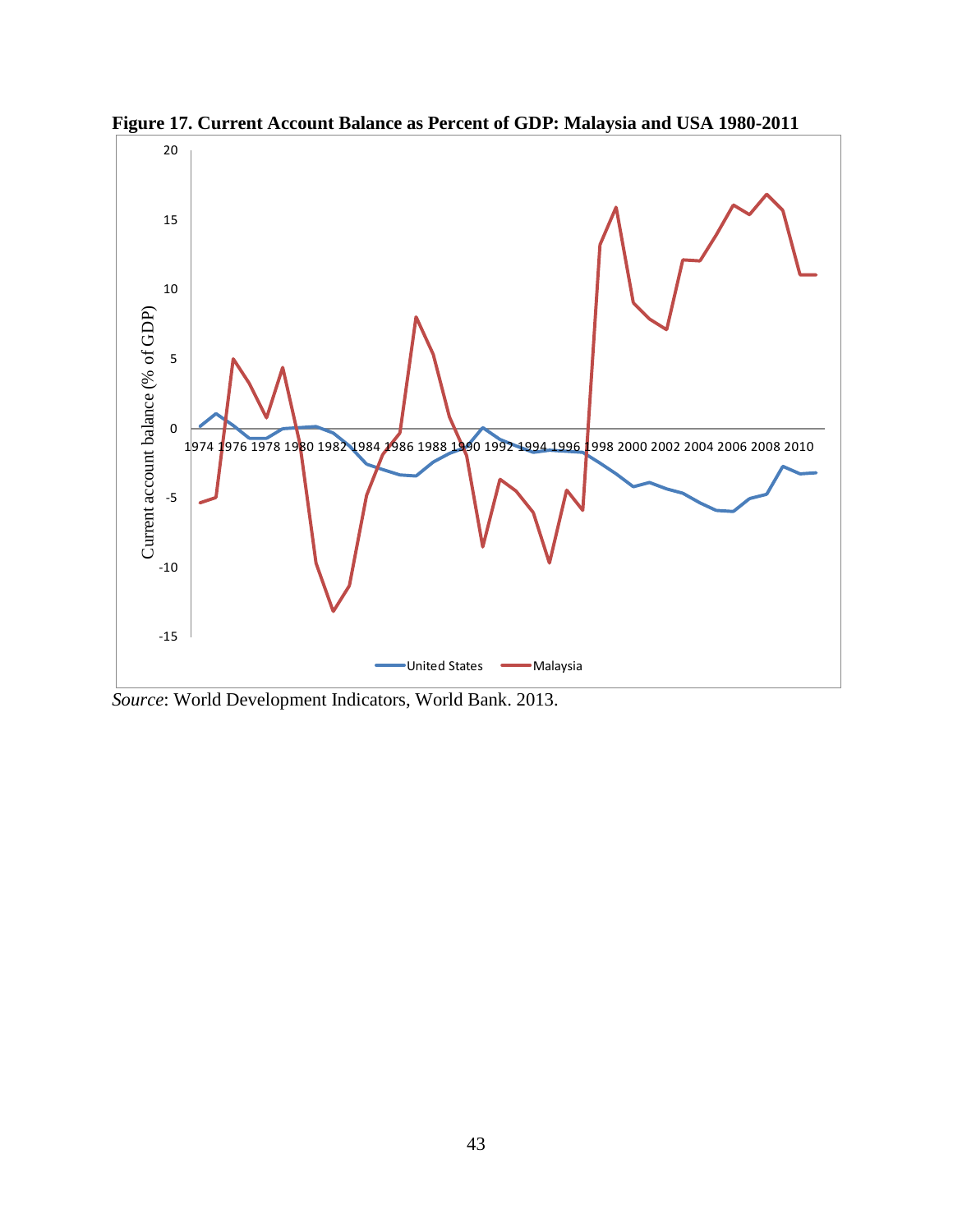



Panel B: FDI Regulatory Restrictions: Tertiary Sector, by Country





Panel C: FDI Regulatory Restrictions: Tertiary Sector, Malaysia by Subsector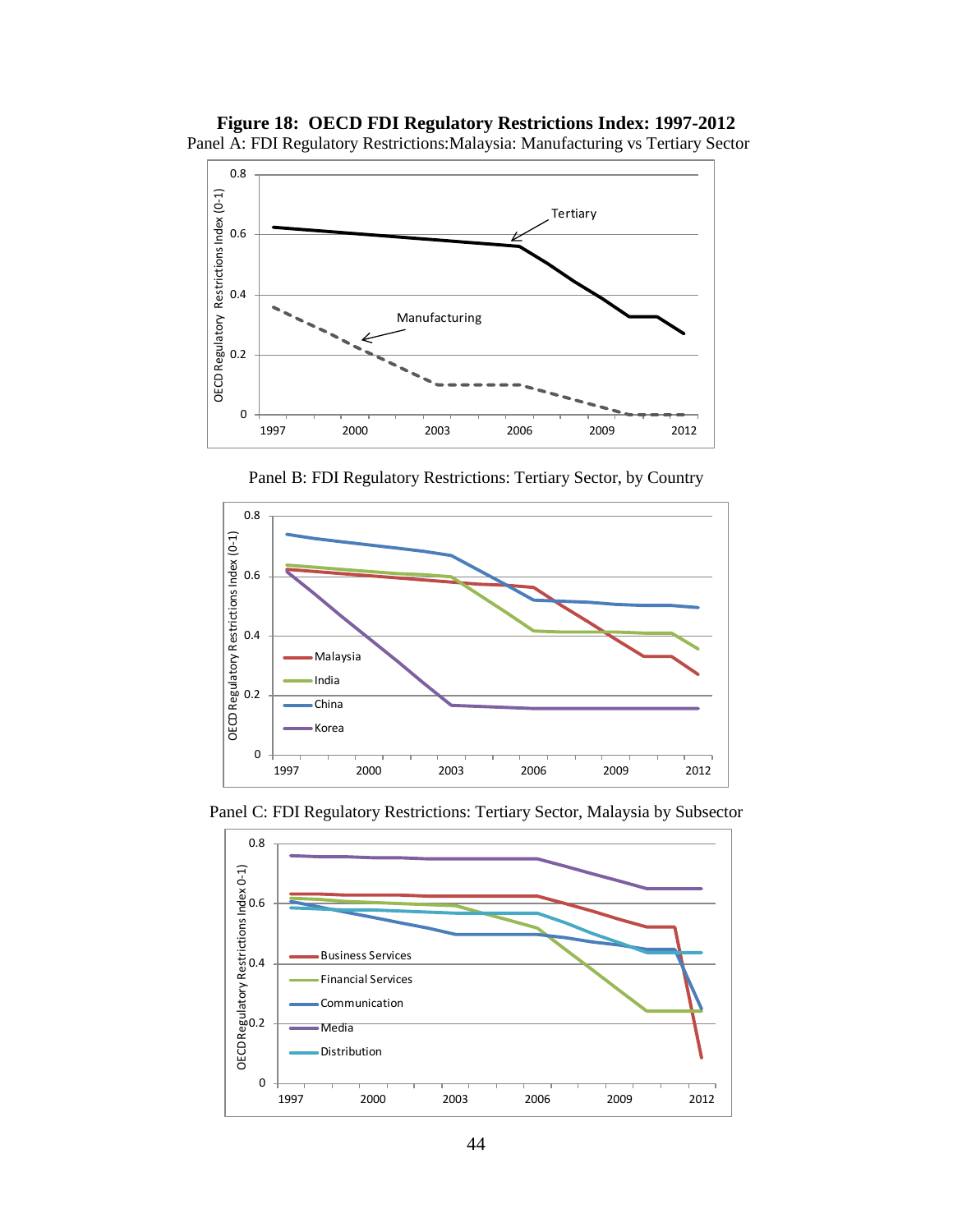| Annual percentage rate of change |        |           |           |  |  |  |
|----------------------------------|--------|-----------|-----------|--|--|--|
| 1990-                            |        |           |           |  |  |  |
|                                  | 2007   | 1990-2000 | 2000-2007 |  |  |  |
| Output                           | 6.4    | 7.3       | 5.1       |  |  |  |
| Employment                       | 2.7    | 3.3       | 1.8       |  |  |  |
| Output per worker                | 3.6    | 3.8       | 3.2       |  |  |  |
| Contribution of:                 |        |           |           |  |  |  |
| Capital                          | 2.7    | 3.5       | 1.5       |  |  |  |
| Education                        | 0.3    | 0.3       | 0.3       |  |  |  |
| Land                             | $-0.1$ | $-0.1$    | 0.0       |  |  |  |
| Factor                           |        |           |           |  |  |  |
| Productivity                     | 0.6    | 0.0       | 1.4       |  |  |  |

**Table 1. Malaysia--Sources of Growth, Total Economy: 1990-2007**

Source: National Accounts and calculations as explained in text. Percentage changes of the components may not add to the total due to rounding (interaction terms).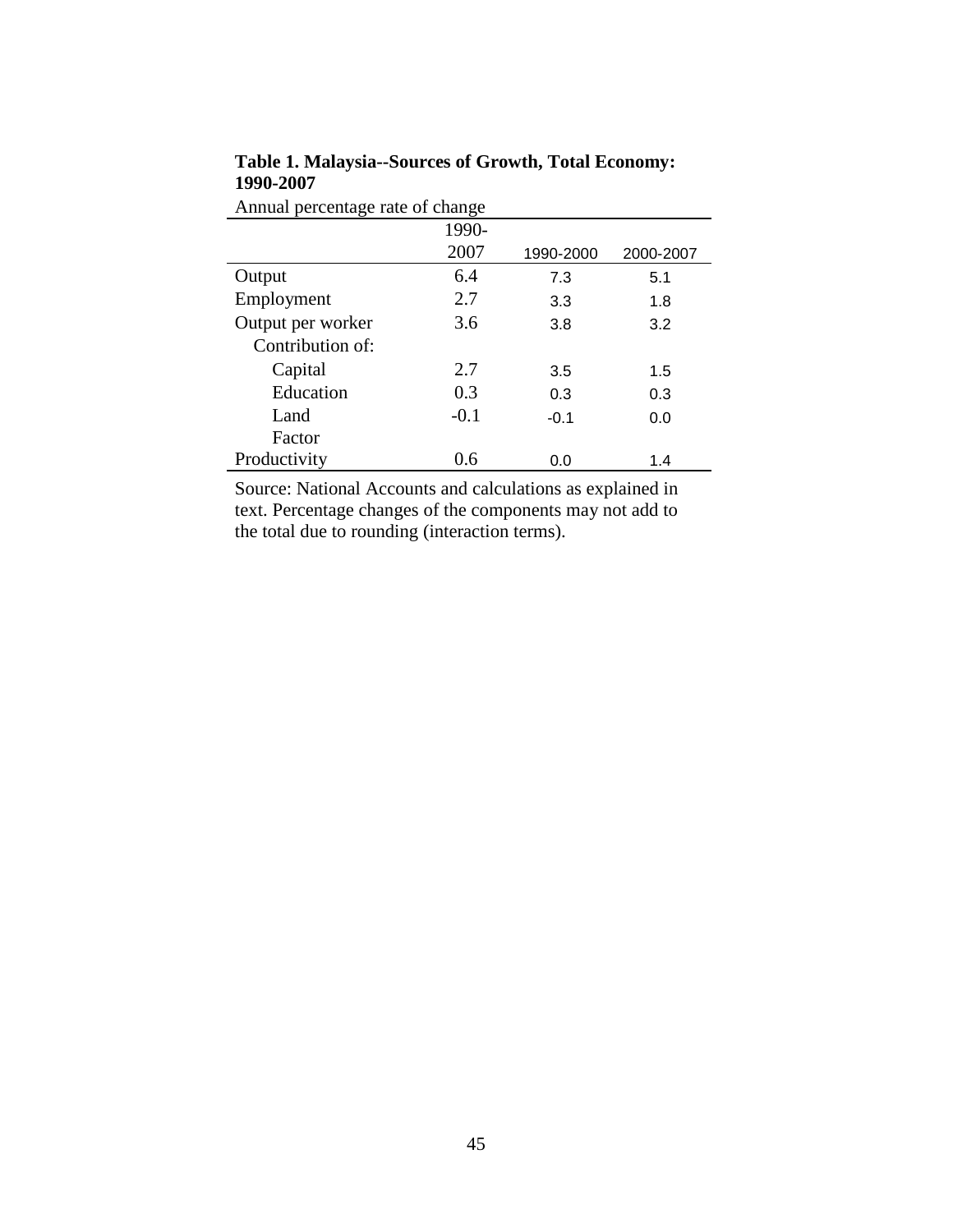|                            | 1990-2007 | 1990-2000     | 2000-2007 |
|----------------------------|-----------|---------------|-----------|
|                            |           |               |           |
|                            |           | Agriculture   |           |
| Output                     | 1.8       | 0.8           | 3.3       |
| Employment                 | $-0.6$    | $-1.1$        | 0.1       |
| Output per worker          | 2.5       | 1.9           | 3.3       |
| Contribution of:           |           |               |           |
| Capital                    | 1.3       | 1.6           | 0.8       |
| Education                  | 0.3       | 0.2           | 0.4       |
| Land                       | 0.2       | 0.5           | $-0.1$    |
| <b>Factor Productivity</b> | 0.6       | $-0.4$        | 2.1       |
|                            |           | Manufacturing |           |
| Output                     | 7.8       | 9.9           | 4.8       |
| Employment                 | 2.3       | 5.0           | $-1.3$    |
| Output per worker          | 5.3       | 4.7           | 6.2       |
| Contribution of:           |           |               |           |
| Capital                    | 0.7       | $-0.9$        | 3.0       |
| Education                  | 0.2       | 0.2           | 0.2       |
| Land                       | 0.0       | 0.0           | 0.0       |
| <b>Factor Productivity</b> | 4.4       | 5.5           | 2.9       |
|                            |           | Services      |           |
| Output                     | 7.7       | 8.6           | 6.4       |
| Employment                 | 3.9       | 4.2           | 3.5       |
| Output per worker          | 3.6       | 4.2           | 2.8       |
| Contribution of:           |           |               |           |
| Capital                    | 0.7       | 0.7           | 0.8       |
| Education                  | 0.3       | 0.3           | 0.3       |
| Land                       | 0.0       | 0.0           | 0.0       |
| <b>Factor Productivity</b> | 2.6       | 3.3           | 1.7       |

### **Table 2. Malaysia--Sources of Economic Growth by Major Sector, 1987-2007**

Annual percentage rate of change

Source: Department of Statistics and calculations as explained in the text. Percentage changes of the components may not add to the total due to rounding (interaction terms).

 $\blacksquare$ 

Note: Labor shares used in these calculations are as follows: Total Economy (.38), Agriculture (.45), Manufacturing (.28), and Services (.41)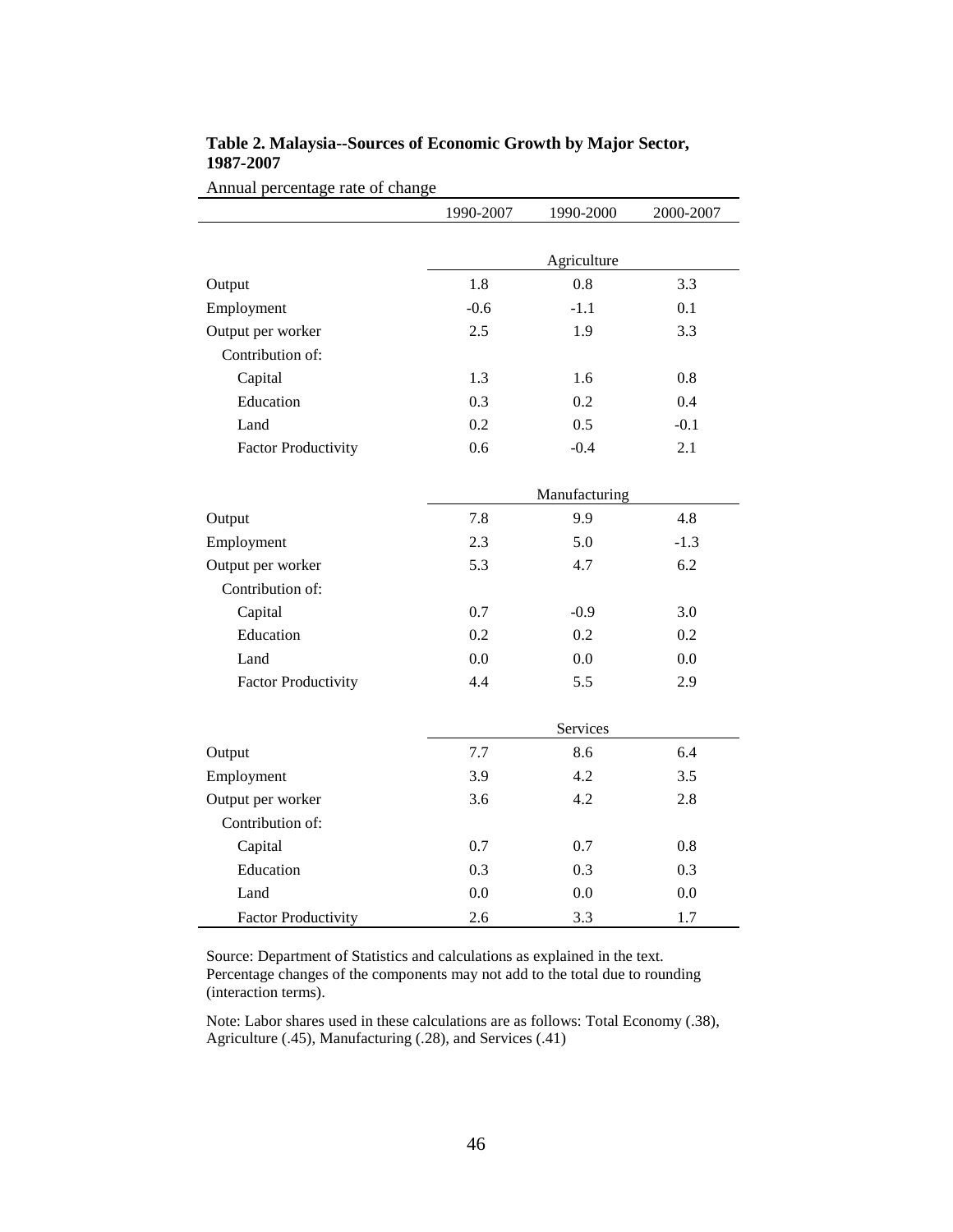|            | Total  | Agriculture | Industry | Services | Ratio<br>(4)/(2) | Ratio $(4)/(3)$ |
|------------|--------|-------------|----------|----------|------------------|-----------------|
|            | (1)    | (2)         | (3)      | (4)      | (5)              | (6)             |
| Malaysia*  | 30,593 | 17,544      | 49,270   | 25,439   | 1.5              | 0.5             |
| Korea      | 40.013 | 17,199      | 60.012   | 34,556   | 2.0              | 0.6             |
| Thailand   | 12.647 | 3,335       | 24.948   | 14.818   | 4.4              | 0.6             |
| $China**$  | 7.230  | 2,021       | 14,853   | 9,608    | 4.8              | 0.6             |
| Bangladesh | 3,319  | 1,390       | 6,208    | 4,679    | 3.4              | 0.8             |
| Nepal      | 2,596  | 1,513       | 1,716    | 5,552    | 3.7              | 3.2             |
| India      | 4.540  | 1,597       | 7.479    | 8.901    | 5.6              | 1.2             |
| Pakistan   | 7,952  | 3,556       | 10,439   | 11,829   | 3.3              | 1.1             |
| Sri Lanka  | 8.990  | 4.968       | 8.906    | 11,856   | 2.4              | 1.3             |

## **Table 3. Labor Productivity Levels, by Sector, 2005** *PPP International Dollars per worker*

Sources:

\* The utilities industry in Malaysia is included in services rather than industry.

\*\* Data for China is from 2004 and taken from Bosworth and Collins (2003).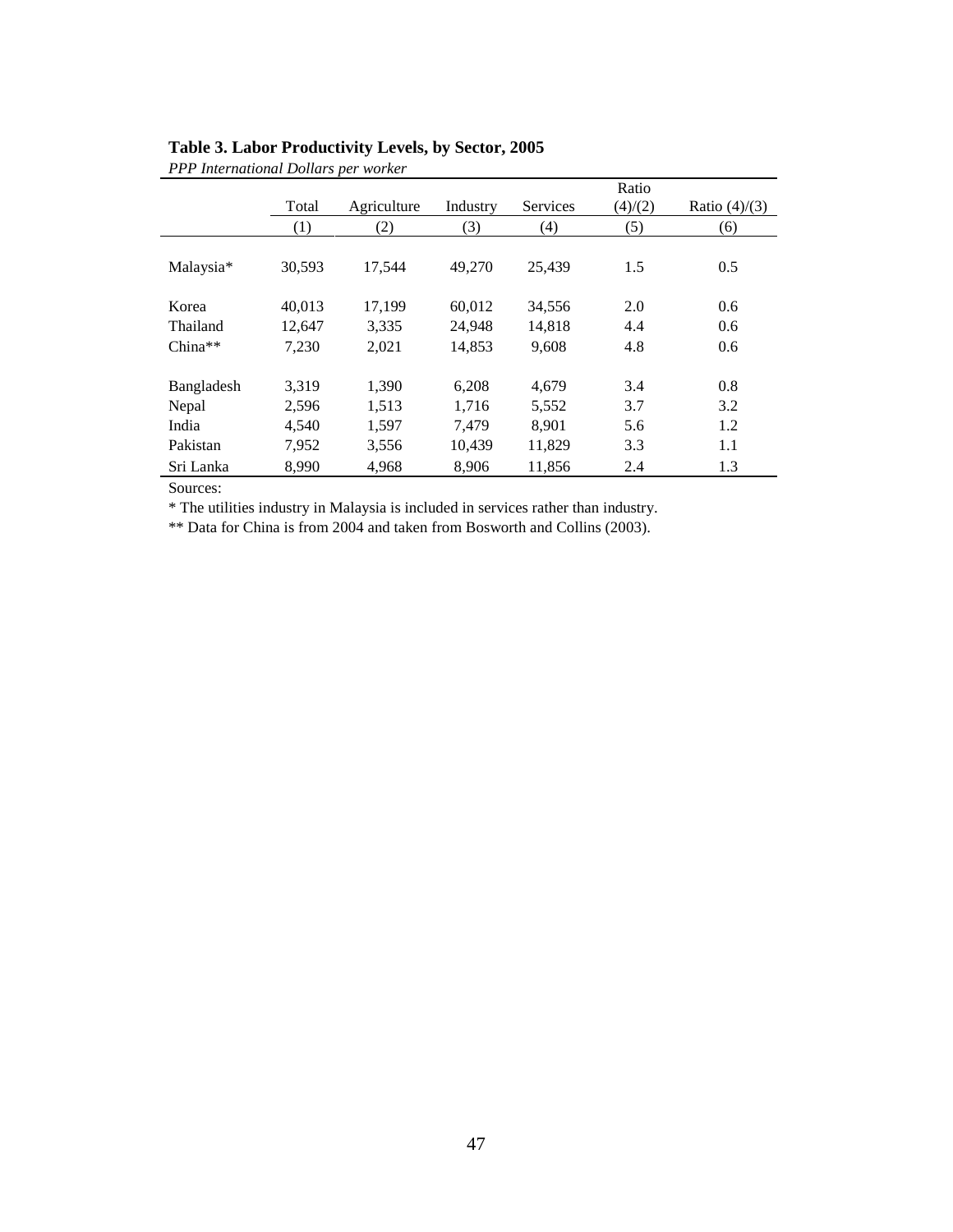## **Table 4. Sources of Growth by Sector for Malaysia, Thailand, Korea, and Taiwan, China: 1998-2006**

Annual percentage rate of change

|                        |        | Malaysia   |               |        | Thailand*  |        |
|------------------------|--------|------------|---------------|--------|------------|--------|
|                        |        |            | Output        |        |            | Output |
|                        |        |            | per<br>worker |        |            | per    |
|                        | Output | Employment |               | Output | Employment | worker |
| <b>Total Economy</b>   | 5.6    | 2.3        | 3.3           | 4.9    | 2.3        | 2.6    |
| Industry               | 5.7    | 1.6        | 4.1           | 6.6    | 3.7        | 2.8    |
| Manufacturing          | 7.4    | 1.1        | 6.3           | 7.2    | 3.9        | 3.1    |
| Services               | 6.0    | 3.7        | 2.2           | 3.8    | 3.8        | 0.0    |
| <b>Modern Services</b> | 7.0    | 6.5        | 0.5           | 0.9    | 3.6        | $-2.6$ |
| Traditional            |        |            |               |        |            |        |
| <b>Services</b>        | 4.8    | 3.5        | 1.3           | 3.1    | 4.4        | $-1.2$ |

|                        | Korea  |            |        |        | Taiwan, China* |        |  |
|------------------------|--------|------------|--------|--------|----------------|--------|--|
|                        |        |            | Output |        |                | Output |  |
|                        |        |            | per    |        |                | per    |  |
|                        | Output | Employment | worker | Output | Employment     | worker |  |
|                        |        |            |        |        |                |        |  |
| <b>Total Economy</b>   | 5.6    | 1.9        | 3.6    | 3.8    | 1.1            | 2.7    |  |
|                        |        |            |        |        |                |        |  |
| Industry               | 9.6    | 0.8        | 8.7    | 4.4    | 0.9            | 3.5    |  |
| Manufacturing          | 9.9    | 0.8        | 9.1    | 5.3    | 0.9            | 4.4    |  |
|                        |        |            |        |        |                |        |  |
| <b>Services</b>        | 4.7    | 3.1        | 1.5    | 3.8    | 2.1            | 1.7    |  |
| <b>Modern Services</b> | 5.0    | 5.9        | $-0.9$ | 3.6    | 3.5            | 0.1    |  |
| Traditional            |        |            |        |        |                |        |  |
| Services               | 4.4    | 0.4        | 4.0    | 4.2    | 1.6            | 2.6    |  |

Sources:

Note: Modern services is defined as finance, insurance, and business services. Traditional services is defined as wholesale/retail trade and hotels and restaurants.

\* Years for Thailand are 1998-2005, and total services excludes utilities.

\*\* Years for Taiwan, China are

1999-2006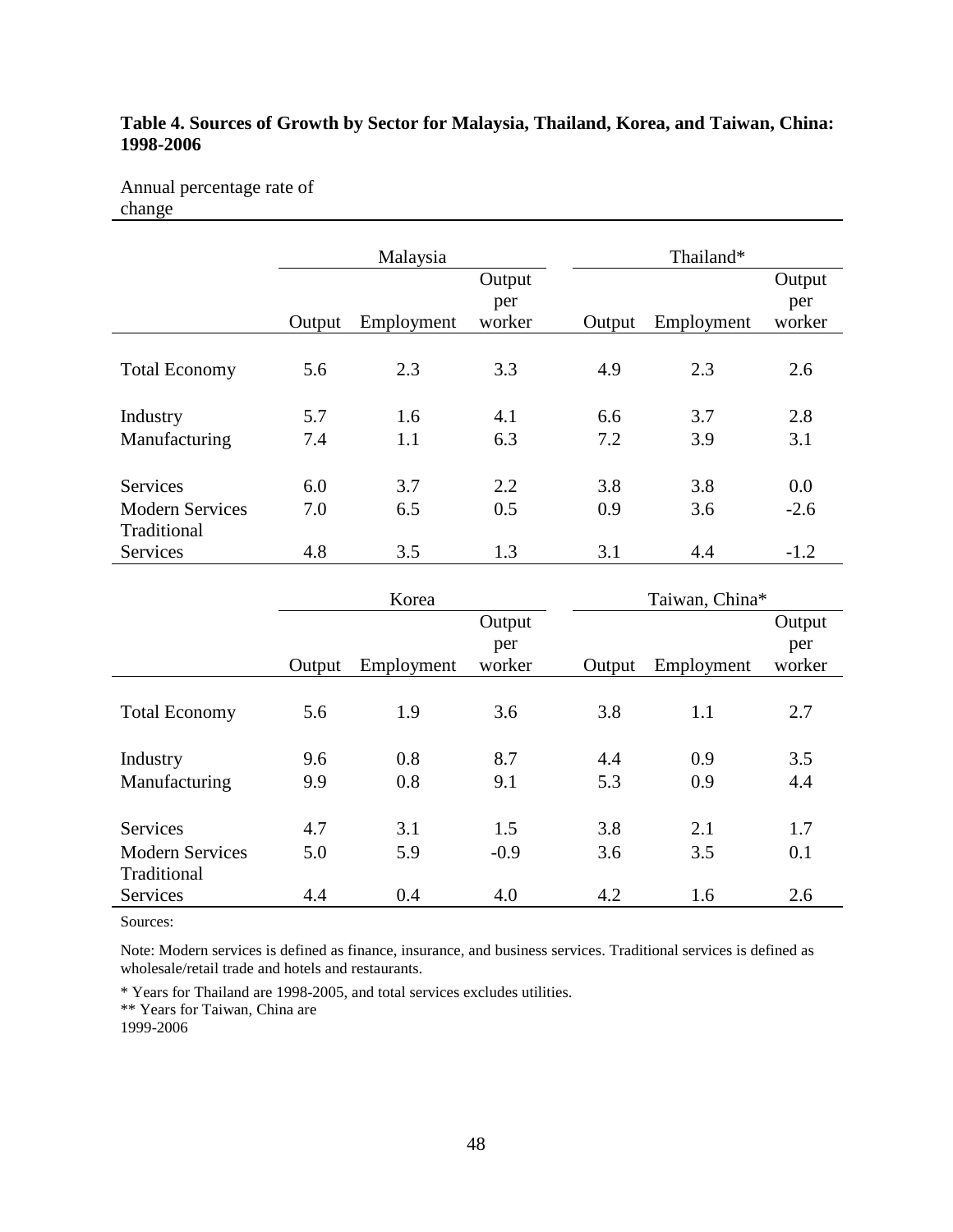|                         |             |                          |         |                          | Share of    |
|-------------------------|-------------|--------------------------|---------|--------------------------|-------------|
|                         |             |                          |         |                          | computer &  |
|                         |             | Share of service         |         | Share of goods           | information |
|                         |             | exports in total exports |         | exports in total exports | services    |
|                         |             |                          |         |                          |             |
|                         | 1982        | 2006                     | 1982    | 2006                     | 2006        |
| Log GDP per capita      | $-4.77$     | $-1.99$                  | $-5.53$ | 1.99                     | $-14.01$    |
|                         | (29.11)     | (27.22)                  | (29.91) | (27.22)                  | (14.21)     |
| Log GDP per capita $^2$ | 0.45        | 0.78                     | 0.96    | $-0.78$                  | 2.92        |
|                         | (4.20)      | (3.96)                   | (4.31)  | (3.96)                   | (2.12)      |
| Malaysia indicator      | $-13.90***$ | $-17.76***$              | 14.09   | $17.76***$               | $-0.29$     |
|                         | (2.68)      | (2.78)                   | (2.66)  | (2.78)                   | (1.51)      |
| Singapore indicator     | 2.81        | $-16.50***$              | $-2.66$ | $16.50***$               |             |
|                         | (2.16)      | (4.16)                   | (2.15)  | (4.16)                   |             |
| India indicator         | 1.38        | $19.09***$               | $-3.16$ | $-19.09***$              | 56.44***    |
|                         | (4.39)      | (3.29)                   | (4.45)  | (3.29)                   | (1.78)      |
| China indicator         | $-0.89$     | 8.79                     | $-0.88$ | $-8.79$                  | $-1.86$     |
|                         | (7.46)      | (8.34)                   | (7.48)  | (8.34)                   | (4.24)      |
| <b>Control for size</b> | Yes         | Yes                      | Yes     | Yes                      | Yes         |
| <b>Observations</b>     | 109         | 125                      | 111     | 125                      | 104         |

# **Table 5 : Share of Service and Goods Exports in Total Exports**

Source: WDI

Note: \*\*\* represents significance at 1%, \*\* represents significance at 5%, \* represents significance at 10%. Country size is measured by land.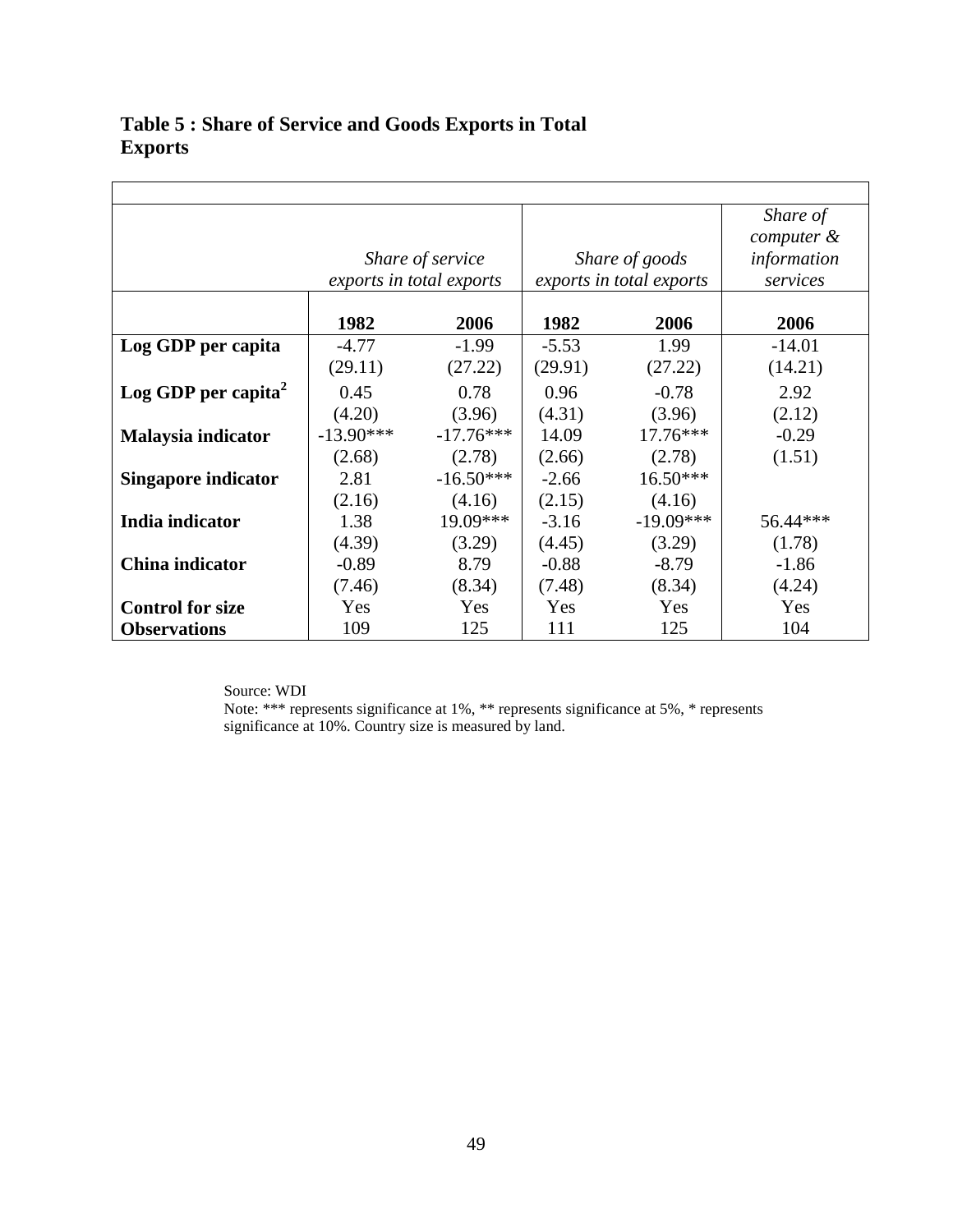|                                 | Panel A              |                      |                                         | Panel B              |                    |
|---------------------------------|----------------------|----------------------|-----------------------------------------|----------------------|--------------------|
| Investment (% of<br>$GDP$ )     | 1995                 | 2006                 | Domestic Savings (%<br>of GDP           | 1995                 | 2006               |
| Log real GDP per<br>capita      | $12.07***$<br>(3.36) | 8.00<br>(2.83)       | Log real GDP per<br>capita              | $15.21***$<br>(5.81) | 14.81*<br>(8.15)   |
| Log real GDP per<br>capita $^2$ | $-0.74$<br>(0.21)    | $-0.49***$<br>(0.18) | Log real GDP per<br>capita <sup>2</sup> | $-0.66***$<br>(0.37) | $-0.59$<br>(0.52)  |
| Malaysia                        | 20.97**<br>(0.91)    | $-2.02$<br>(0.70)    | Malaysia                                | $17.51***$<br>(1.43) | 11.84***<br>(1.92) |
| India                           | 9.59***<br>(2.02)    | $13.62***$<br>(2.04) | India                                   | $13.25***$<br>(2.61) | 14.09***<br>(5.05) |
| China                           | 18.18***<br>(2.18)   | 22.86***<br>(2.07)   | China                                   | $27.81***$<br>(2.80) | 27.03***<br>(5.19) |
| Control for size                | Yes                  | Yes                  | Control for size                        | Yes                  | Yes                |
| Observations                    | 164                  | 137                  | Observations                            | 164                  | 138                |

## **Table 6. Cross-Country Determinants of Investment and Saving, Percent of GDP**

Source: WDI

Note: \*\*\* represents significance at 1%, \*\* represents significance at 5%, \* represents significance at 10%. Country size is measured by land.